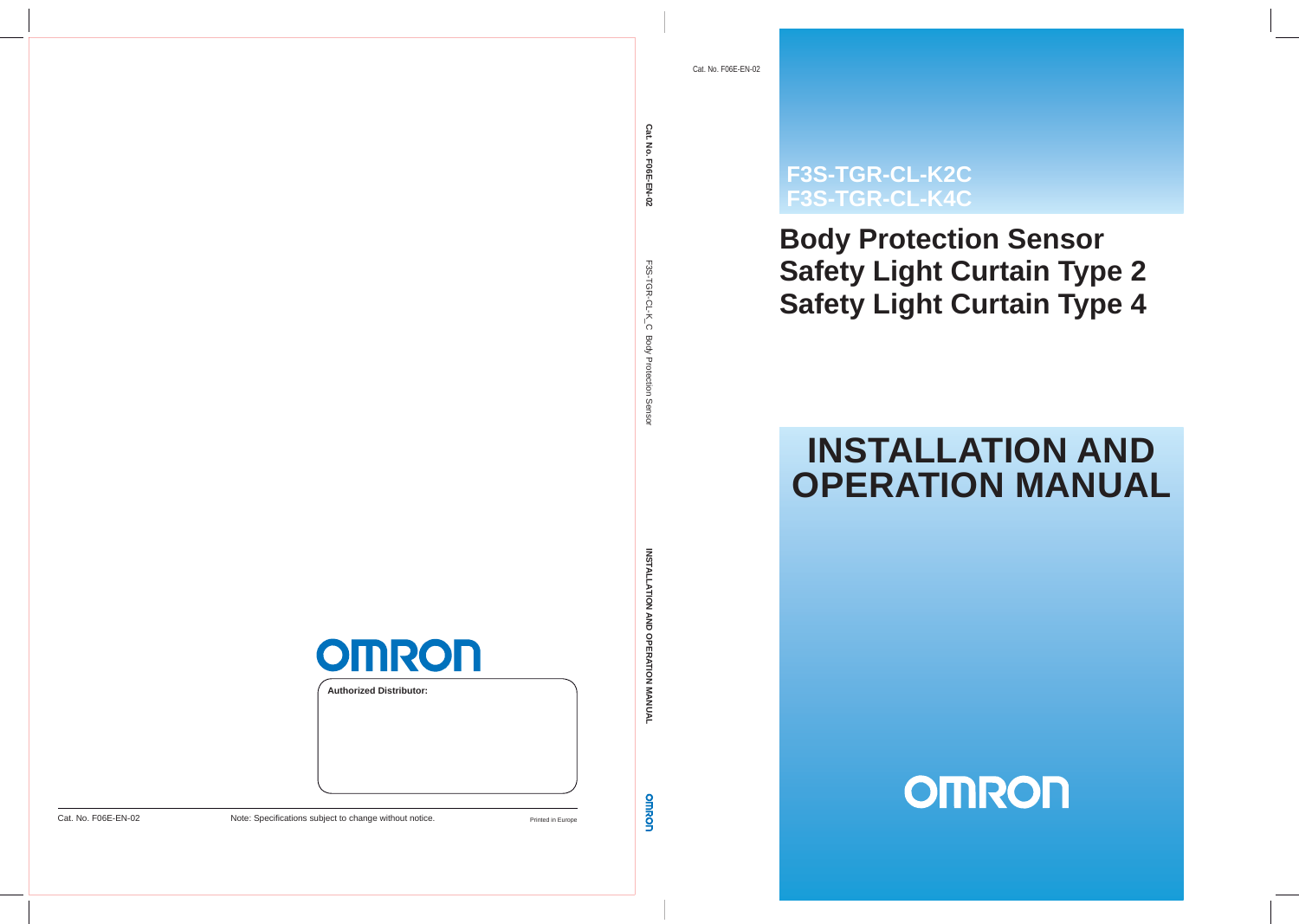# *Notice:*

OMRON products are manufactured for use according to proper procedures by a qualified operator and only for the purposes described in this manual.

The following conventions are used to indicate and classify precautions in this manual. Always heed the information provided with them. Failure to heed precautions can result in injury to people or damage to property.

- $\sqrt{!}$  DANGER Indicates an imminently hazardous situation which, if not avoided, will result in death or serious injury.
- $\sqrt{!}$  WARNING Indicates a potentially hazardous situation which, if not avoided, could result in death or serious injury.
- $\bigwedge$  Caution Indicates a potentially hazardous situation which, if not avoided, may result in minor or moderate injury, or property damage.

# *OMRON Product References*

All OMRON products are capitalized in this manual. The word "Unit" is also capitalized when it refers to an OMRON product, regardless of whether or not it appears in the proper name of the product.

# *Visual Aids*

The following headings appear in the left column of the manual to help you locate different types of information.

- **Note** Indicates information of particular interest for efficient and convenient operation of the product.
- *1,2,3...* 1. Indicates lists of one sort or another, such as procedures, checklists, etc.

#### © **OMRON, 2009**

All rights reserved. No part of this publication may be reproduced, stored in a retrieval system, or transmitted, in any form, or by any means, mechanical, electronic, photocopying, recording, or otherwise, without the prior written permission of OMRON.

No patent liability is assumed with respect to the use of the information contained herein. Moreover, because OMRON is constantly striving to improve its high-quality products, the information contained in this manual is subject to change without notice. Every precaution has been taken in the preparation of this manual. Nevertheless, OMRON assumes no responsibility for errors or omissions. Neither is any liability assumed for damages resulting from the use of the information contained in this publication.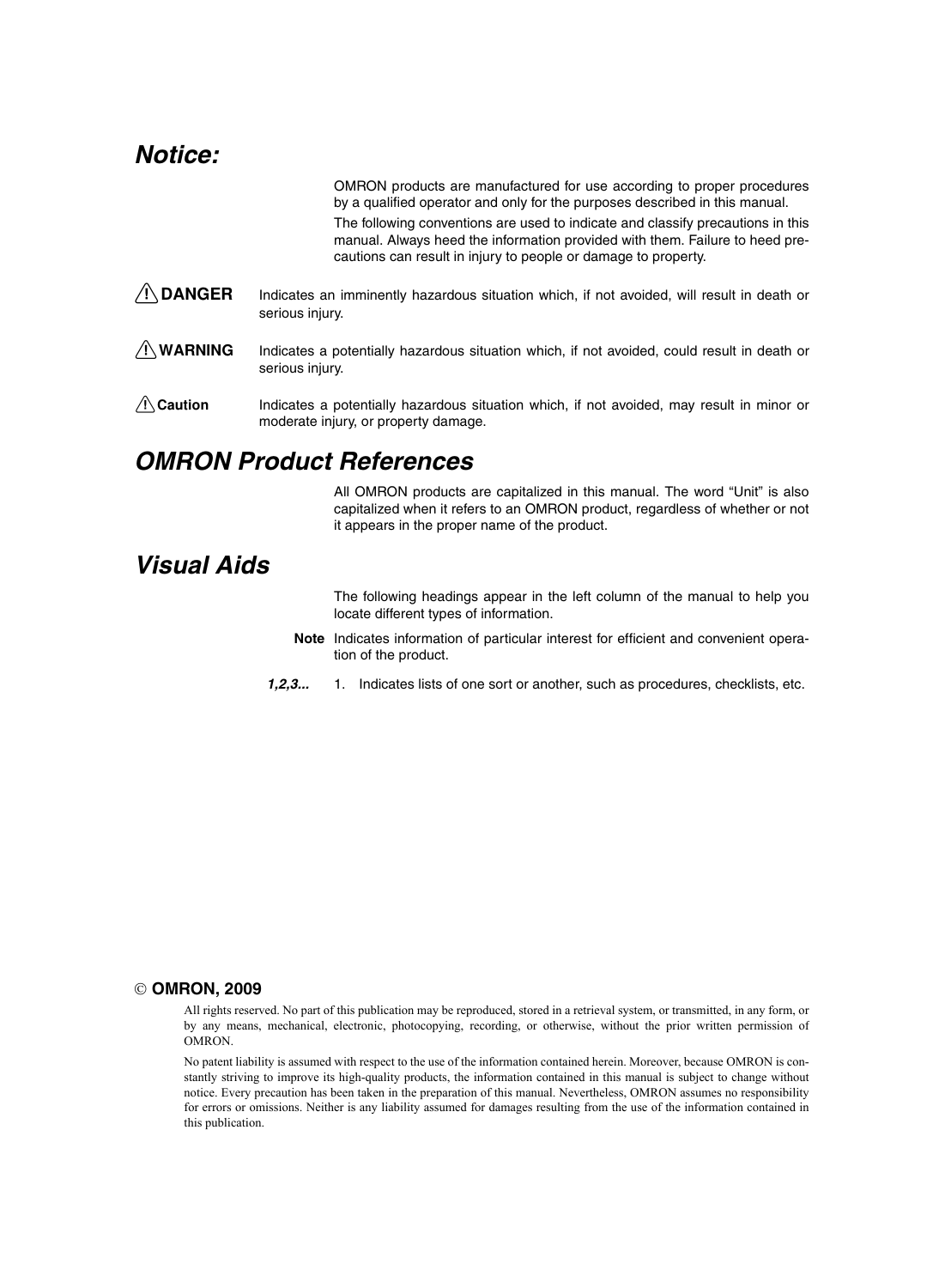# *Read and understand this document*

Please read and understand this document before using the products. Please consult your OMRON representative if you have any questions or comments.

#### **WARRANTY**

OMRON's exclusive warranty is that the products are free from defects in materials and workmanship for a period of one year (or other period if specified) from date of sale by OMRON.

OMRON MAKES NO WARRANTY OR REPRESENTATION, EXPRESS OR IMPLIED, REGARDING NON-INFRINGEMENT, MERCHANTABILITY, OR FITNESS FOR PARTICULAR PURPOSE OF THE PRODUCTS, ANY BUYER OR USER ACKNOWLEDGES THAT THE BUYER OR USER ALONE HAS DETERMINED THAT THE PRODUCTS WILL SUITABLY MEET THE REQUIREMENTS OR THEIR INTENDED USE. OMRON DISCLAIMS ALL OTHER WARRANTIES, EXPRESS OR IMPLIED.

#### **LIMITATIONS OF LIABILITY**

OMRON SHALL NOT BE RESPONSIBLE FOR SPECIAL, INDIRECT, OR CONSEQUENTIAL DAM-AGES, LOSS OF PROFITS OR COMMERCIAL LOSS IN ANY WAY CONNECTED WITH THE PROD-UCTS, WHETHER SUCH CLAIM IS BASED ON CONTRACT, WARRANTY, NEGLIGENCE, OR STRICT LIABILITY.

In no event shall responsibility of OMRON for any act exceed the individual price of the product on which liability asserted.

IN NO EVENT SHALL OMRON BE RESPONSIBLE FOR WARRANTY, REPAIR, OR OTHER CLAIMS REGARDING THE PRODUCTS UNLESS OMRON'S ANALYSIS CONFIRMS THAT THE PRODUCTS WERE PROPERLY HANDLED, STORED, INSTALLED, AND MAINTAINED AND NOT SUBJECT TO ABUSE, MISUSE, OR INAPPROPRIATE MODIFICATION OR REPAIR.

#### **SUITABILITY FOR USE**

OMRON shall not be responsible for conformity with any standards, codes, or regulations that apply to the combination of products in the customer's application or use of the product.

At the customer's request, OMRON will provide applicable third party certification documents identifying ratings and limitations of use that apply to the products. This information by itself is not sufficient for a complete determination of the suitability of the products in combination with the end product, machine, system, or other application or use.

The following are some examples of applications for which particular attention must be given. This is not intended to be an exhaustive list of all possible uses of the products, nor is it intended to imply that the uses listed may be suitable for the products:

Outdoor use, uses involving potential chemical contamination or electrical interference, or conditions or uses not described in this document.

Nuclear energy control systems, combustion systems, railroad systems, aviation systems, medical equipment, amusement machines, vehicles, and installations subject to separate industry or government regulations.

Systems, machines, and equipment that could present a risk to life or property.

Please know and observe all prohibitions of use applicable to the products.

NEVER USE THE PRODUCTS FOR AN APPLICATION INVOLVING SERIOUS RISK TO LIFE OR PROPERTY WITHOUT ENSURING THAT THE SYSTEM AS A WHOLE HAS BEEN DESIGNED TO ADDRESS THE RISKS, AND THAT THE OMRON PRODUCT IS PROPERLY RATED AND INSTALLED FOR THE INTENDED USE WITHIN THE OVERALL EQUIPMENT OR SYSTEM.

#### **PERFORMANCE DATA**

Performance data given in this document is provided as a guide for the user in determining suitability and does not constitute a warranty. It may represent the result of OMRON's test conditions, and the users must correlate it to actual application requirements. Actual performance is subject to the OMRON Warranty and Limitations of Liability.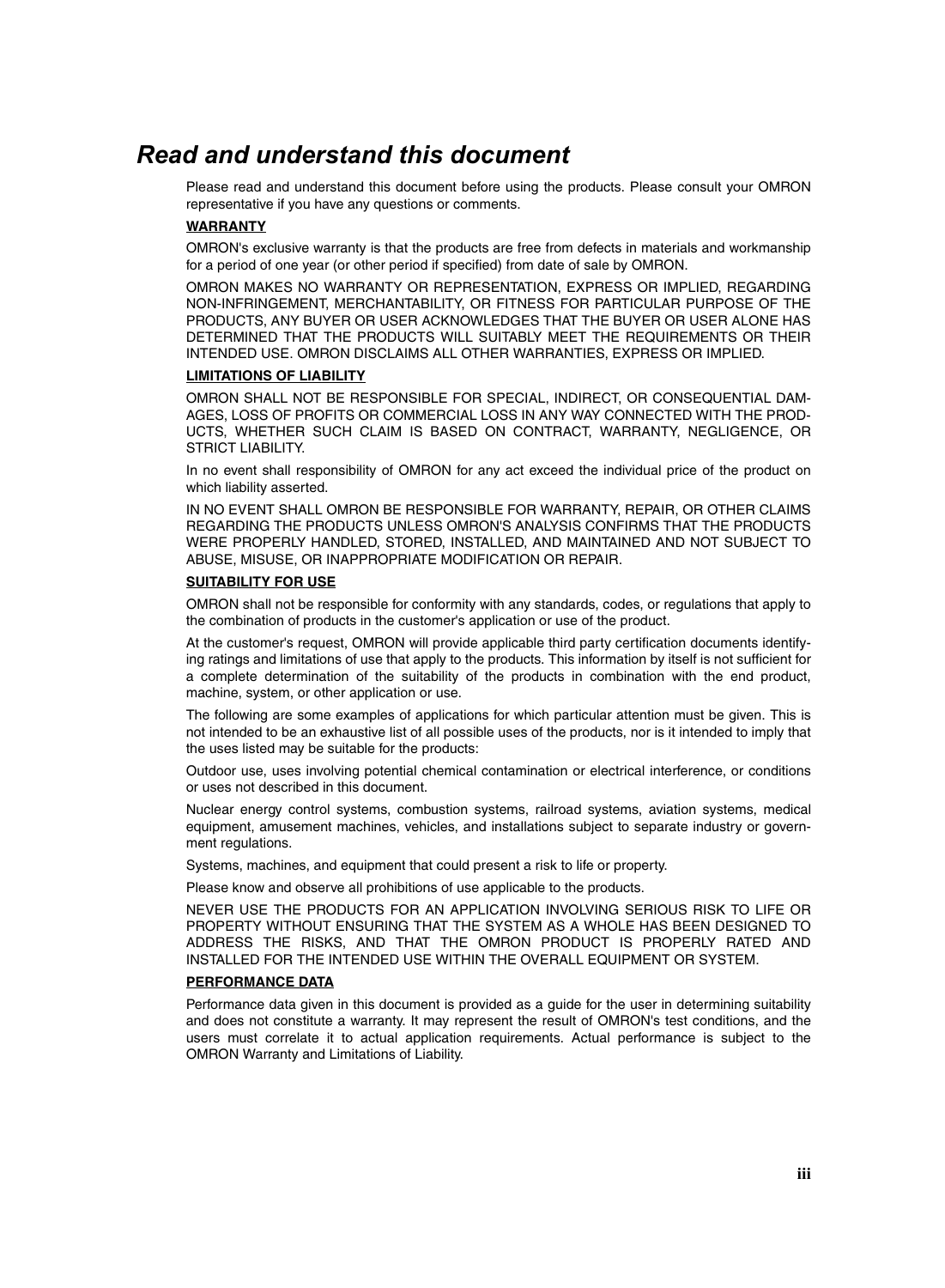#### **CHANGE IN SPECIFICATIONS**

Product specifications and accessories may be changed at any time based on improvements and other reasons.

It is our practice to change model numbers when published ratings or features are changed, or when significant construction changes are made. However, some specifications of the product may be changed without any notice. When in doubt, special model numbers may be assigned to fix or establish key specifications for your application on your request. Please consult with your OMRON representative at any time to confirm actual specifications of purchased products.

#### **DIMENSIONS AND WEIGHTS**

Dimensions and weights are nominal and are not to be used for manufacturing purposes, even when tolerances are shown.

#### **ERRORS AND OMISSIONS**

The information in this document has been carefully checked and is believed to be accurate; however, no responsibility is assumed for clerical, typographical, or proofreading errors, or omissions.

#### **PROGRAMMABLE PRODUCTS**

OMRON shall not be responsible for the user's programming of a programmable product, or any consequence thereof.

#### **COPYRIGHT AND COPY PERMISSION**

This document shall not be copied for sales or promotions without permission.

This document is protected by copyright and is intended solely for use in conjunction with the product. Please notify us before copying or reproducing this document in any manner, for any other purpose. If copying or transmitting this document to another, please copy or transmit it in its entirety.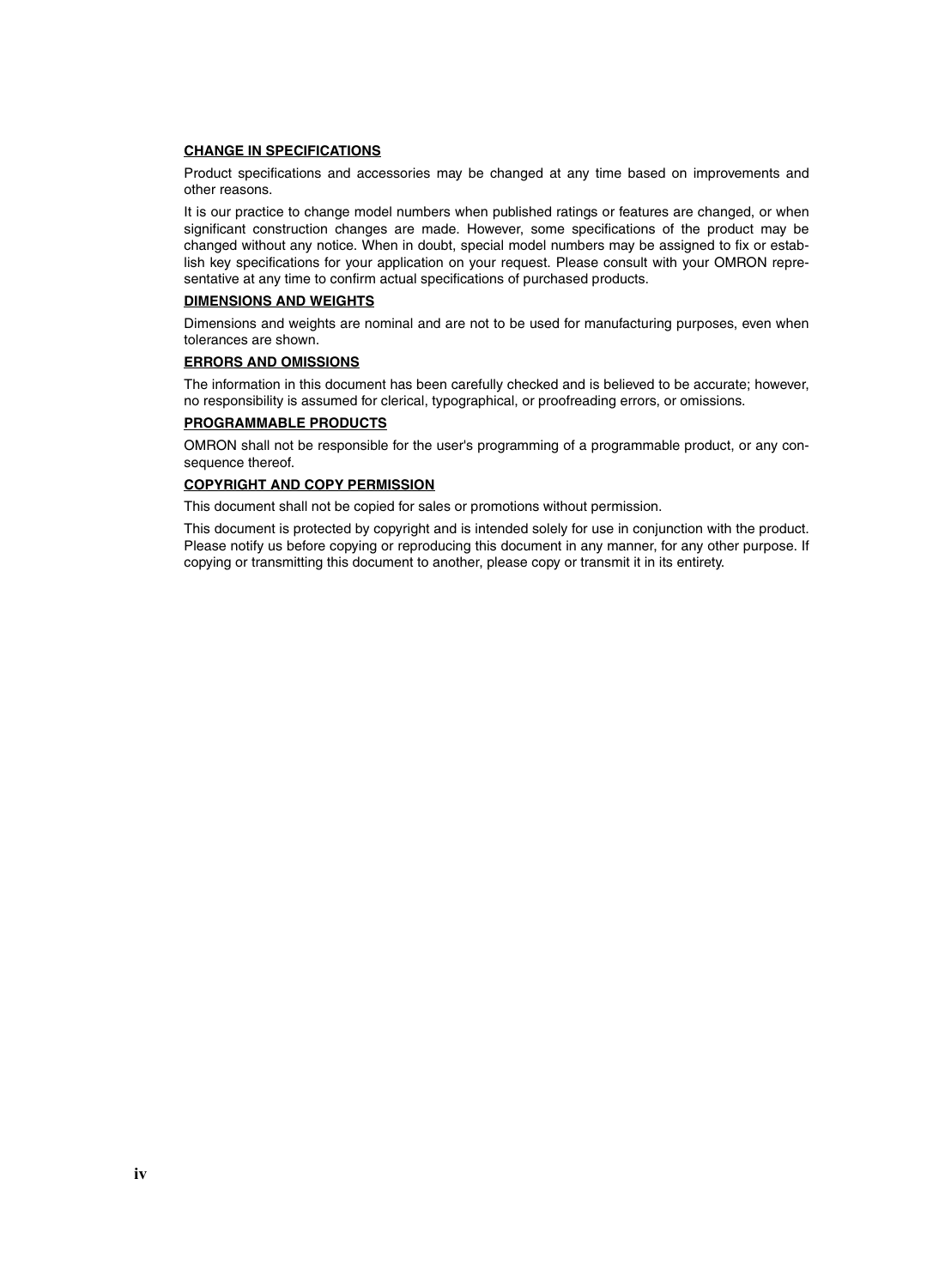# **TABLE OF CONTENTS**

|                |                  | PRECAUTIONS                     |
|----------------|------------------|---------------------------------|
| 1              |                  |                                 |
| $\overline{2}$ |                  |                                 |
|                | <b>SECTION 1</b> |                                 |
|                |                  | Important safety warnings       |
|                | <b>SECTION 2</b> |                                 |
|                |                  | Product features and indicators |
| $2 - 1$        |                  |                                 |
|                |                  |                                 |
| $2 - 2$        |                  |                                 |
|                | $2 - 2 - 2$      |                                 |
|                | <b>SECTION 3</b> |                                 |
|                |                  |                                 |
| $3 - 1$        |                  |                                 |
|                | $3 - 1 - 1$      |                                 |
|                | $3 - 1 - 2$      |                                 |
|                | $3 - 1 - 3$      |                                 |
|                | $3 - 1 - 4$      |                                 |
| $3 - 2$        |                  |                                 |
|                | $3 - 2 - 1$      |                                 |
|                | $3 - 2 - 2$      |                                 |
|                | $3 - 2 - 3$      |                                 |
|                | <b>SECTION 4</b> |                                 |
|                |                  |                                 |
| $4 - 1$        |                  |                                 |
|                | <b>SECTION 5</b> |                                 |
|                |                  | Diagnostic and Test Features    |
| $5 - 1$        |                  | LED indicators                  |
| $5 - 2$        |                  |                                 |
| $5-3$          |                  |                                 |
| $5 - 4$        |                  |                                 |
| $5 - 5$        |                  |                                 |
| $5 - 6$        |                  |                                 |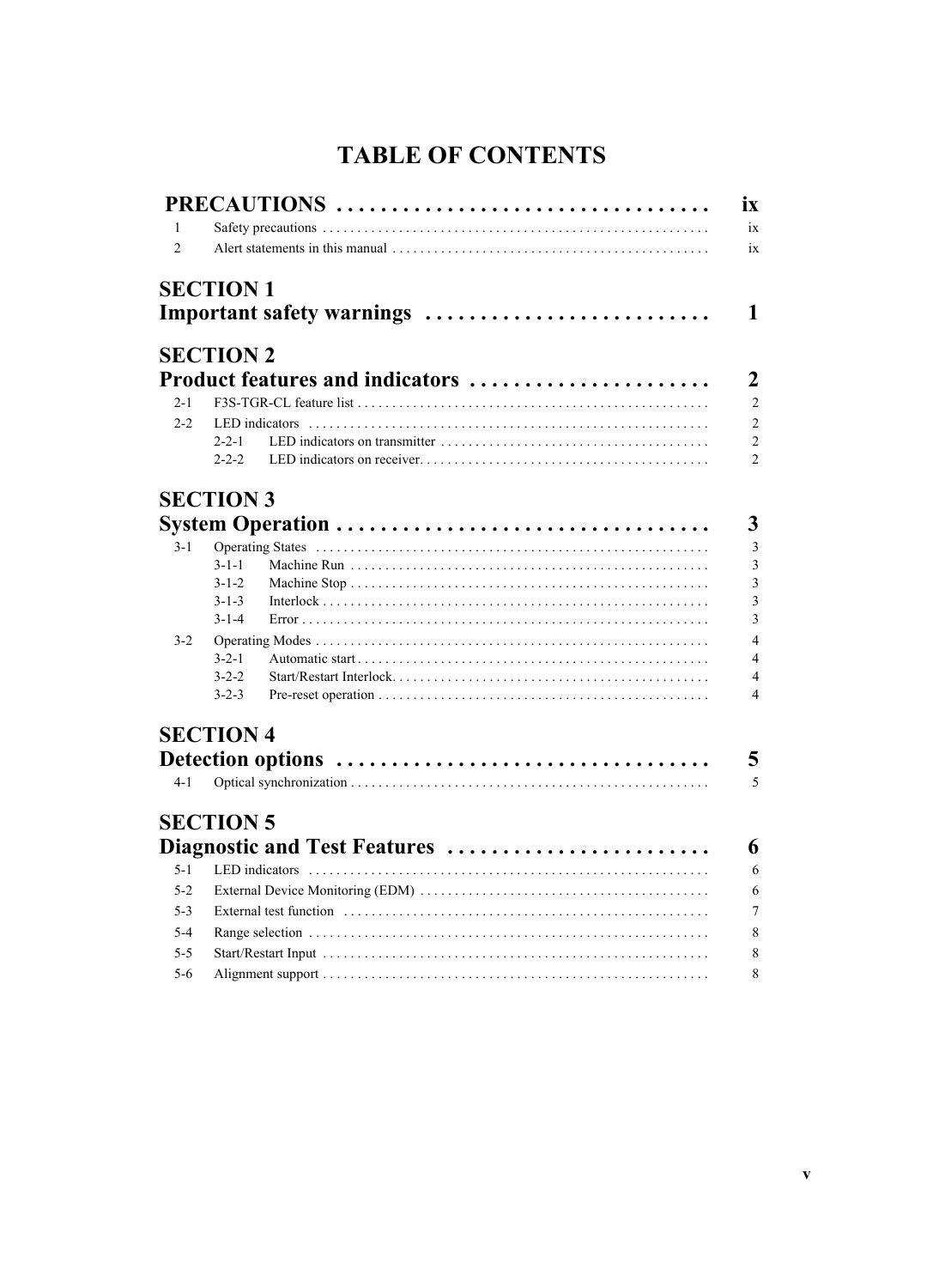|         | <b>SECTION 6</b>                                          |
|---------|-----------------------------------------------------------|
|         | Setting F3S-TGR-CL features                               |
| $6 - 1$ | $6-1-1$<br>$6 - 1 - 2$<br>10<br>11<br>$6 - 1 - 3$         |
| $6 - 2$ | 11                                                        |
| $6 - 3$ | 11                                                        |
| $6-4$   | 12                                                        |
|         | <b>SECTION 7</b>                                          |
|         | 14                                                        |
| $7 - 1$ | 14                                                        |
| $7 - 2$ | 14                                                        |
|         | <b>SECTION 8</b>                                          |
|         | 16<br>Safe Mounting Distance                              |
| $8 - 1$ | 17                                                        |
| $8 - 2$ | 18<br>Safety distance and beam heights in access guarding |
|         |                                                           |
|         | <b>SECTION 9</b>                                          |
|         | 19<br><b>Installation</b>                                 |
| $9 - 1$ | 19                                                        |
| $9 - 2$ | 20                                                        |
| $9 - 3$ | 21                                                        |
|         | $9 - 3 - 1$<br>21                                         |
|         | $9 - 3 - 2$<br>21                                         |
|         | $9 - 3 - 3$<br>21                                         |
|         | 22<br>$9 - 3 - 4$                                         |
|         | 23<br>$9 - 3 - 5$                                         |
|         | $9 - 3 - 6$<br>23                                         |
|         | $9 - 3 - 7$<br>23                                         |
|         | <b>SECTION 10</b>                                         |
|         | Connection to the Machine control circuit<br>24           |
| $10-1$  | 24                                                        |
| $10-2$  | 24                                                        |
| $10-3$  | 25                                                        |
|         |                                                           |

[10-4 Wiring to two forcibly guided relays . . . . . . . . . . . . . . . . . . . . . . . . . . . . . . . . . . . . . . . . . 26](#page-39-0) [10-5 Connection to a safety relay unit . . . . . . . . . . . . . . . . . . . . . . . . . . . . . . . . . . . . . . . . . . . . .](#page-40-0) 27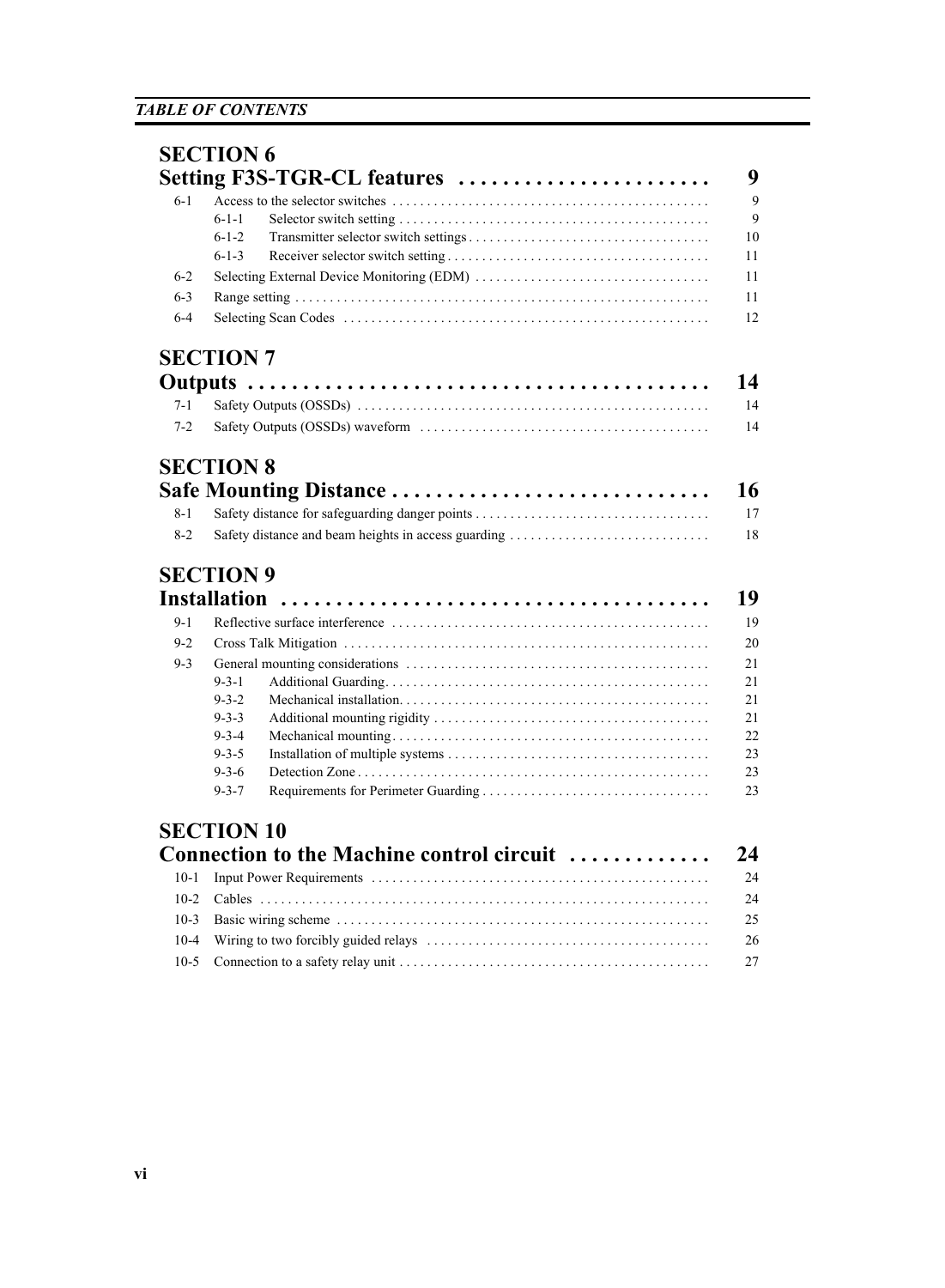|          | <b>SECTION 11</b>                                                            |  |  |
|----------|------------------------------------------------------------------------------|--|--|
|          |                                                                              |  |  |
| $11 - 1$ | $11 - 1 - 1$<br>$11 - 1 - 2$<br>$11 - 1 - 3$<br>$11 - 1 - 4$<br>$11 - 1 - 5$ |  |  |
| $11-2$   | $11 - 2 - 1$                                                                 |  |  |
| $11-3$   | Override<br>$11 - 3 - 1$<br>$11 - 3 - 2$                                     |  |  |
| $11 - 4$ |                                                                              |  |  |
|          | <b>SECTION 12</b>                                                            |  |  |
|          | Checkout and Test procedure                                                  |  |  |
| $12 - 1$ |                                                                              |  |  |
| $12-2$   |                                                                              |  |  |
| $12 - 3$ |                                                                              |  |  |
| $12 - 4$ |                                                                              |  |  |
|          | <b>SECTION 13</b>                                                            |  |  |
|          | <b>SECTION 14</b>                                                            |  |  |
|          | Specification and additional information                                     |  |  |
| $14-1$   |                                                                              |  |  |
| $14-2$   | F3S-TGR-CL standalone system Dimensional drawing                             |  |  |
| $14-3$   |                                                                              |  |  |
| $14 - 4$ | $14 - 4 - 1$<br>$14 - 4 - 2$<br>$14 - 4 - 3$<br>$14 - 4 - 4$                 |  |  |
| $14-5$   |                                                                              |  |  |
|          | $14 - 5 - 1$<br>$14 - 5 - 2$<br>$14 - 5 - 3$<br>$14 - 5 - 4$<br>$14 - 5 - 5$ |  |  |
|          |                                                                              |  |  |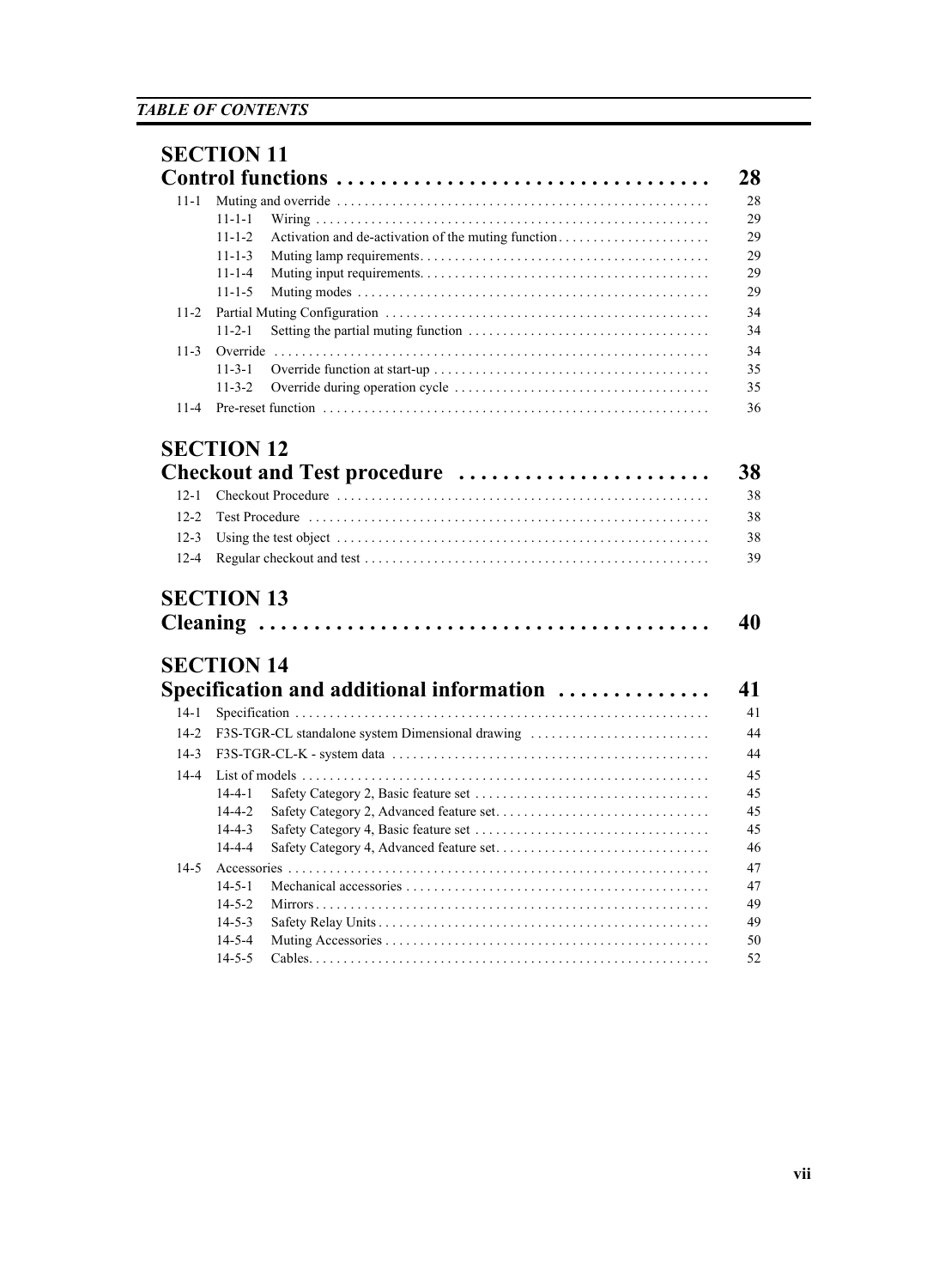|        | <b>SECTION 16</b> |                                                                 |
|--------|-------------------|-----------------------------------------------------------------|
|        |                   | Diagnostics and Troubleshooting                                 |
| $16-1$ |                   |                                                                 |
|        | $16 - 1 - 1$      |                                                                 |
|        | $16 - 1 - 2$      |                                                                 |
|        | $16 - 1 - 3$      |                                                                 |
| $16-2$ |                   |                                                                 |
|        | $16 - 2 - 1$      |                                                                 |
|        | $16 - 2 - 2$      |                                                                 |
|        | <b>SECTION 17</b> |                                                                 |
|        |                   |                                                                 |
| $17-1$ |                   |                                                                 |
| $17-2$ |                   |                                                                 |
| $17-3$ |                   |                                                                 |
|        | $17 - 3 - 1$      |                                                                 |
|        | $17 - 3 - 2$      | F3S-TGR-CL and G9SB-301-D in manual reset and Muting connection |
|        | $17 - 3 - 3$      |                                                                 |
|        | $17 - 3 - 4$      | $F3S-TRR-CL$ with DST1-MD16-SL1                                 |
|        | $17 - 3 - 5$      |                                                                 |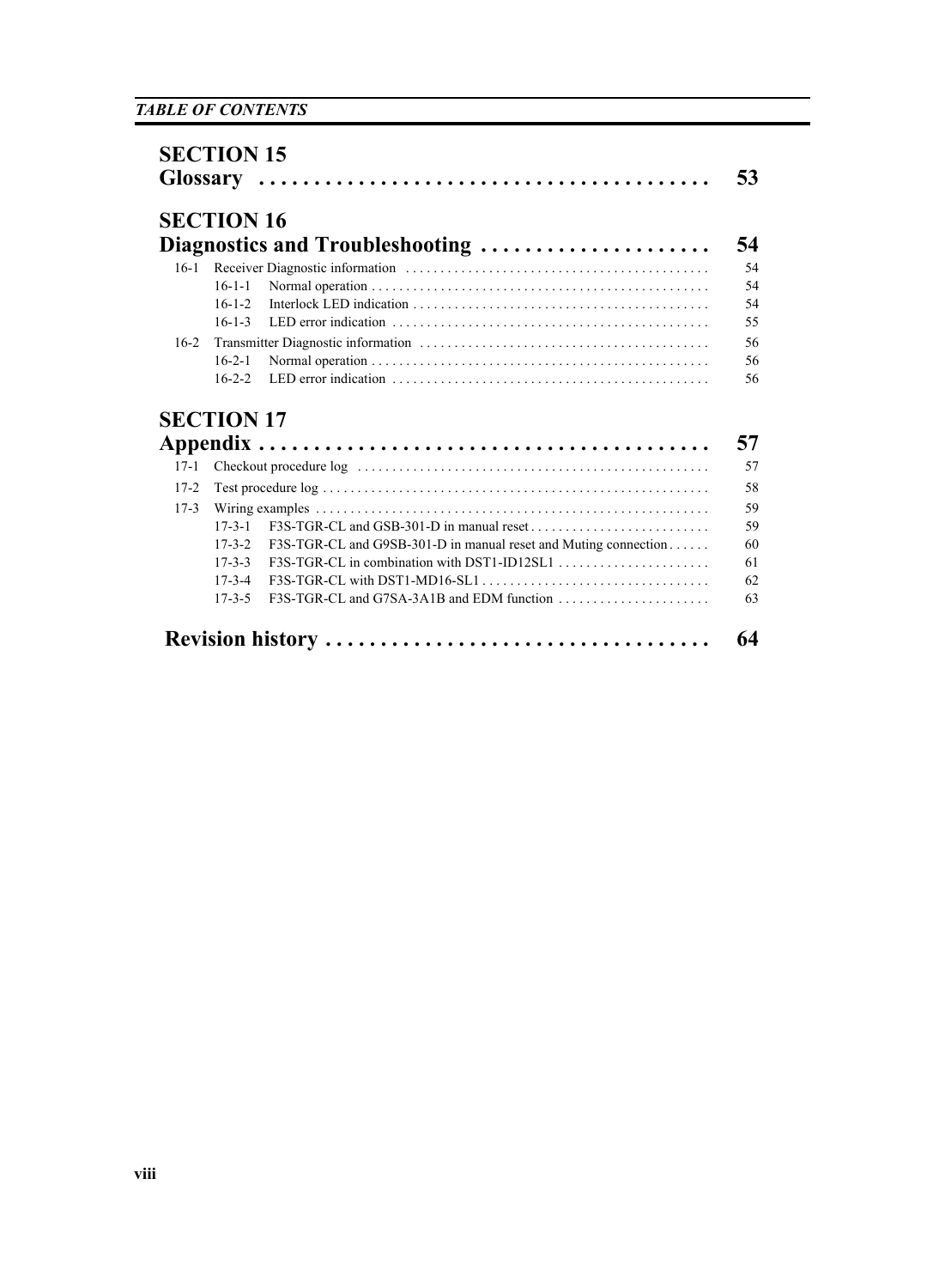# **PRECAUTIONS**

# <span id="page-8-1"></span><span id="page-8-0"></span>**1 Safety precautions**

In order to use the F3S-TGR-CL system safely, the precautions listed in this manual indicated by alert symbols and descriptions must be followed. Failure to follow all precautions and alerts may result in an unsafe use or operation. The following indications and symbols are used for the application:

 $\sqrt{N}$  WARNING This sign indicates a potentially hazardous situation which, if not avoided, will result in minor or moderate injury, or may result in serious injury or death. Additionally there may be significant property damage.

### <span id="page-8-2"></span>**2 Alert statements in this manual**

#### **2-1 For users**

- $\sqrt{!}$  WARNING The F3S-TGR-CL system must be installed, configured, and incorporated into a machine control system by a sufficiently trained and qualified person. An unqualified person may not be able to perform these operations properly, which may cause a person to go undetected, resulting in serious injury.
- $\bigwedge$  WARNING When changes are made to each function using the selector switches, the administrator must manage the detail of the changes and perform the changes. Accidental functional setting change may cause failure of human body detection, resulting in a serious injury.

### **2-2 For machines**

- $\bigwedge$  WARNING Do not use this sensor for machines that cannot be stopped by electrical control. For example, do not use it for a pressing machine that uses a full-rotation clutch. Otherwise, the machine may not stop before a person reaches the hazardous part, resulting in serious injury.
- $\bigwedge$  WARNING Do not use the auxiliary output or external indicator output for safety applications. A human body may not be detected when F3S-TGR-CL system fails, resulting in serious injury.

### **2-3 For installations**

- $\sqrt{N}$  WARNING After unpacking and before installing the F3S-TGR-CL system please check the mechanical condition of the system carefully. Do not install a mechanically damaged product. Return this to your OMRON service for inspection or repair. Failure to do so may result in serious injury.
- $\sqrt{N}$  WARNING Do not drop the products. Dropping the products may lead to internal or external damage. Please return a F3S-TGR-CL system that was dropped on the floor to your OMRON service for inspection or repair. Failure to do so may result in serious injury.
- $\sqrt{N}$  WARNING Make sure to test the operation of the F3S-TGR-CL system after installation to verify that the F3S-TGR-CL system operates as intended. Make sure to stop the machine until the test is complete. Unintended function settings may cause a person to go undetected, resulting in serious injury.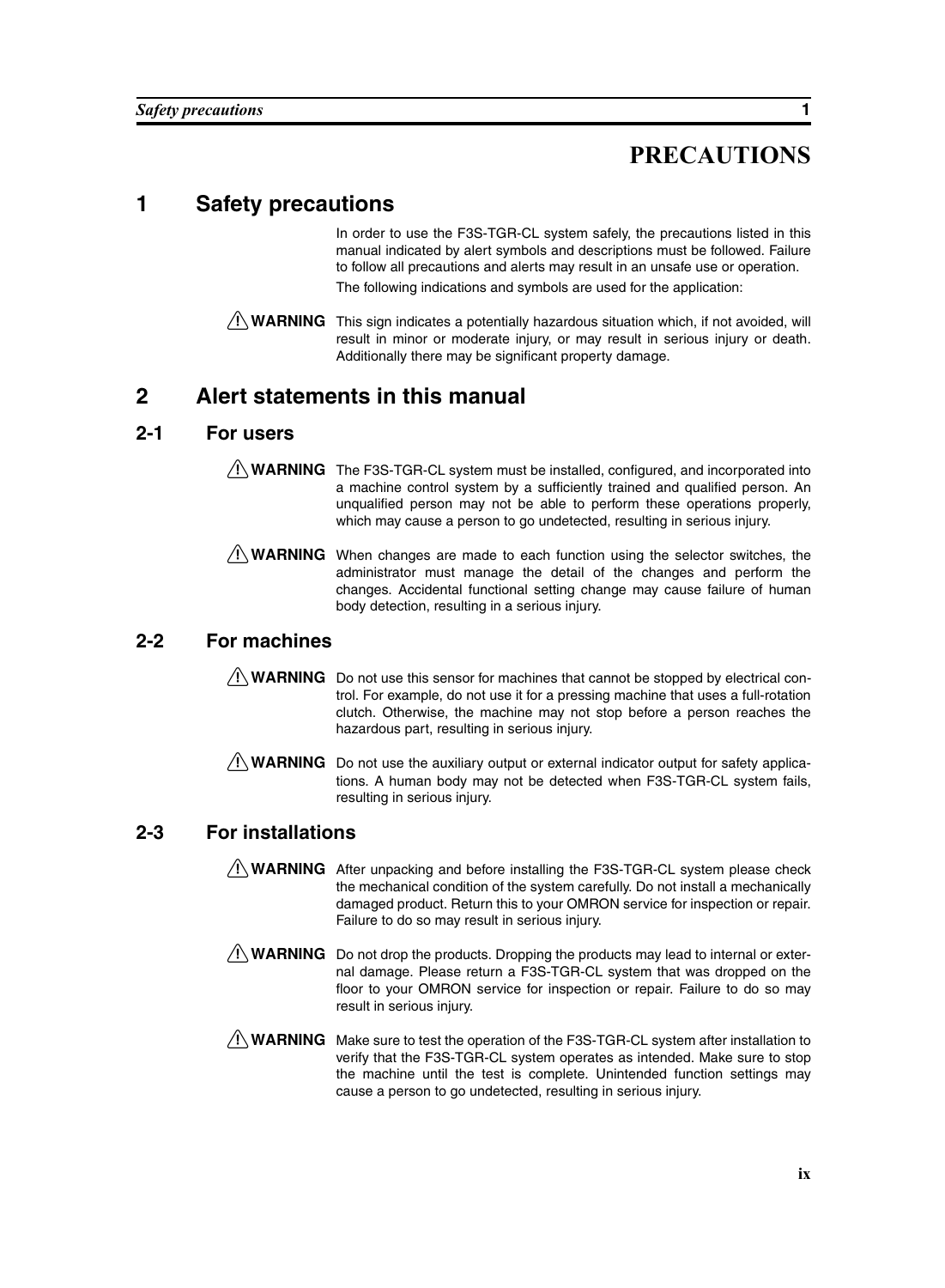- $\bigwedge$  WARNING Make sure to install the F3S-TGR-CL system at a safe distance from the hazardous part of the equipment. Otherwise, the machine may not stop before a person reaches the hazardous part, resulting in serous injury.
- $\sqrt{N}$  WARNING Install a protective structure so that the hazardous part of a machine can only be reached by passing through the sensor's detection zone. Install the sensors so that part of the person is always present in the detection zone when working in a machine's hazardous areas. If a person is able to step into the hazardous area of a machine and remain behind the F3S-TGR-CL system's detection zone, configure the system with an interlock function that prevents the machine from being restarted. Failure to do so may result in serious injury.
- $\sqrt{N}$  WARNING Install the interlock switch in a location that provides a clear view of the entire hazardous area and where it cannot be activated from within the hazardous area.
- $\sqrt{!}$  WARNING The F3S-TGR-CL system cannot protect a person from a projectile exiting the hazardous zone. Install protective cover(s) or fence(s).
- $\bigwedge$  WARNING The muting and override functions disable the safety functions of the device. You must ensure safety using other method when these functions are operating.
- $\sqrt{N}$  WARNING Install muting sensors so that they can distinguish between the object that is being allowed to pass through the detection zone and a person. If the muting function is activated by the detection of a person, it may result in serious injury.
- $\sqrt{N}$  WARNING Muting lamps (external indicators) that indicate the state of the muting and override functions must be installed where they are clearly visible to workers from all the operating positions.
- $\sqrt{N}$  WARNING A sufficiently trained and qualified person must properly configure muting related timings for its specific application, and that person must have responsibility for settings, especially when the muting time limit is infinite.
- $\bigwedge$  WARNING Use two independent input devices for muting inputs.
- $/$ ! WARNING You must install F3S-TGR-CL system muting sensor, and physical barrier, and configure time settings for muting so that an operator can not enter hazardous zone.
- $\sqrt{!}$  WARNING Install the switch that activates the override in a location that provides a clear view of the entire hazardous area and where it cannot be activated from within the hazardous area. Make sure that nobody is in the hazardous area before activating the override function.
- $\sqrt{N}$  WARNING Do not place fluorescent and/or incandescent lights within the effective aperture angle of the receiver, as it may influence the F3S-TGR-CL system under certain circumstances.
- $\sqrt{!}$  WARNING Install the sensor system so that it is not affected by any reflective surfaces. Failure to do so may hinder detection, resulting in serious injury.
- $\sqrt{N}$  WARNING When using more than 1 set of F3S-TGR-CL system, install them so that mutual interference does not occur, such as by configuring series connections or using physical barriers between adjacent sets.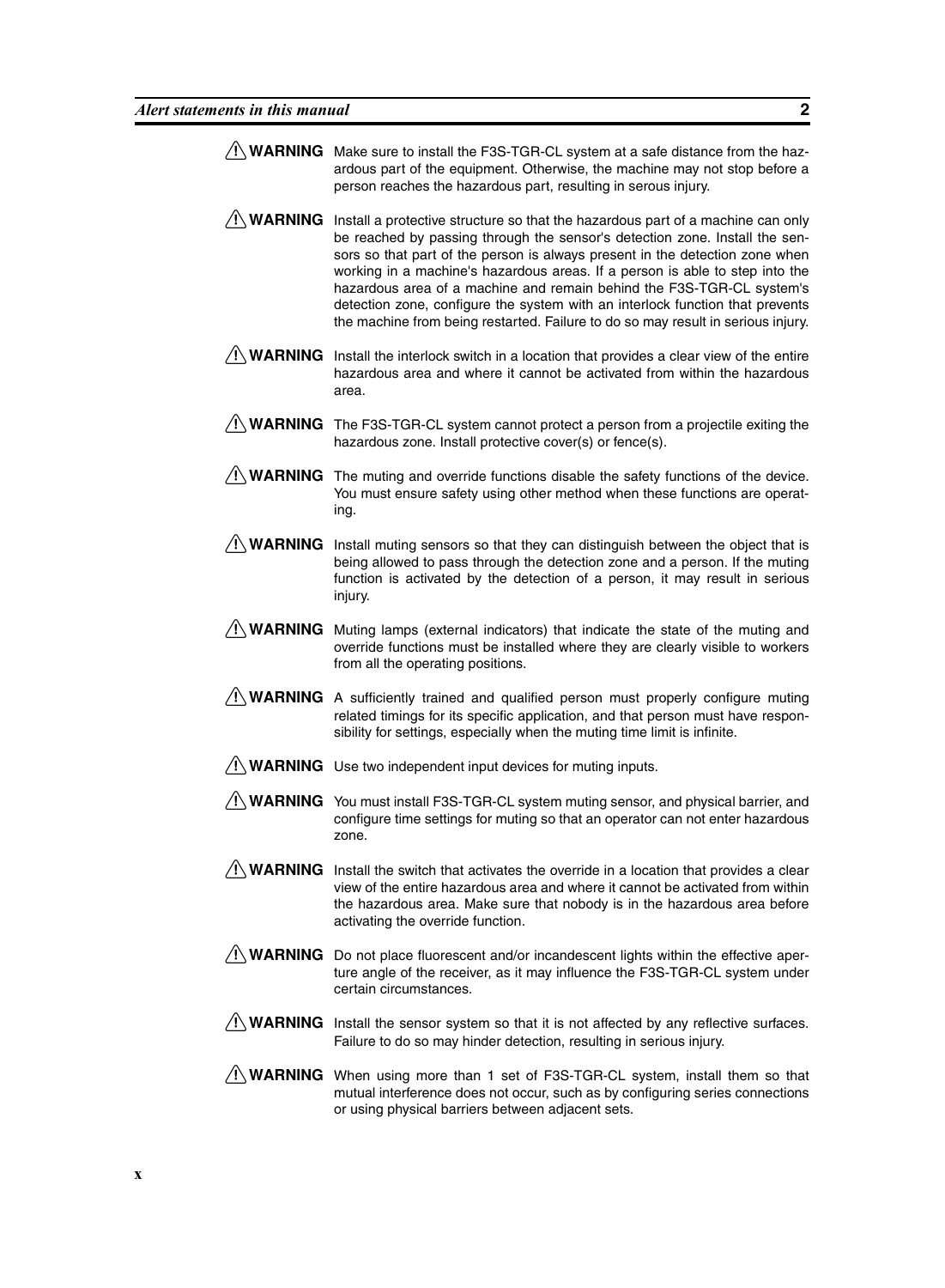- $\sqrt{N}$  WARNING Make sure that the F3S-TGR-CL system is securely mounted and its cables and connectors are properly connected.
- $\sqrt{N}$  WARNING Make sure that foreign objects such as water, oil, or dust do not enter the inside of the F3S-TGR-CL system while the cover for the selector switches is open and tighten the screws of the cover firmly after changing the settings.
- $\sqrt{N}$  WARNING Do not use the sensor system with mirrors in a retro-reflective configuration. Doing so may hinder detection. It is possible to use mirrors to "bend" the detection zone to a 90° angle.
- $\sqrt{N}$  WARNING Perform an inspection for all F3S-TGR-CL systems as described in the chapter "Checkout and test procedure". When using series connections, perform inspections for every connected F3S-TGR-CL system.

#### **2-4 For wiring**

- $\sqrt{!}$  WARNING Do not short-circuit the output line to the +24 V line. Otherwise, the output is always ON. Also, the 0 V of the power supply must be grounded so that the output does not turn ON due to grounding of the output line.
- $\sqrt{N}$  WARNING Configure the system by using the optimal number of safety outputs that satisfy the requirements of the necessary safety category.
- $\sqrt{N}$  WARNING Do not connect each line of F3S-TGR-CL system to a DC power supply of more than 24 VDC+20%. Also, do not connect to an AC power supply. Failure to do so may result in electric shock.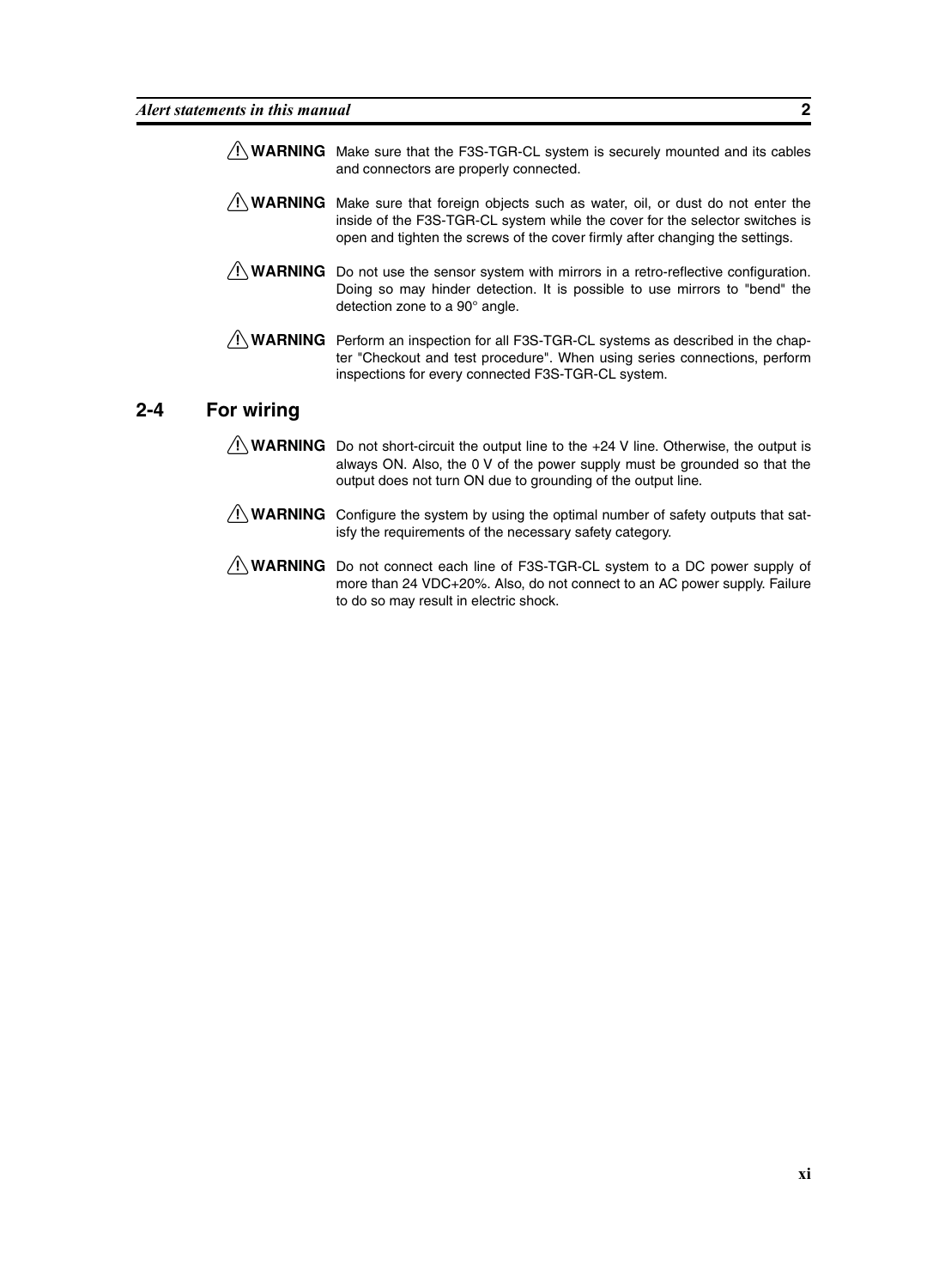|     |                                 | $\sqrt{!}$ WARNING For the F3S-TGR-CL system to comply with IEC 61496-1 and UL 508, the DC<br>power supply unit must satisfy all of the following conditions:                                                                                                                                                                                                                                                                                                                                                                                                                                                                                                                                                                                                                                                                                                 |
|-----|---------------------------------|---------------------------------------------------------------------------------------------------------------------------------------------------------------------------------------------------------------------------------------------------------------------------------------------------------------------------------------------------------------------------------------------------------------------------------------------------------------------------------------------------------------------------------------------------------------------------------------------------------------------------------------------------------------------------------------------------------------------------------------------------------------------------------------------------------------------------------------------------------------|
|     |                                 | Must be within the rated power voltage (24 V DC $\pm$ 20%)<br>Must have tolerance against the total rated current of devices if it is<br>connected to multiple devices<br>Must comply with EMC directives (industrial environment)<br>Double or reinforced insulation must be applied between the primary<br>$\bullet$<br>and secondary circuits<br>Automatic recovery of overcurrent protection characteristics<br>Output holding time must be 200 ms or longer<br>Must satisfy output characteristic requirements for class 2 circuit or<br>limited voltage current circuit defined by UL508<br>Must comply with laws and regulations, regarding EMC and electrical<br>equipment safety, of the country or region where the F3S-TGR-CL<br>system is used (Ex: In EU, the power supply must comply with the<br>EMC Directive and the Low Voltage Directive.) |
|     |                                 | $\sqrt{N}$ WARNING Double or reinforced insulation from hazardous voltage must be applied to all<br>input and output lines. Failure to do so may result in electric shock.                                                                                                                                                                                                                                                                                                                                                                                                                                                                                                                                                                                                                                                                                    |
|     |                                 | $\sqrt{!}$ WARNING Extension of the cable must be within a specified length. If it isn't, safety func-<br>tion may not work properly, resulting in danger.                                                                                                                                                                                                                                                                                                                                                                                                                                                                                                                                                                                                                                                                                                    |
| 2-5 | <b>Other</b>                    |                                                                                                                                                                                                                                                                                                                                                                                                                                                                                                                                                                                                                                                                                                                                                                                                                                                               |
|     |                                 | $\sqrt{N}$ WARNING Do not try to disassemble, repair, or modify this product. Doing so may cause<br>the safety functions to stop working properly.                                                                                                                                                                                                                                                                                                                                                                                                                                                                                                                                                                                                                                                                                                            |
|     | ∕!∖ WARNING                     | Do not use the F3S-TGR-CL system in environments where flammable or<br>explosive gases are present. Doing so may result in an explosion.                                                                                                                                                                                                                                                                                                                                                                                                                                                                                                                                                                                                                                                                                                                      |
|     |                                 | WARNING Perform daily and 6-monthly inspections for the F3S-TGR-CL system. Other-<br>wise, the system may fail to work properly, resulting in serious injury.                                                                                                                                                                                                                                                                                                                                                                                                                                                                                                                                                                                                                                                                                                 |
|     |                                 | <b>WARNING</b> If the F3S-TGR-CL system is used in an environment where foreign materials<br>such as spatter may adhere to the product, use a cover to protect the F3S-<br>TGR-CL system or inspect and clean the F3S-TGR-CL system periodically.                                                                                                                                                                                                                                                                                                                                                                                                                                                                                                                                                                                                             |
|     |                                 | <b>NUARNING</b> Do not use the F3S-TGR-CL system in an atmosphere containing oil mist or<br>corrosive gas. Failure to do so may result in damage of the product.                                                                                                                                                                                                                                                                                                                                                                                                                                                                                                                                                                                                                                                                                              |
|     |                                 | <b>/!\ WARNING</b> When scrapping the F3S-TGR-CL system, please make sure to comply with<br>the waste treatment regulations of the country where the product has been<br>used.                                                                                                                                                                                                                                                                                                                                                                                                                                                                                                                                                                                                                                                                                |
| 2-6 | <b>Precautions for Safe Use</b> |                                                                                                                                                                                                                                                                                                                                                                                                                                                                                                                                                                                                                                                                                                                                                                                                                                                               |
|     |                                 | Make sure to observe the following precautions that are necessary for ensur-<br>ing safe use of the product.                                                                                                                                                                                                                                                                                                                                                                                                                                                                                                                                                                                                                                                                                                                                                  |

• Thoroughly read this manual and understand the installtion procedures, operation check procedures, and maintenance procedures before using the product.

**2-5**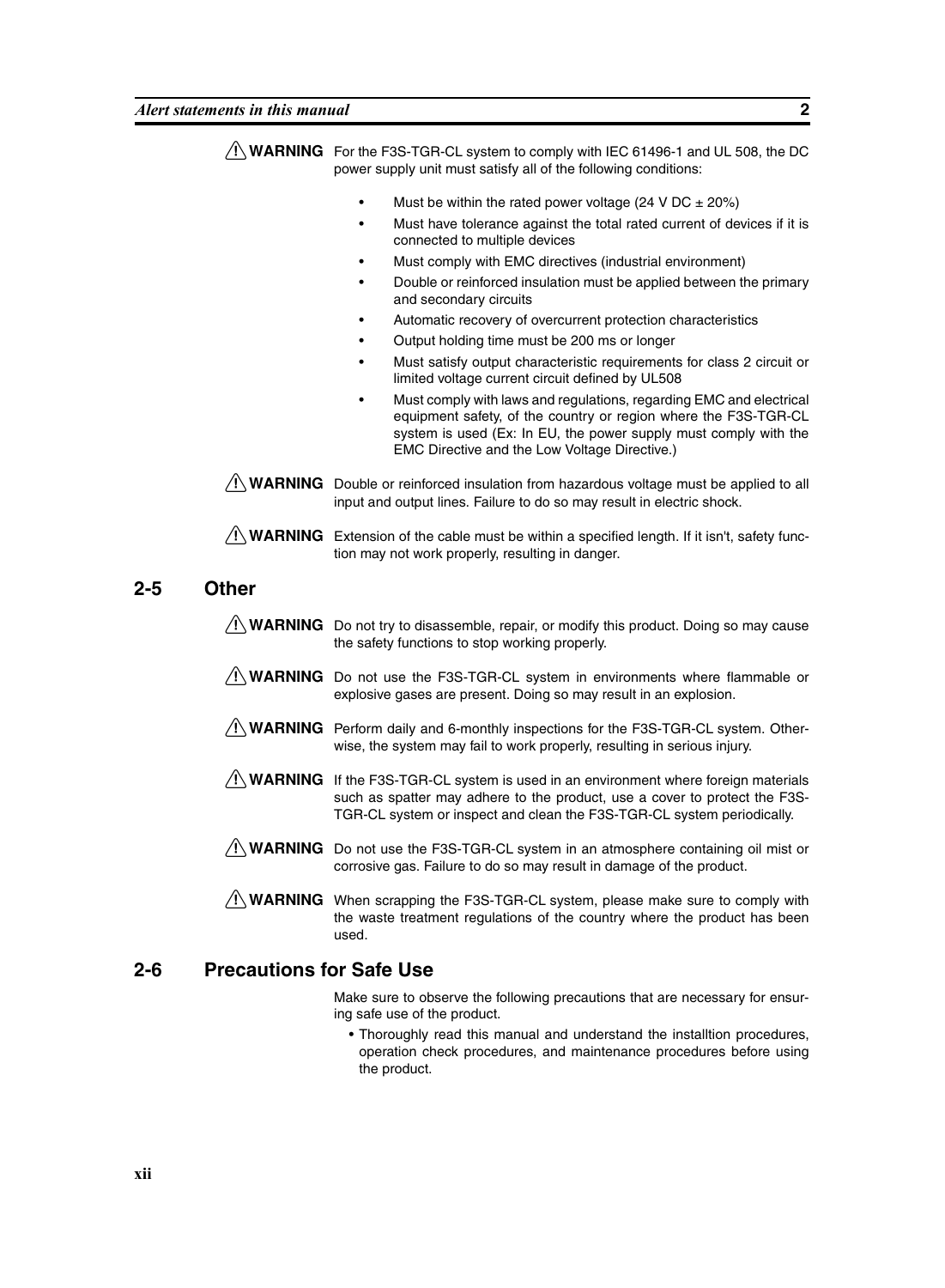- Loads must satisfy both of the following conditions:
	- Not short-circuited
	- Not used with a current that is higher than the rating
- Do not drop the product
- Dispose of the product in accordance with the relevant rules and regulations of the country or area where the product is used.

#### **2-7 Precautions for Correct Use**

Observe the precautions described below to prevent operation failure, malfunctions, or undesirable effects on product performance.

#### **2-8 Installation environment**

Do not install the F3S-TGR-CL system in the following types of environments:

- Areas exposed to intense interference light, such as direct sunlight
- Areas with high humidity where condensation is likely to occur
- Areas where corrosive gases are present
- Areas exposed to vibration or shock levels higher than in the specification provisions
- Areas where the product may come into contact with water
- Areas where the product may come into contact with oil that is an adhesive solvent

Do not use radio equipment such as cellular phones, walkie-talkies, or transceivers near the F3S-TGR-CL system.

#### **2-9 Wiring and installation**

- Make sure to perform wiring while the power supply is OFF. Otherwise, the F3S-TGR-CL system may fail to operate due to the diagnosis function.
- When replacing the cable connectors with other types of connectors, use connectors that provide a proper grade of protection.
- Properly perform the wiring after confirming the signal names of all the terminals.
- Do not operate the control system until 2 seconds or more (2.2 seconds or more in case of series connection) after turning ON the power of the F3S-TGR-CL system.
- Be sure to route the F3S-TGR-CL system cable separate from highpotential power lines or through an exclusive conduit.
- When using a commercially available switching regulator power supply, make sure to ground the FG terminal (frame ground terminal).
- Install the transmitter and receiver so that their vertical direction should match.
- $\sqrt{N}$  WARNING When substituting/replacing the F3S-TGR-CL system with an equivalent F3S-TGR-CL system, remember to set the dip-switches of the new F3S-TGR-CL system the same as the old one. Failure to do so may cause serious injury.

#### **2-10 Cleaning**

Do not use thinner, benzene, or acetone for cleaning, they affect the product's resin parts and paint on the case.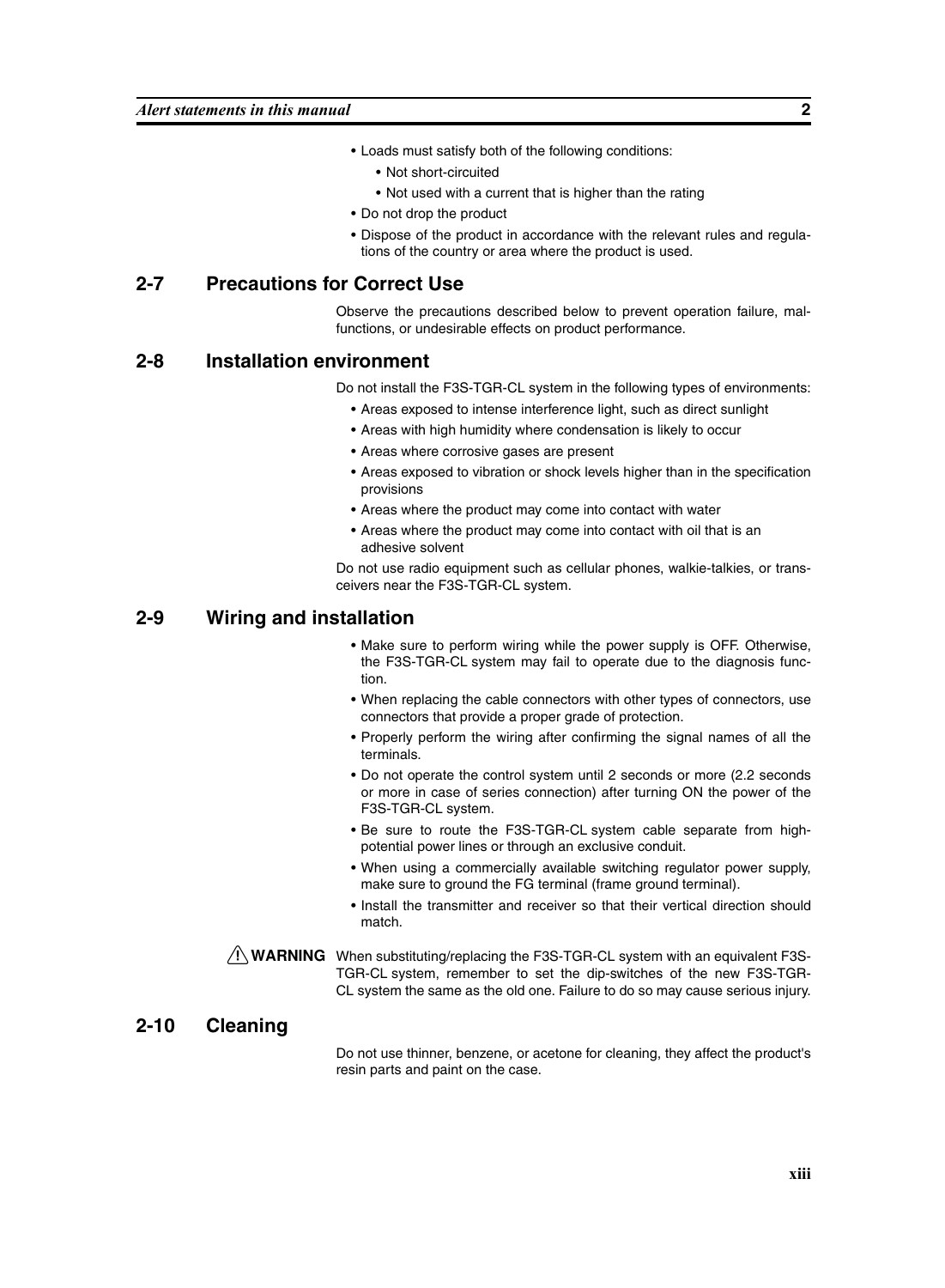### **2-11 Object detection**

The F3S-TGR-CL system cannot detect transparent and/or translucent objects.

### **2-12 Definition of symbols**

The following symbols are used to illustrate user operations in the F3S-TGR-CL system.

| <b>SYMBOL</b> | <b>MEANING</b>                                                            |
|---------------|---------------------------------------------------------------------------|
|               | Turn OFF the entire F3S-TGR-CL system by removing the power<br>supply.    |
|               | Turn ON the entire F3S-TGR-CL system by activating power<br>supply.       |
|               | Set the selector switches accordingly                                     |
|               | Press the related pushbutton/command (change from its normal<br>status)   |
|               | Release the related pushbutton/command (return to its normal sta-<br>tus) |
|               | Diagnosis LED off                                                         |
|               | Diagnosis LED on                                                          |
|               | Diagnosis LED blinking                                                    |
| ఞ             | Important information                                                     |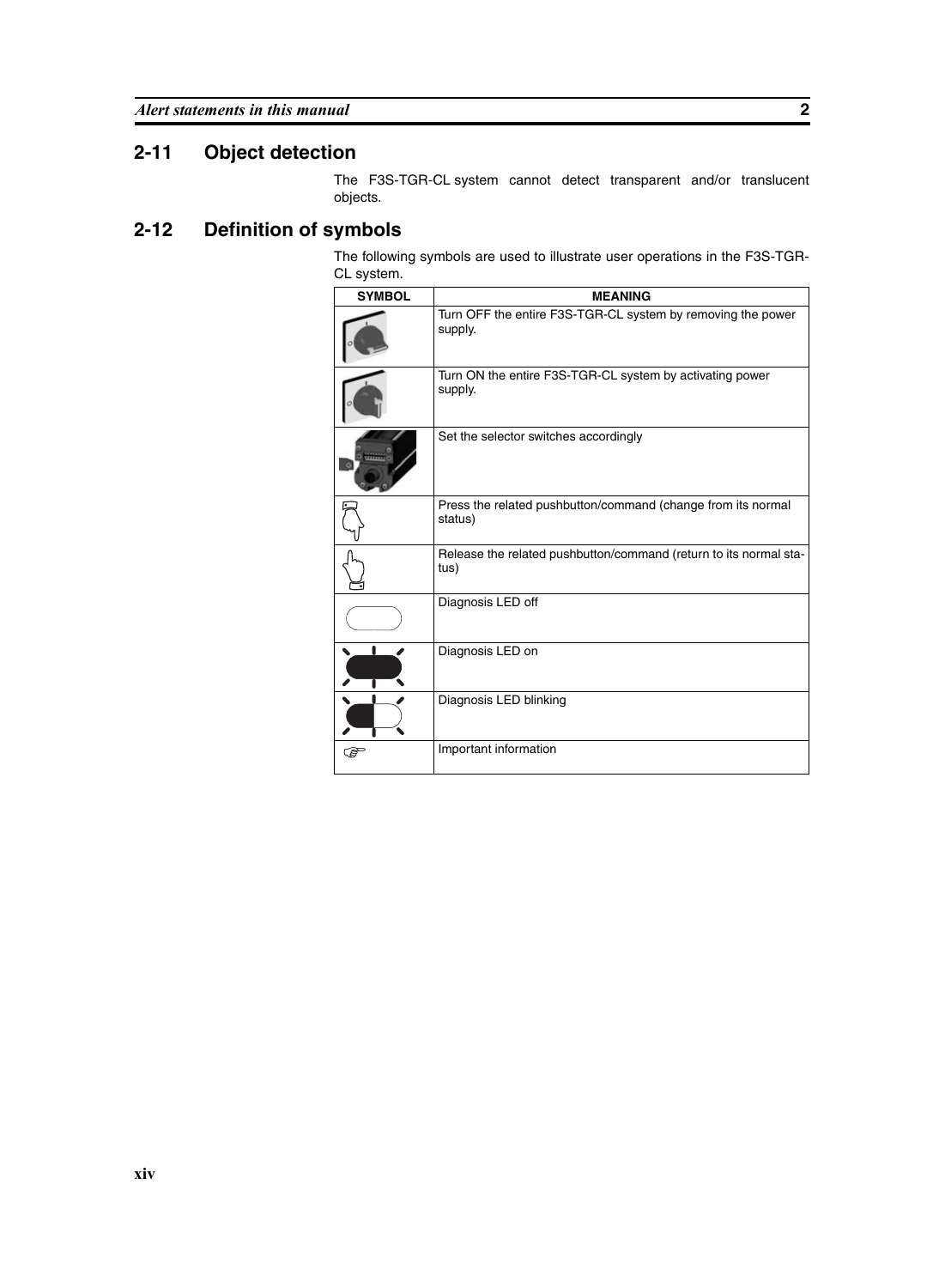# **SECTION 1 Important safety warnings**

<span id="page-14-0"></span> $\sqrt{N}$  WARNING Read and understand this section prior to installing an F3S-TGR-CL system.

A F3S-TGR-CL system is a general purpose sensing device designed to guard personnel working around moving machinery.

Whether a specific machine application and F3S-TGR-CL system installation complies with safety regulations depends on the proper application, installation, maintenance and operation of the F3S-TGR-CL system. These items are the responsibility of the purchaser, installer and employer.

The employer is responsible for the selection and training of personnel to properly install, operate and maintain the machine and its safeguarding systems. A F3S-TGR-CL system should only be installed verified and maintained by a qualified person. A qualified person is defined as "an individual who understands, is trained on, and demonstrates competence with the construction, operation or maintenance of the machinery and the hazards involved."

To use the F3S-TGR-CL system the following requirements must be met:

- The national/international rules and regulations apply to the installation, use and periodic technical inspections of the safety light curtain, in particular:
	- Machine Directive (98/37/EC and 2006/42/EC)
	- Equipment Usage Directive (89/655/EC)
	- The work safety regulations/safety rules
	- Other relevant health and safety regulations
- Observe the instructions in this manual regarding test regulations (e.g. on use, mounting, installation or integration into the existing machine control system) carefully.
- The tests must be carried out by specialist personnel or specially qualified and authorized personnel and must be recorded and documented to ensure that the tests can be reconstructed and retraced at any time.
- Check the effectiveness of the protective device after every change because a change may degrade the safety function.
- The operating instructions must be made available to the operator of the machine where the F3S-TGR-CL system is installed.
- The machine operator is to be instructed in the use of the device by specialist personnel and must be instructed to read the operating instructions.
- The guarded machine must not present a hazard from flying parts.
- The guarded machine must have a consistent stopping time and adequate control mechanisms.
- Additional guarding may be required for access to dangerous areas not covered by the F3S-TGR-CL system.

#### Protection of the environment

This product has been designed to minimize environmental impact. For this reason please note that disposal of irreparable/unserviceable devices has to be in compliance with your local/national rules and regulations. Please contact your local OMRON sales representative for assistance.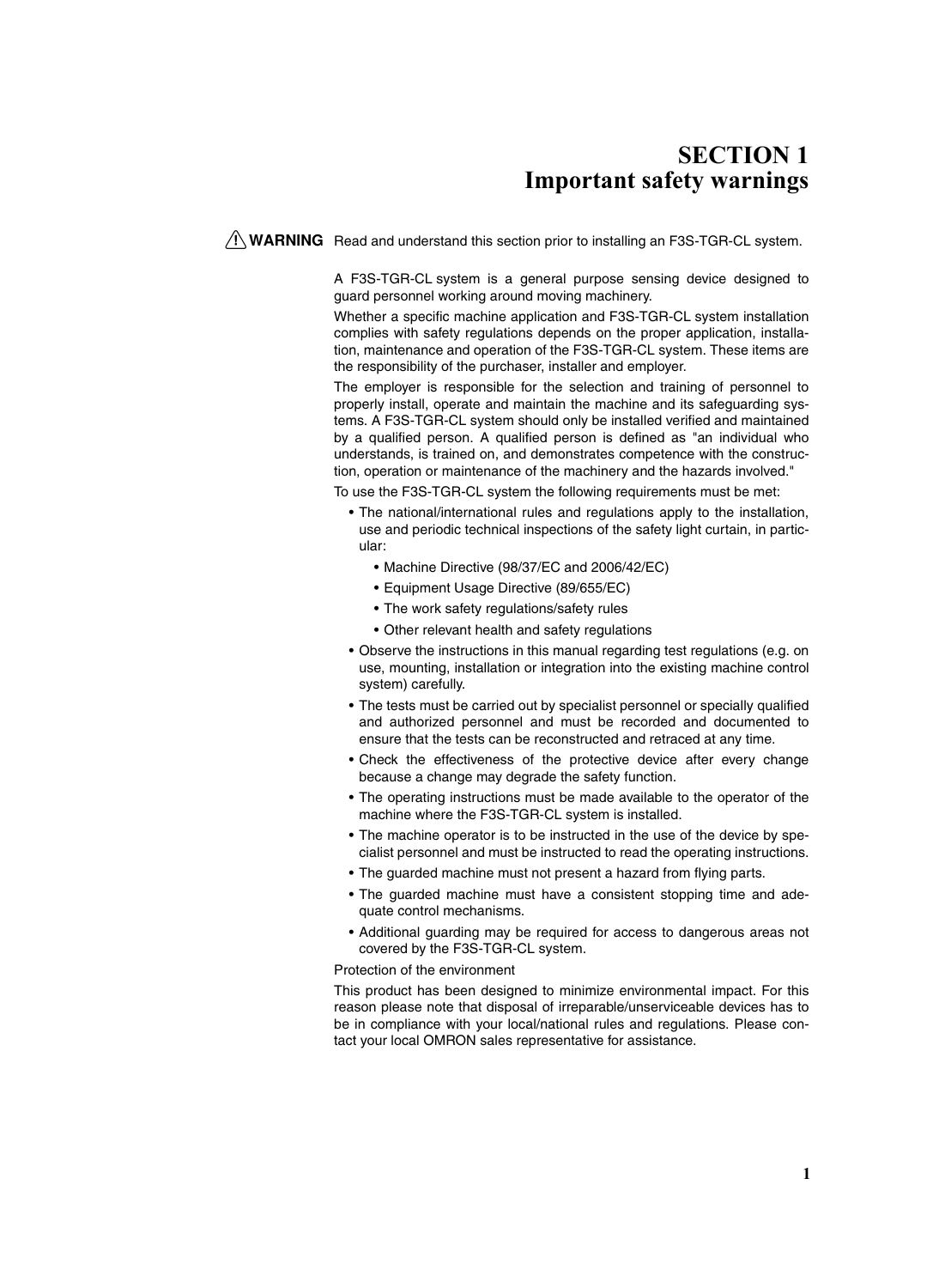# **SECTION 2 Product features and indicators**

# <span id="page-15-1"></span><span id="page-15-0"></span>**2-1 F3S-TGR-CL feature list**

The F3S-TGR-CL safety light curtain family is available in two versions. These versions are identified as the F3S-TGR-CL\_A and F3S-TGR-CL\_B versions. Configuration of the safety light curtains can be changed through selector switches located under an access cover.

F3S-TGR-CL series feature comparison:

| <b>Feature</b>                           |   | F3S-TGR-CL_B   F3S-TGR-CL_A |
|------------------------------------------|---|-----------------------------|
| Scan Code for Cross-Talk-Mitigation      | х | х                           |
| <b>EDM External Device Monitoring</b>    | Χ | х                           |
| Adjustable Mounting Brackets and T-Slots | х | х                           |
| Two PNP safety outputs                   | х | х                           |
| <b>Range Selection</b>                   | х | х                           |
| External test initiation                 | х | х                           |
| Integrated muting function               |   | х                           |
| Pre-reset operation                      |   | х                           |

### <span id="page-15-2"></span>**2-2 LED indicators**

LED indicators are located in the connector end caps to show the status of the F3S-TGR-CL system.

### <span id="page-15-3"></span>**2-2-1 LED indicators on transmitter**

| <b>Disposition of indicator</b> | Name of indicator   | <b>Colour</b> |
|---------------------------------|---------------------|---------------|
|                                 | <b>POWER</b>        | Green         |
| $\mathbf{\Omega}$               | STATUS <sub>1</sub> | Yellow        |
| <b>STATUS</b>                   | <b>RANGE</b>        | Green         |
| 立の乙                             | Not used            | Red           |
|                                 | STATUS <sub>2</sub> | Yellow        |

### <span id="page-15-4"></span>**2-2-2 LED indicators on receiver**

| <b>Disposition of indicator</b> | <b>Name of indicator</b> | <b>Colour</b> |
|---------------------------------|--------------------------|---------------|
|                                 | <b>POWER</b>             | Green         |
| 중                               | <b>STATUS</b>            | Yellow        |
|                                 | <b>GUARD</b>             | Green         |
| ്ഗ∪മ≦                           | <b>BREAK</b>             | Red           |
| R X                             | <b>INTERLOCK</b>         | Yellow        |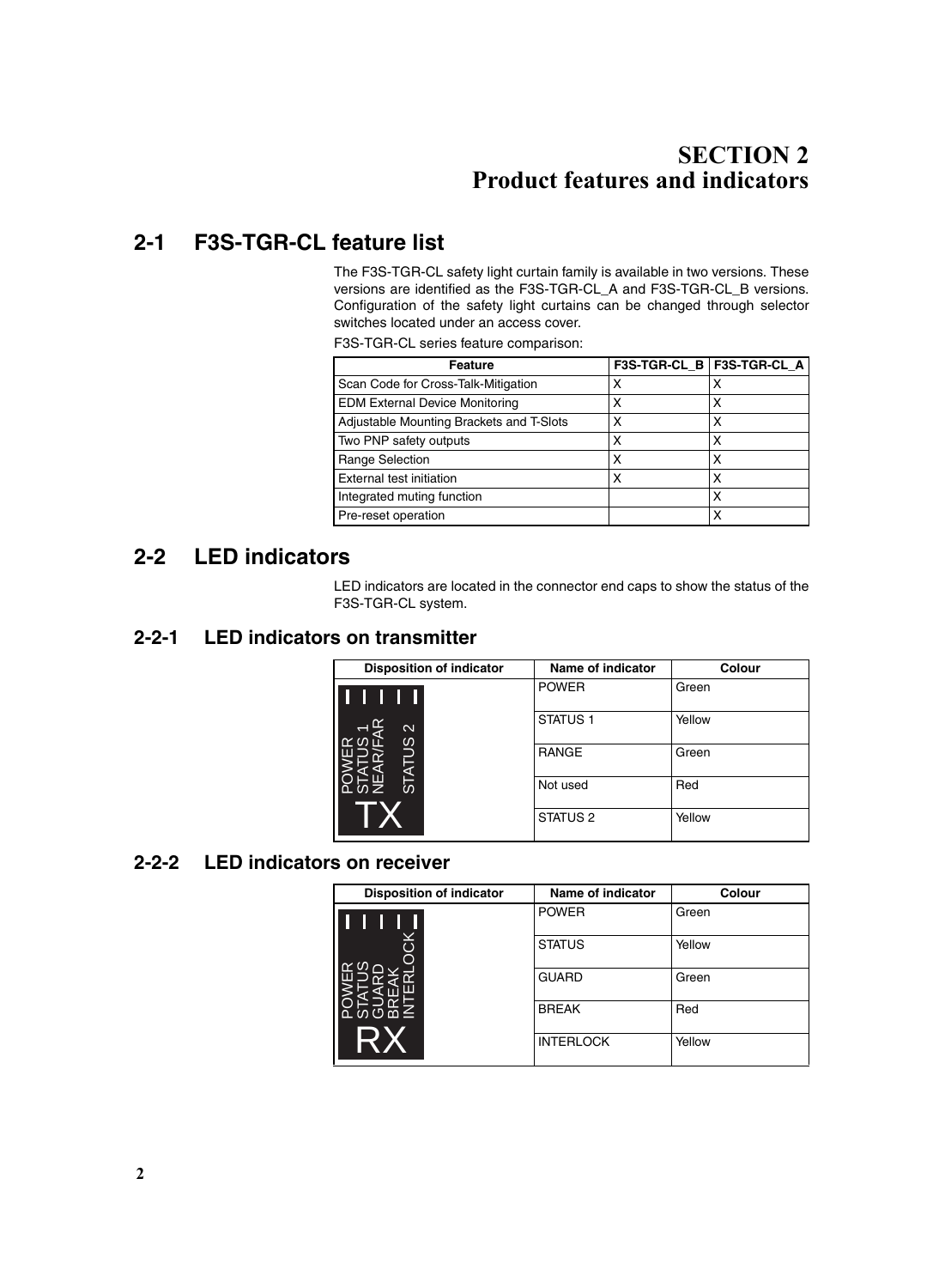# **SECTION 3 System Operation**

<span id="page-16-0"></span>The F3S-TGR-CL system is a microprocessor-controlled, infrared, transmitted-beam safety light curtain. The system consists of a receiver assembly and a transmitter assembly. The receiver and transmitter assemblies are not physically interconnected.

It complies with a Type 2 or Type 4 according to EN/IEC 61496 and Category 2 or Category 4 according to EN954-1, depending on the model .

A F3S-TGR-CL system is used where personnel protection is required, typical applications include packaging machines, front- or back side protection of presses and textile machinery.

### <span id="page-16-1"></span>**3-1 Operating States**

The operating condition of a F3S-TGR-CL system is described in terms of states. The following operating states exist for a F3S-TGR-CL system.

#### <span id="page-16-2"></span>**3-1-1 Machine Run**

The two receiver safety outputs are in the ON state, the green GUARD indicator is lit. The protected machine is allowed to operate. Pressing and releasing the restart button has no effect.

#### <span id="page-16-3"></span>**3-1-2 Machine Stop**

The two receiver safety outputs are in the OFF state the red BREAK indicator is lit. The protected machine is not allowed to operate.

#### <span id="page-16-4"></span>**3-1-3 Interlock**

The two receiver safety outputs are in the OFF state, the red BREAK indicator and yellow INTERLOCK indicator are lit. The INTERLOCK state does not allow the protected machine to operate until the detection zone is clear of obstructions and the restart button is pressed and released.

#### <span id="page-16-5"></span>**3-1-4 Error**

The two receiver safety outputs are in the OFF state, an error code is shown via the blinking indicators. The error state does not allow the protected machine to operate. The primary difference between ERROR and INTER-LOCK is that the F3S-TGR-CL system will remain in the error state until the error is corrected, and then applying a power cycling or an external restart button press and release.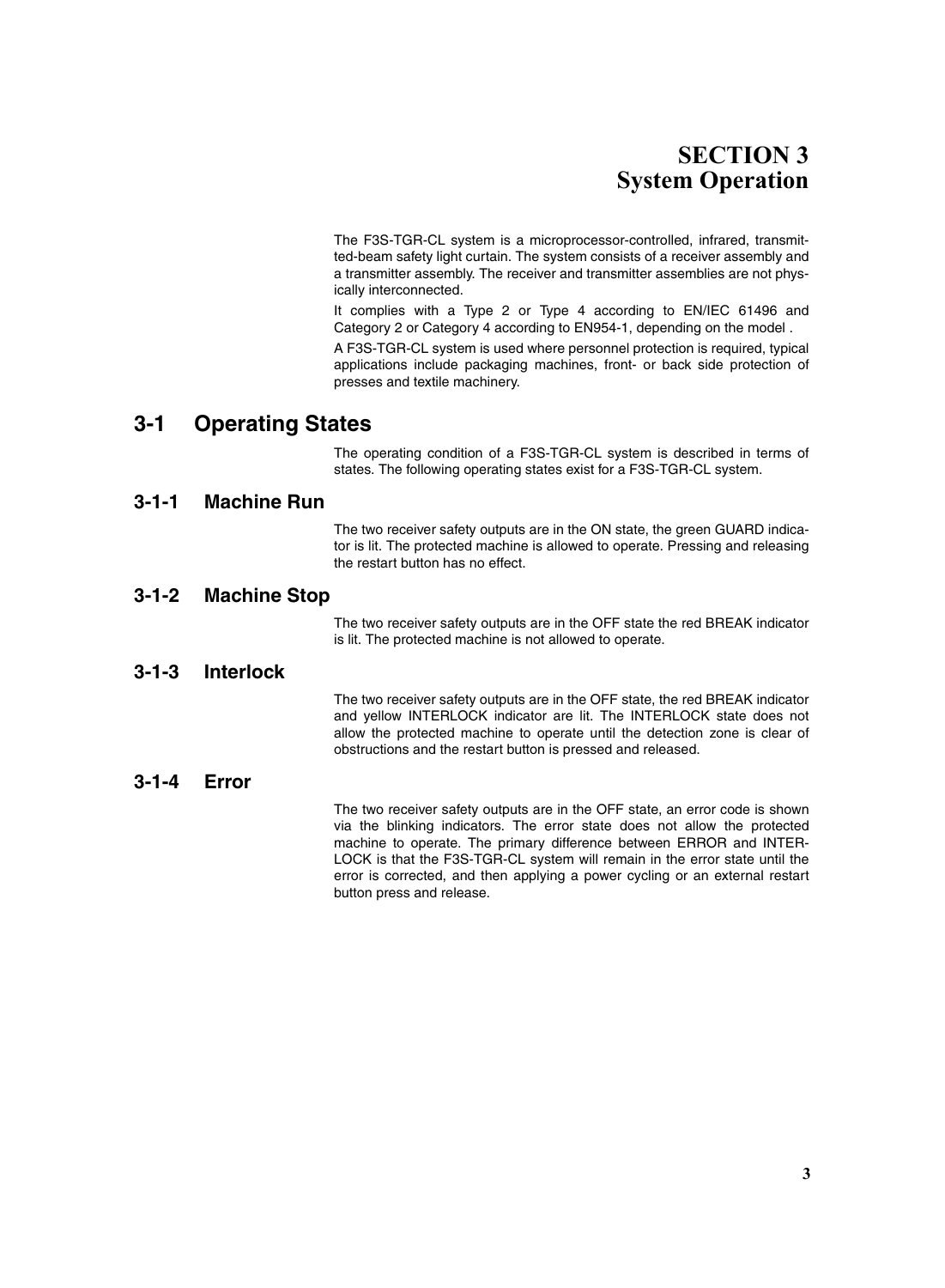### <span id="page-17-0"></span>**3-2 Operating Modes**

System operating modes determine the start-up and operating behavior of a F3S-TGR-CL system. Operating modes definitions rely on the operating states presented above. Operating mode selection may be performed via the configuration switches on the F3S-TGR-CL transmitter and receiver.

**Note** If internal errors are detected by the system during power-up or operation, it will enter the Error state with its safety outputs in the OFF state.

#### <span id="page-17-1"></span>**3-2-1 Automatic start**

The F3S-TGR-CL will power-up with its safety outputs OFF, and if the detection zone is not obstructed, enters the MACHINE RUN state. In this state, when an object is sensed entering the detection zone, the F3S-TGR-CL system will change from MACHINE RUN to MACHINE STOP and remain in this state until the obstruction is removed. Once the detection zone is clear, the F3S-TGR-CL system will automatically change from MACHINE STOP to MACHNE RUN.

#### <span id="page-17-2"></span>**3-2-2 Start/Restart Interlock**

 $\sqrt{N}$  WARNING The TEST/RESTART button must be located so that the operator can see the protected area when restarting, testing or overriding.

> The F3S-TGR-CL will power-up with its safety outputs off and enter the INTERLOCK state if the detection zone is clear. To initially enter the MACHINE RUN state the operator must press and release the Restart button. Once in the MACHNE RUN state, when an object is sensed entering the detection zone, the system will change to the MACHINE STOP state. When the detection zone is cleared, the system will not automatically change to MACHNE RUN but enter the INTERLOCK state instead. The operator must always press and release the Restart button to enter MACHINE RUN. If the detection zone is not clear the Restart button will have no effect.

#### <span id="page-17-3"></span>**3-2-3 Pre-reset operation**

The Pre-Reset function is used in installations where operators inside the dangerous zone can be hidden by parts of the installation. A second Reset pushbutton (Pre-reset) is added inside the dangerous zone. Before leaving the dangerous zone, the operator has to operate the Pre-reset pushbutton. This enables the Restart pushbutton outside the dangerous zone.

The F3S-TGR-CL will power-up with its safety outputs off and enter the INTERLOCK state if the detection zone is clear. To initially enter the MACHINE RUN state the operator must press and release the Pre-reset and Restart button. Once in the MACHNE RUN state, when an object is sensed entering the detection zone, the system will change to the MACHINE STOP state. When the detection zone is cleared, the system will not automatically change to MACHNE RUN but enter the INTERLOCK state instead. The operator must always press and release the Pre-reset and the Restart button in this sequence to enter MACHINE RUN. If the detection zone is not clear the Pre-reset or Restart button will have no effect.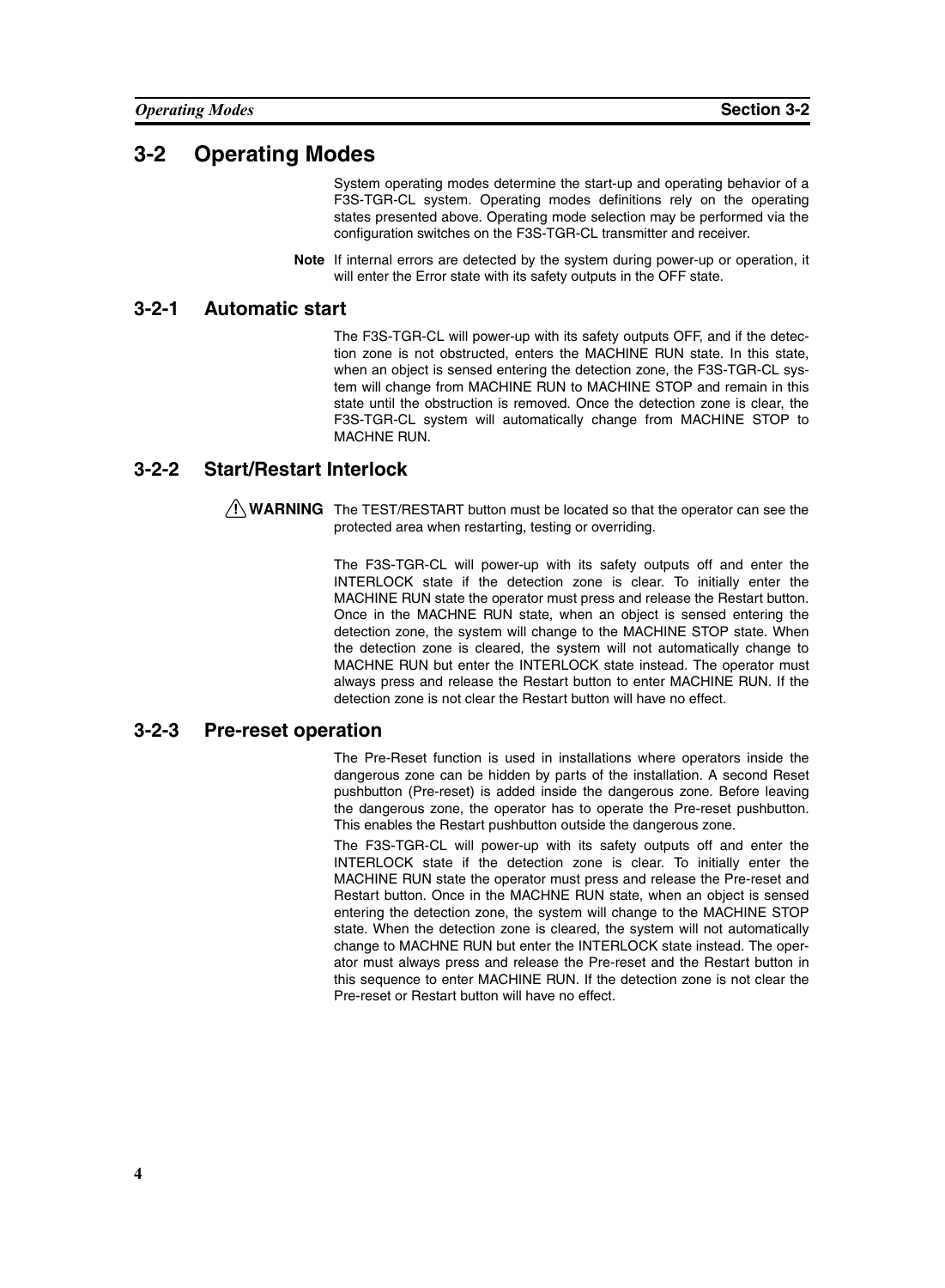# **SECTION 4 Detection options**

# <span id="page-18-1"></span><span id="page-18-0"></span>**4-1 Optical synchronization**

The synchronization between the F3S-TGR-CL system transmitter and receiver is optical synchronization. To establish synchronization the system needs to have the beam opposite side of the connector end cap clear. If this beam is blocked, the system will enter a MACHINE STOP state.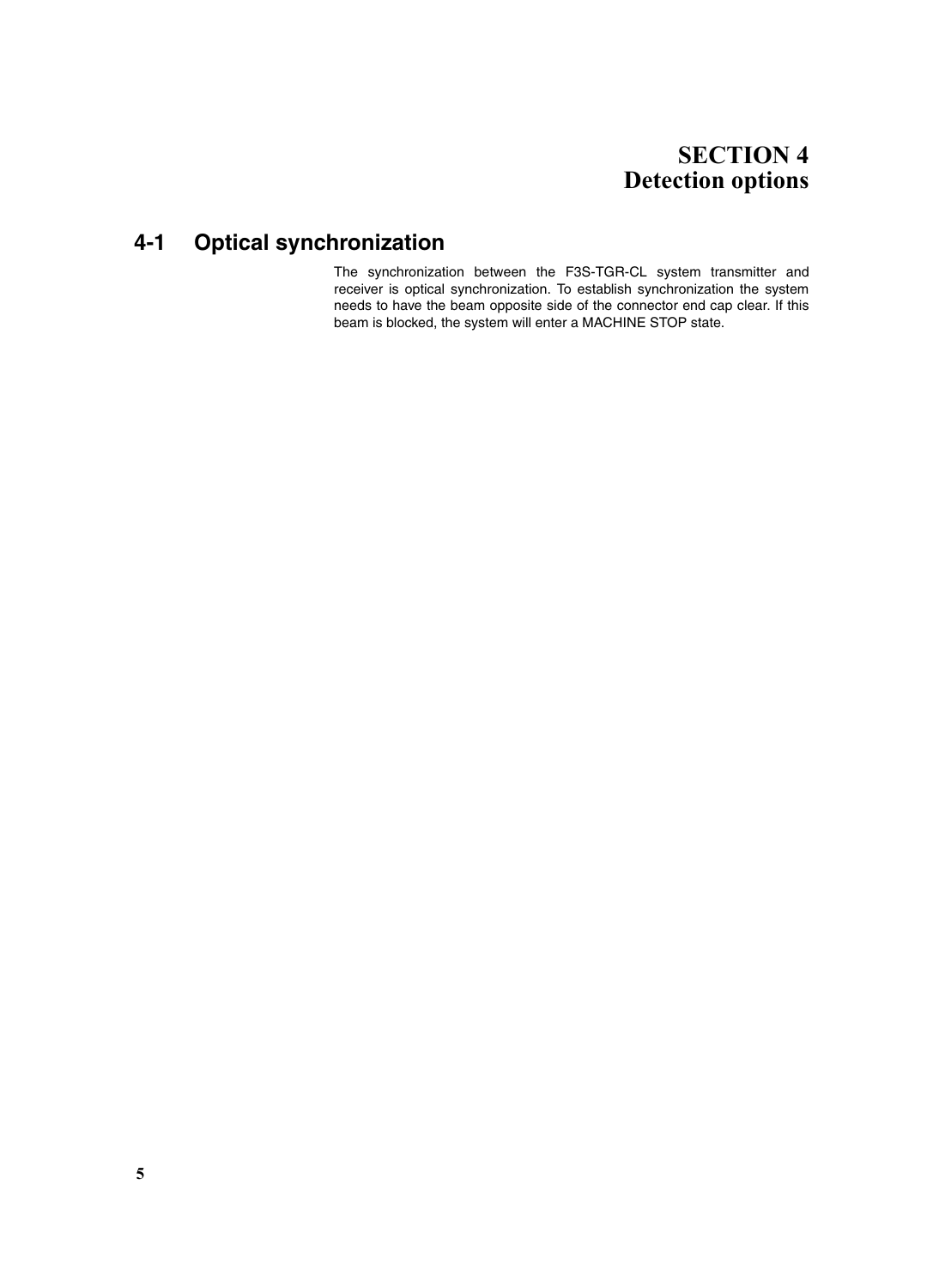# **SECTION 5 Diagnostic and Test Features**

### <span id="page-19-1"></span><span id="page-19-0"></span>**5-1 LED indicators**

All F3S-TGR-CL systems have visible LED on the receiver element to show the proper alignment of the system. These LEDs are used during alignment process and they are not part of the safety critical system. A failure in one of these indicators will not cause an alarm condition and the system will continue to operate.

# <span id="page-19-2"></span>**5-2 External Device Monitoring (EDM)**

EDM is an important safety function. It monitors the F3S-TGR-CL system interface to the guarded machine, checks to ensure that the control elements are responding correctly to the light curtain and detects any inconsistency between the two external control devices. This is necessary to detect a malfunction within the interface which prevents a stop signal from reaching the machine controller. The connection for the EDM is made at the receiver. On power-up, the F3S-TGR-CL system looks for a closed to +24VDC condition. If this is found, it will enter a state consistent with the selected operating mode. When the F3S-TGR-CL system enables its safety outputs, it monitors the external devices for a closed to open transition. This transition must occur within 300ms or the F3S-TGR-CL system will then enter an alarm state. Additionally, if the EDM connections are incorrectly wired, the system will enter an alarm state.

The EDM function can be activated and deactivated using the selector switches on the receiver unit.

RECEIVER

Wiring diagram:

K1 and K2 are standard contactors, KM1 and KM2 are NC contacts (forcibly guided) of K1 and K2.







**6**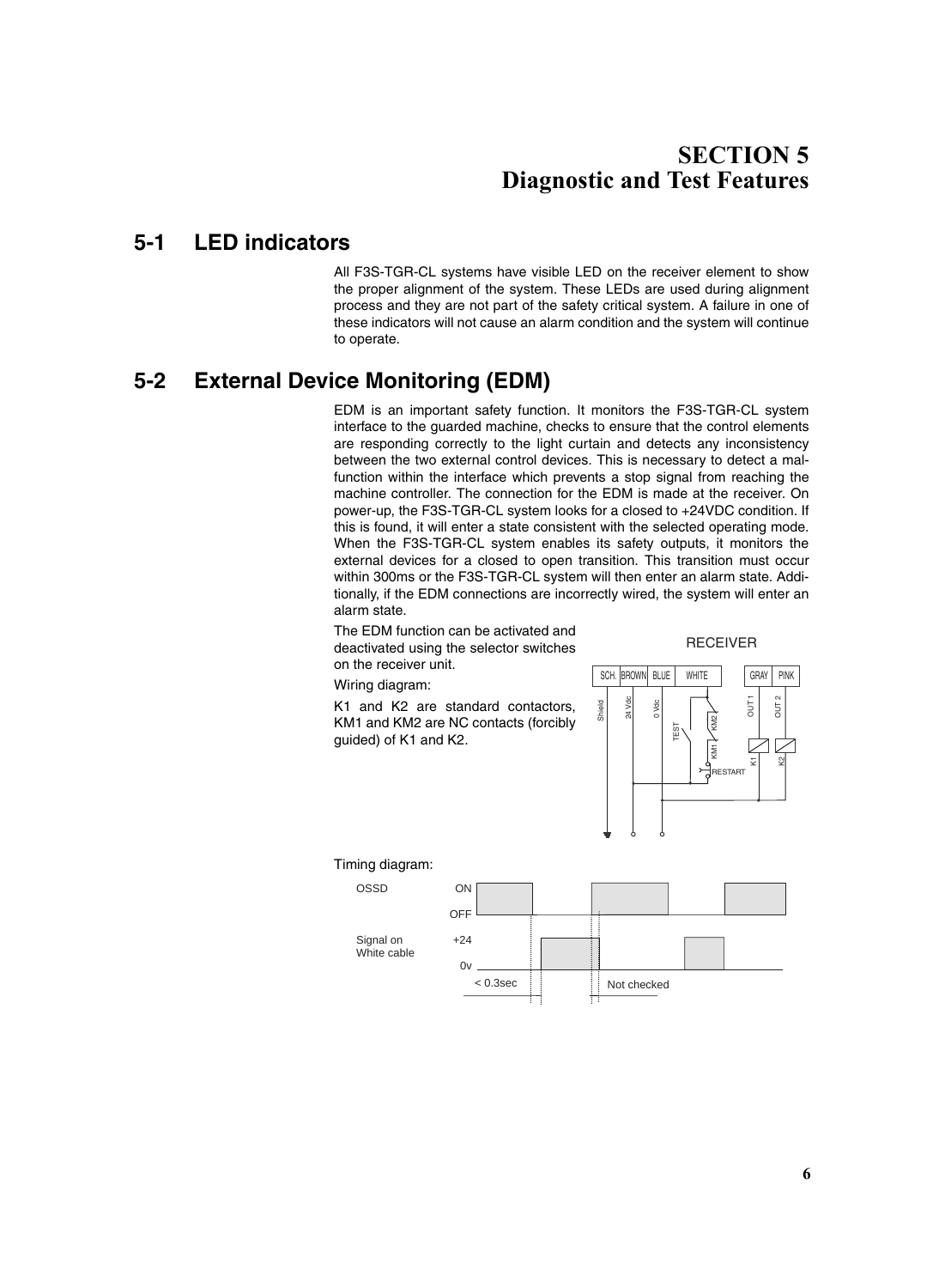### <span id="page-20-0"></span>**5-3 External test function**

Some applications require that the machine guarding system be tested by the machine controller during a non-hazardous portion of the machine cycle to verify that the guarding system is functioning properly. F3S-TGR-CL system offers a test function on the transmitter or on the receiver element.

Transmitter:

The test function is provided by placing a normally-open switch on the test input of the transmitter. If the transmitter recognizes a +24VDC signal, a beam block state will be simulated on the transmitter and the receiver will enter the MACHINE STOP state.

Wiring diagram:

#### TRANSMITTER



Receiver:

The test function is provided by placing a switch on the test/restart input of the receiver.

If the outputs are in OFF state, the system will run a start-up-test and if the beams are free, it will change to MACHINE RUN state.

If the outputs are in ON state and the test/restart input is activated for more than 2sec., the system will enter MACHINE STOP state and run a start-uptest (for Category 2 control systems).

Wiring diagram with EDM disabled:

#### RECEIVER



Wiring with EDM enabled:

#### RECEIVER

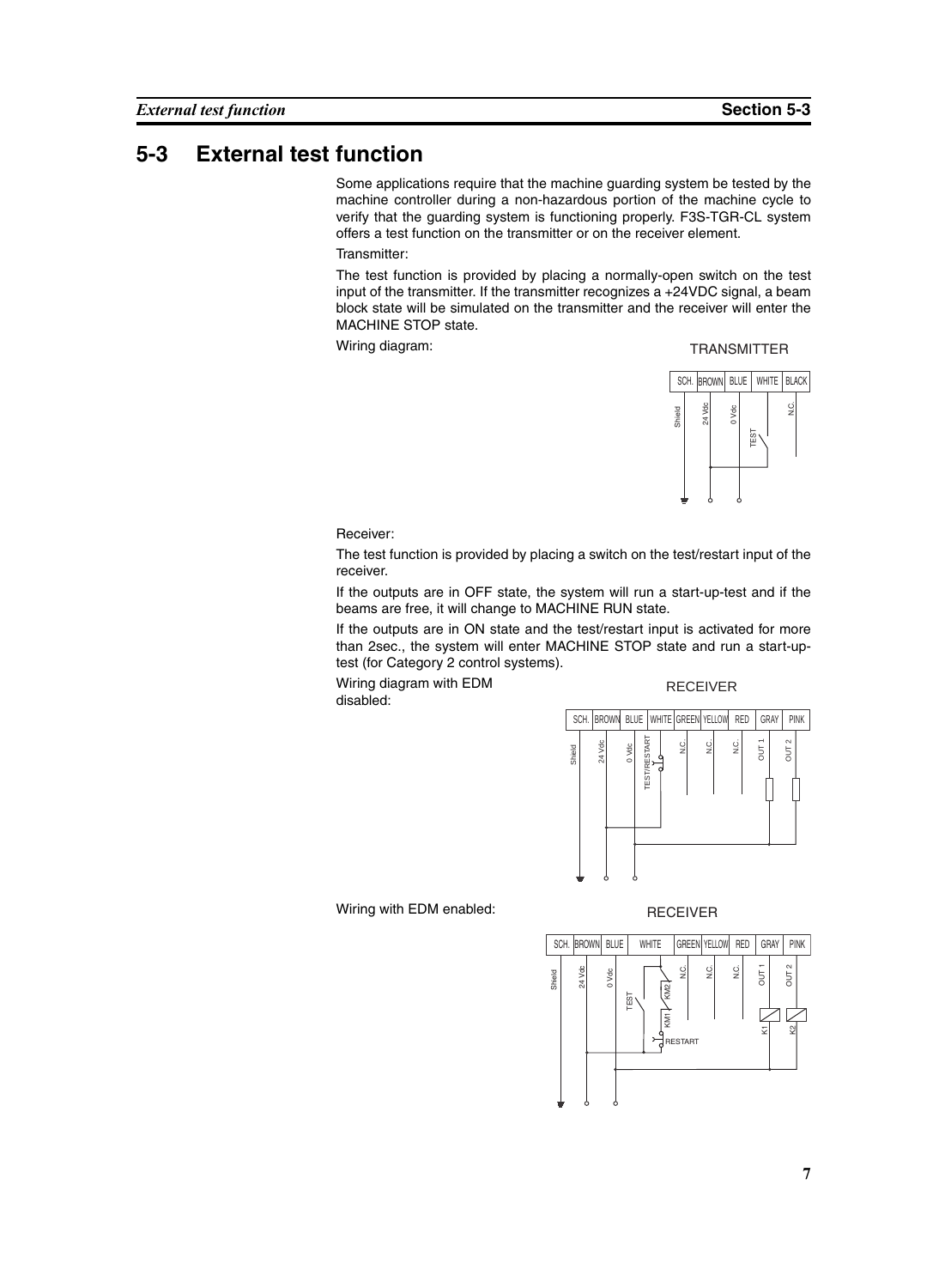### <span id="page-21-0"></span>**5-4 Range selection**

The F3S-TGR-CL system offers operating range selection. Please refer to the detailed technical data in the list of models. This function is useful when there are many light curtains operating within a small space and the possibility of cross-talk is likely.

### <span id="page-21-1"></span>**5-5 Start/Restart Input**

The characteristic of the Start/Restart Input is shown in the following schematic:

**F3S-TGR-CL N.C. +24 VDC**

# <span id="page-21-2"></span>**5-6 Alignment support**

Alignment of the F3S-TGR-CL system is supported by the alignment support mode.

|                    | $\overline{2}$                     | 3            | 4                                                                          |
|--------------------|------------------------------------|--------------|----------------------------------------------------------------------------|
|                    | <b>WHITE</b><br>Leave disconnected |              | Mechanically adjust sen-<br>sors to reach the align-<br>ment if necessary. |
| 5                  | 6                                  | 7            | 8                                                                          |
| When alignment Ok: |                                    |              |                                                                            |
| <b>POWER</b>       |                                    | <b>WHITE</b> |                                                                            |
| <b>STATUS</b>      |                                    |              |                                                                            |
| <b>GUARD</b>       |                                    | Reconnect    |                                                                            |
| <b>INTERLOCK</b>   |                                    |              |                                                                            |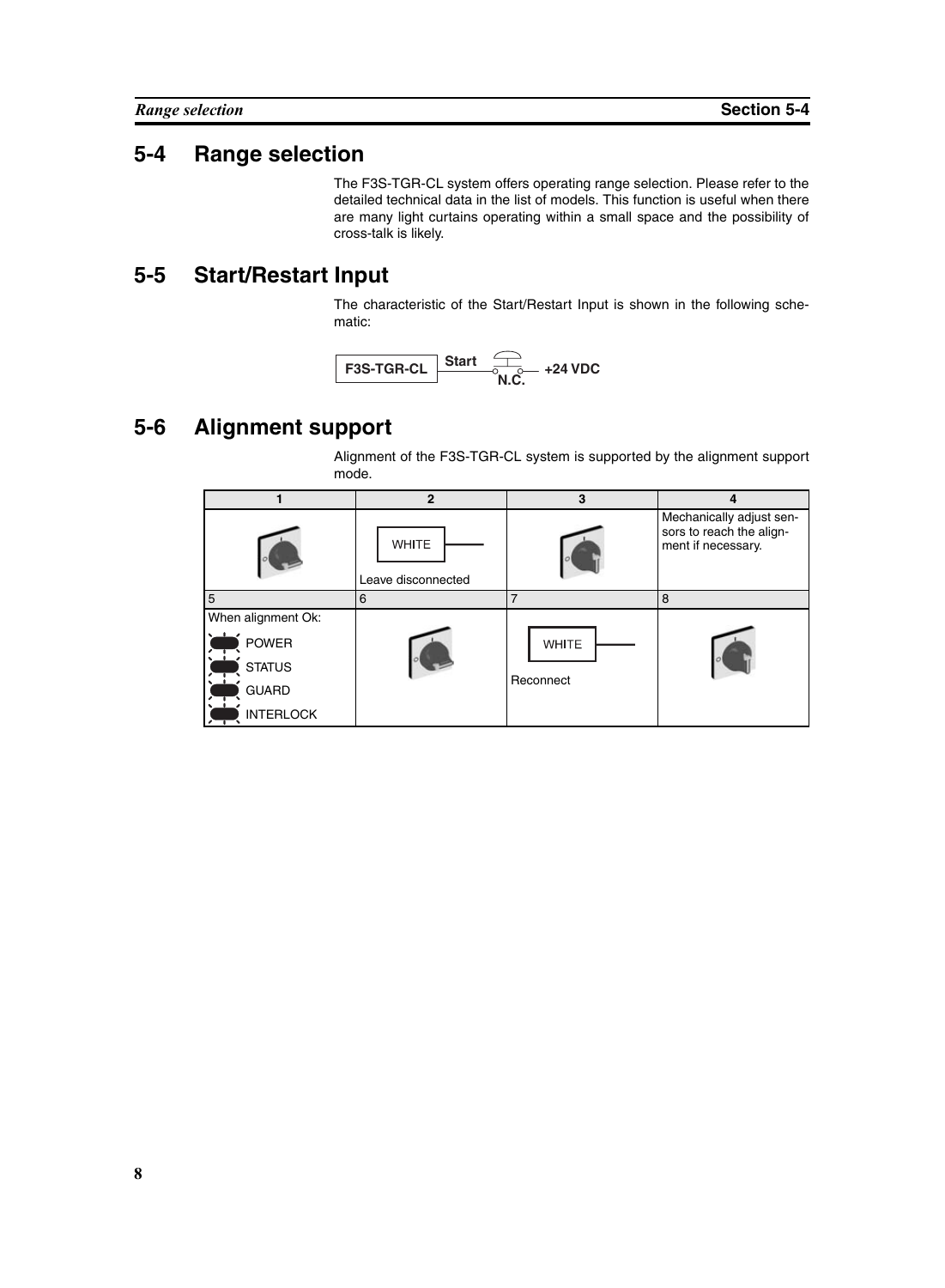# **SECTION 6 Setting F3S-TGR-CL features**

<span id="page-22-0"></span> $\sqrt{N}$  WARNING Make sure that foreign objects such as water, oil, or dust do not enter the inside of the F3S-TGR-CL system while the cover for the selector switches is open.

### <span id="page-22-1"></span>**6-1 Access to the selector switches**

The switches are located behind a cover on both the transmitter and receiver. The covers are opened by loosening two retaining screws (see illustration below).

Disconnect the power supply before changing the switch settings.



<span id="page-22-2"></span>**6-1-1 Selector switch setting**



OFF is the upper position and ON is the lower position.

**Note** Make sure to always set switches in both banks to the same position (except switch 7 on the receiver).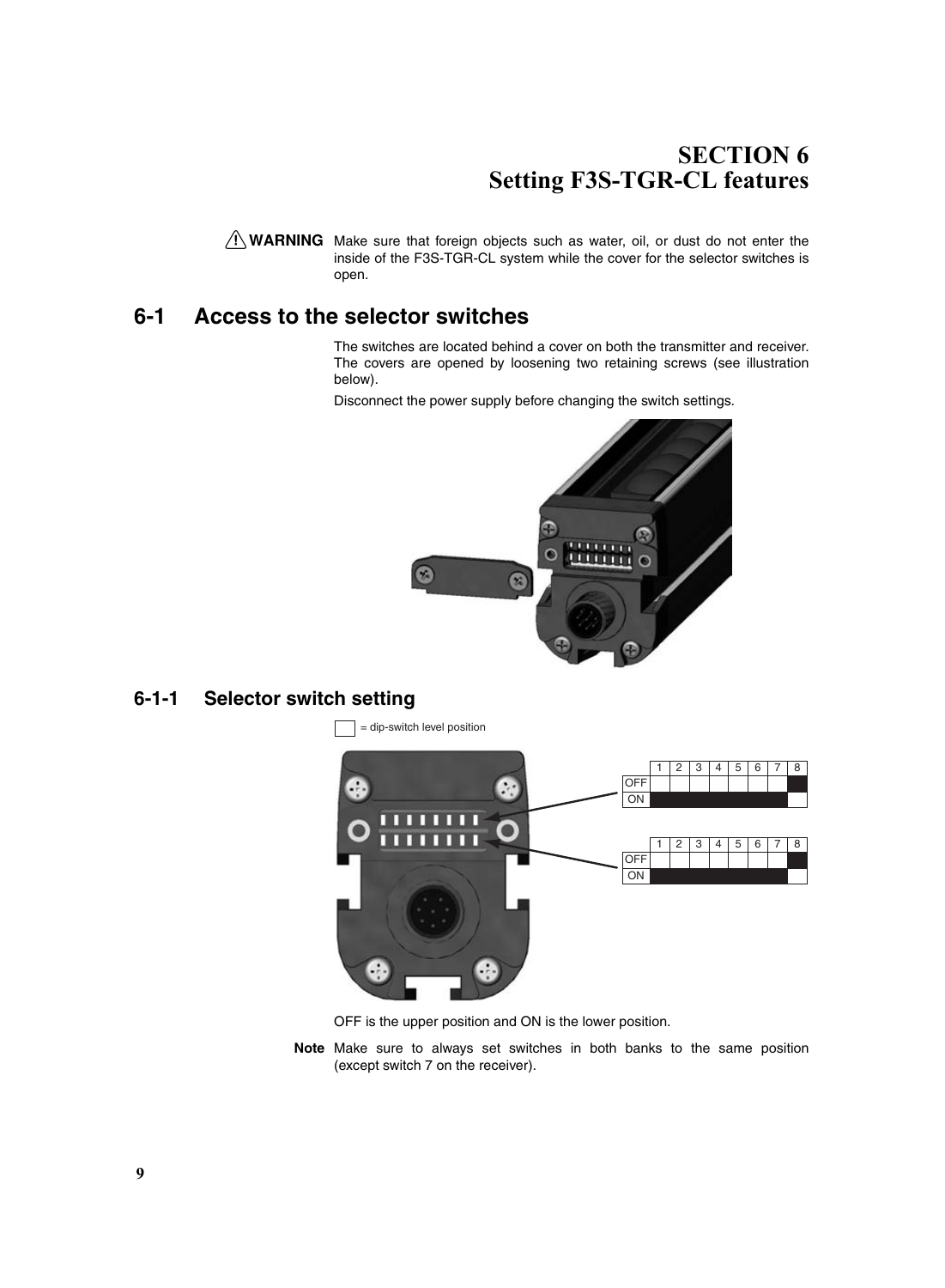# <span id="page-23-0"></span>**6-1-2 Transmitter selector switch settings**

Selector switches 5 - 8 are not used in the transmitter.

| <b>Switch Position</b> | <b>Setting</b> | <b>Function</b>       |                   | <b>Default</b> |
|------------------------|----------------|-----------------------|-------------------|----------------|
|                        | <b>OFF</b>     | <b>RANGE SETTING</b>  | x                 |                |
|                        | ON             |                       | SHORT RANGE   X   |                |
| $\overline{2}$         | <b>OFF</b>     | <b>RANGE SETTING</b>  | x                 | χ              |
|                        | ON             |                       | <b>LONG RANGE</b> |                |
| 3                      | <b>OFF</b>     | <b>CODE SETTING</b>   | NO CODING         | x              |
|                        | ON             |                       | <b>CODING</b>     |                |
| $\overline{4}$         | <b>OFF</b>     | <b>CODE SELECTION</b> | <b>CODE A</b>     |                |
|                        | ON             |                       | CODE B            |                |

Please refer to the table below for the range setting:

| <b>SW-1</b> | <b>SW-2</b> | Range selected     |
|-------------|-------------|--------------------|
| <b>OFF</b>  | OFF         | I NOT ALLOWED      |
| <b>OFF</b>  | OΝ          | LONG RANGE         |
| ON          | OFF         | <b>SHORT RANGE</b> |
| ON          | ΟN          | NOT ALLOWED        |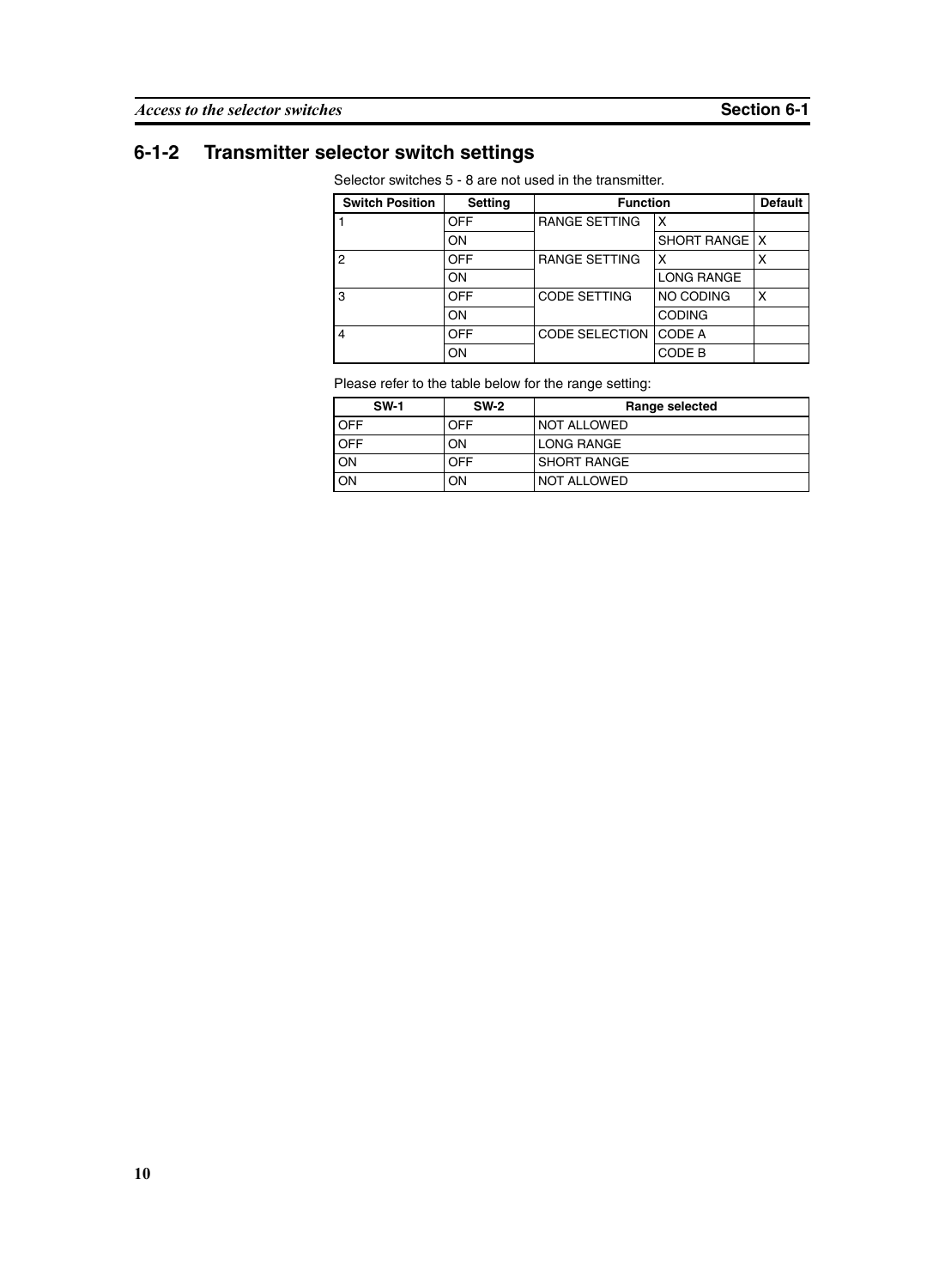### <span id="page-24-0"></span>**6-1-3 Receiver selector switch setting**

| <b>Switch</b>  | <b>Status</b>  |                |            |                 | <b>Function</b>                                 |                                                                                 |  |
|----------------|----------------|----------------|------------|-----------------|-------------------------------------------------|---------------------------------------------------------------------------------|--|
| 8              | <b>OFF</b>     |                |            |                 | Manual reset                                    | Single break if SB/DB selected                                                  |  |
|                | ON             |                |            | Automatic reset | Double break if SB/DB selected                  |                                                                                 |  |
| $\overline{7}$ | <b>OFF</b>     |                |            |                 | Refer to CODING section for further information |                                                                                 |  |
|                | ON             |                |            |                 |                                                 |                                                                                 |  |
| 6              | <b>OFF</b>     |                |            |                 | <b>EDM</b> function disabled                    |                                                                                 |  |
|                | ON             |                |            |                 | <b>EDM</b> function enabled                     |                                                                                 |  |
| $5 + 4^1$      | 4              |                | 5          |                 | <b>MUTING and SPECIAL FUNCTIONS</b>             |                                                                                 |  |
|                | <b>OFF</b>     |                | <b>OFF</b> |                 | <b>MUTING T</b>                                 |                                                                                 |  |
|                | <b>OFF</b>     |                | ON         |                 | <b>MUTING L</b>                                 |                                                                                 |  |
|                | ON             |                | <b>OFF</b> |                 | <b>MUTING X</b>                                 |                                                                                 |  |
|                | ON             |                | ON         |                 | SPECIAL FUNCTION WITH Switches 1, 2 and 3       |                                                                                 |  |
|                |                |                |            |                 |                                                 | MUTING MAPS when MUTING T, L or X are selected on switches 4 and 5 <sup>2</sup> |  |
| $3 + 2 + 1$    | $\blacksquare$ | $\mathbf{2}$   |            | 3               |                                                 |                                                                                 |  |
|                | <b>OFF</b>     | <b>OFF</b>     |            | <b>OFF</b>      | Muting active over all light curtain            |                                                                                 |  |
|                | <b>OFF</b>     | <b>OFF</b>     |            | ON              |                                                 | Muting active on module 1,2,3 and 4                                             |  |
|                | <b>OFF</b>     | ON             |            | <b>OFF</b>      |                                                 | Muting active on module 1,2 and 3                                               |  |
|                | <b>OFF</b>     | ON             |            | ON              | Muting active on module 1 and 2                 |                                                                                 |  |
|                | ON             | <b>OFF</b>     |            | <b>OFF</b>      | Muting active on module 1                       |                                                                                 |  |
|                | ON             | <b>OFF</b>     |            | ON              | Muting active on module 2                       |                                                                                 |  |
|                | ON             | ON             |            | <b>OFF</b>      | Muting active on module 3                       |                                                                                 |  |
|                | ON             | ON             |            | ON              | Muting active on module 4                       |                                                                                 |  |
|                |                |                |            |                 |                                                 | Special functions selection when switches 4 and 5 are both $ON3$                |  |
| $3 + 2 + 1$    | $\blacksquare$ | $\overline{2}$ |            | 3               |                                                 |                                                                                 |  |
|                | <b>OFF</b>     | <b>OFF</b>     |            | <b>OFF</b>      | Not supported                                   |                                                                                 |  |
|                | <b>OFF</b>     | <b>OFF</b>     |            | ON              |                                                 |                                                                                 |  |
|                | <b>OFF</b>     | ON             |            | <b>OFF</b>      |                                                 |                                                                                 |  |
|                | <b>OFF</b>     | <b>ON</b>      |            | ON              |                                                 |                                                                                 |  |
|                | ON             | <b>OFF</b>     |            | <b>OFF</b>      |                                                 |                                                                                 |  |
|                | ON             | <b>OFF</b>     |            | ON              |                                                 |                                                                                 |  |
|                | ON             | ON             |            | <b>OFF</b>      | Pre-Reset mode                                  |                                                                                 |  |
|                | ON             | ON             |            | ON              | Not supported                                   |                                                                                 |  |

1. Selector switches 4 and 5 are operational if a muting indicator is connected or both are set to the ON position.

2. Selector switches 1, 2 and 3 are operational if a muting function is set and a muting indicator is connected. 3. Selector switches 1, 2 and 3 are operational if selector switches 4 and 5 are in ON position.

# <span id="page-24-1"></span>**6-2 Selecting External Device Monitoring (EDM)**

EDM is activated by setting position 6 of Switches A and B located on the receiver. Any mismatch between the settings of Switches A and B will result in an alarm condition.

### <span id="page-24-2"></span>**6-3 Range setting**

Operating range is set using switches 1 and 2 on the transmitter. Please refer to the table for valid switch position settings.

|  |  | $1 - \geq ON$ | <b>I SHORT RANGE SELECTION</b> |  |  |
|--|--|---------------|--------------------------------|--|--|
|  |  |               | $2 -$ OFF                      |  |  |
|  |  |               | 1 -> OFF LONG RANGE SELECTION  |  |  |
|  |  | $2 - 5$ ON    |                                |  |  |
|  |  |               |                                |  |  |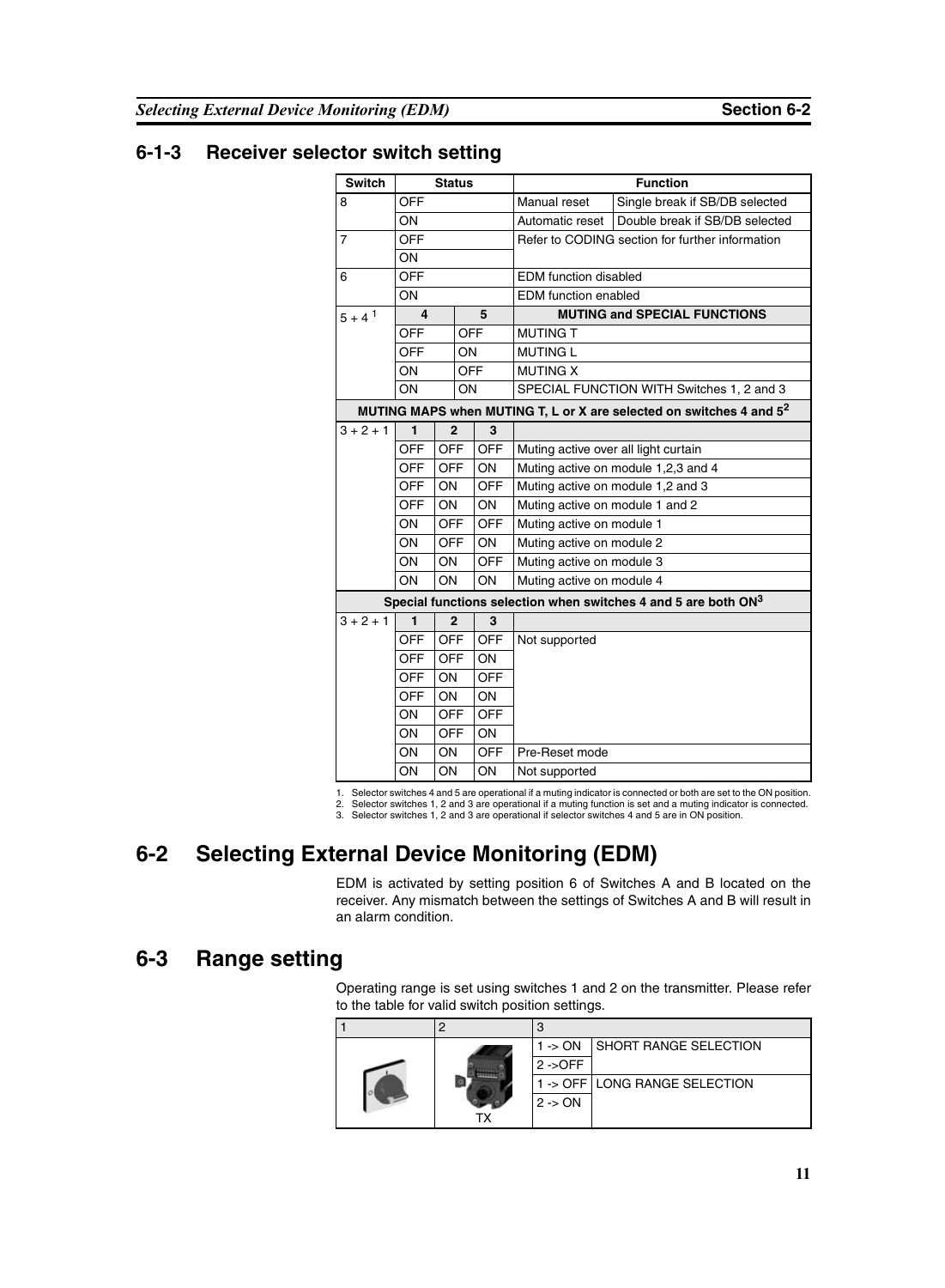

 $\sqrt{N}$  WARNING Never use a long range light curtain for distances under the operating range. Failure to do so may cause serious injury.

### <span id="page-25-0"></span>**6-4 Selecting Scan Codes**

The F3S-TGR-CL receiver and transmitter offer scan code selection to minimize cross talk.

**Note** Both receiver and transmitter must be set to the same code.

Example:



Sequence to activate Scan Codes:



Wiring diagram when Scan codes are used:



**Note** Please make sure that the total cable length between the two units is not longer than 100 m when coding is used .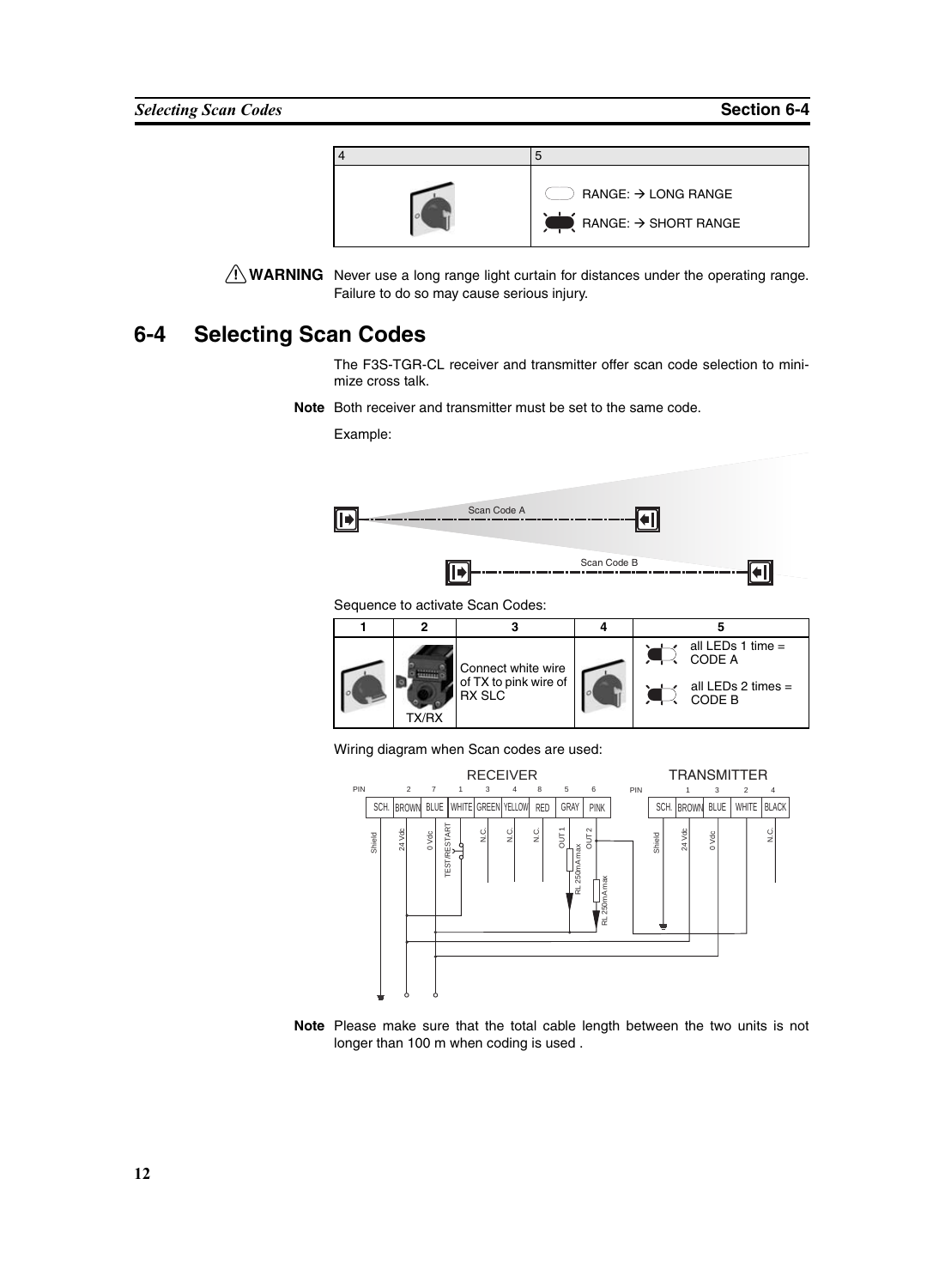Transmitter Scan Code setting, using switches 3 and 4:



| SWITCH <sub>3</sub>                 |
|-------------------------------------|
| OFF No code<br>(exclusion of dip 4) |
| CODE ON                             |
|                                     |

|    | SWITCH 4   |
|----|------------|
|    | OFF CODE A |
| ON | CODE B     |

Receiver Scan Code setting, using switch 7:

|            | UPPER SWITCH BANK 7                           |
|------------|-----------------------------------------------|
| <b>OFF</b> | CODE A                                        |
| ON         | CODE B                                        |
|            |                                               |
|            | LOWER SWITCH BANK 7                           |
| <b>OFF</b> | No code<br>(exclusion of dip 7 on upper bank) |
| ON         | Code                                          |
|            |                                               |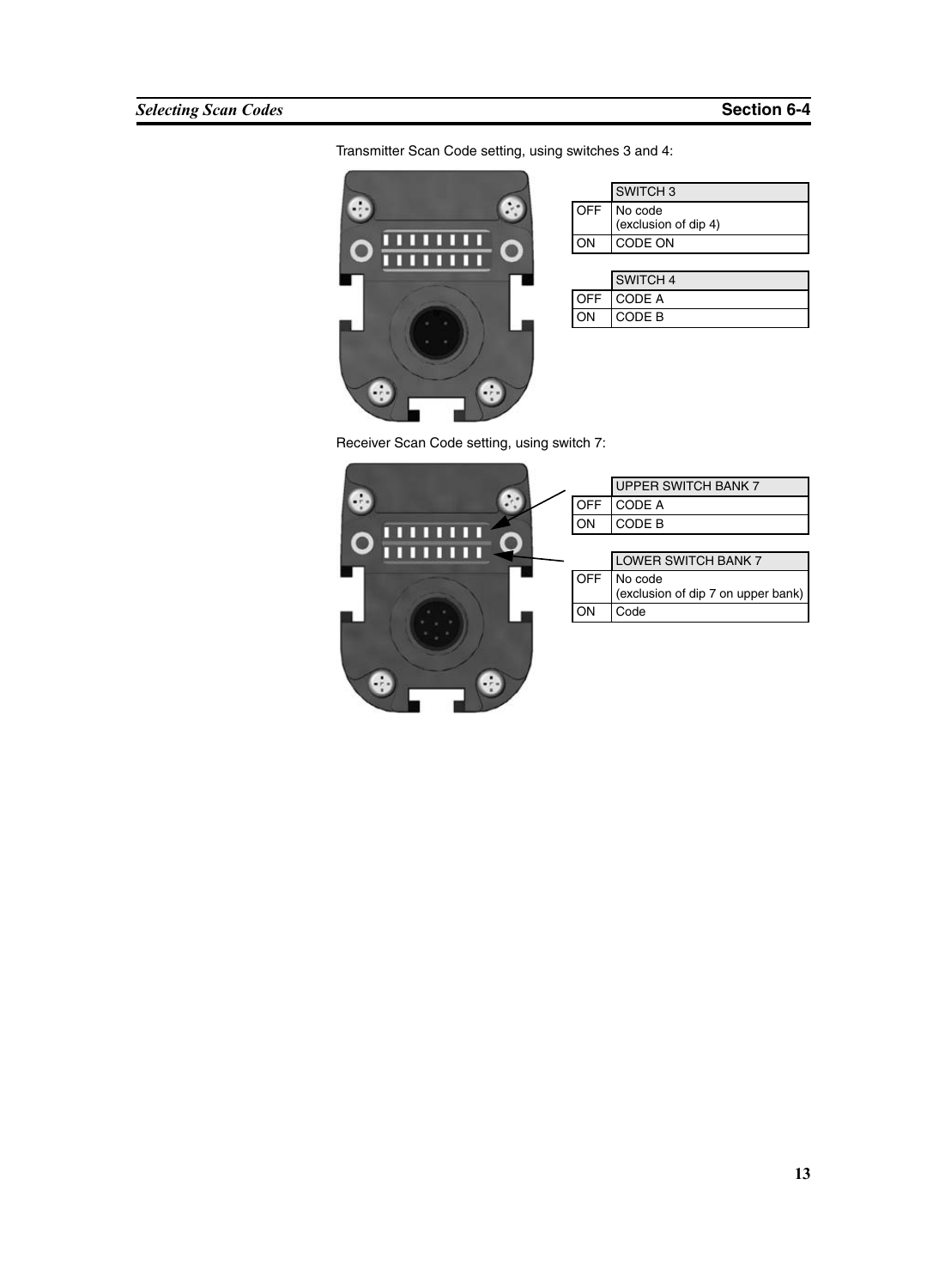# **SECTION 7 Outputs**

# <span id="page-27-1"></span><span id="page-27-0"></span>**7-1 Safety Outputs (OSSDs)**

**Note** This product is designed for use on a 24 VDC, negative ground (protective earth) electrical system only. Never connect the F3S-TGR-CL system to a positive ground (protective earth) system. With a positive ground (protective earth) wiring scheme, certain simultaneous shorts of both safety outputs may not be detected and the guarded machine may not stop, resulting in severe operator injury.

The F3S-TGR-CL system receiver supplies two independent PNP type safety outputs to provide run/stop signals to the guarded machine. In the MACHINE RUN state, the safety outputs are electrically conducting and source 250mA of current at 24 VDC. In the MACHINE STOP state, the outputs are not electrically conducting.

For loads higher than 250 mA for each OSSD or AC current, please use external safety relay units or forcibly guided safety relays and enable the EDM function.

### <span id="page-27-2"></span>**7-2 Safety Outputs (OSSDs) waveform**



Normal conditions MACHINE RUN state

F3S-TGR-CL in MACHINE RUN state, no coding selected

t<sub>1</sub>: Test pulse  $\leq$  300 µs

 $t<sub>2</sub>$ : Test interval = Response time x 0.33

 $t_3$ : Repetition = Response time x 0.66

F3S-TGR-CL in MACHINE RUN state, coding selected

t<sub>1</sub>: Test pulse  $\leq$  300 µs

 $t<sub>2</sub>$ : Test interval = Response time x 0.33

 $t_3$ : Repetition = Response time x 0.16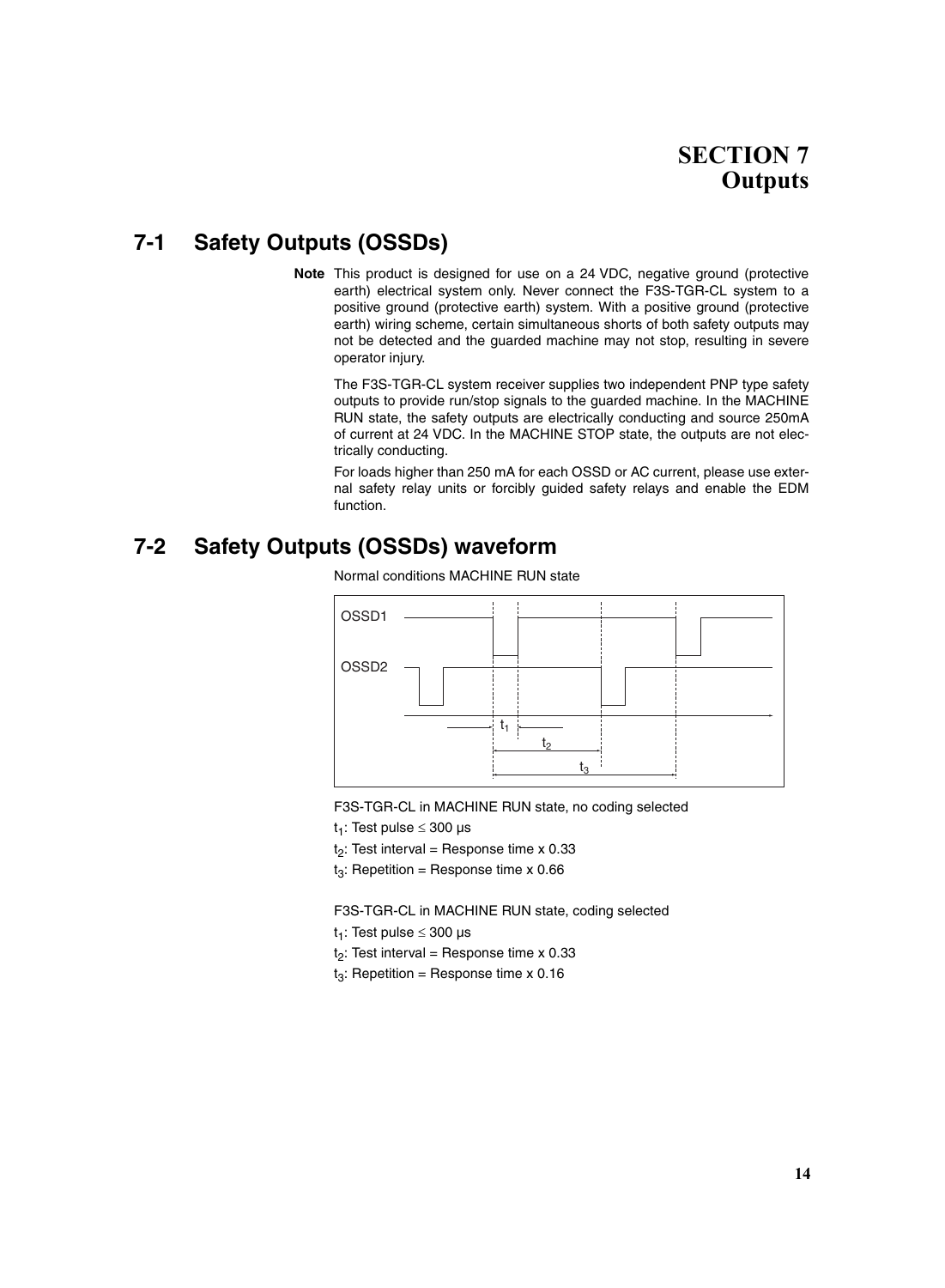F3S-TGR-CL in MACHINE STOP state, coding selected



t<sub>1</sub> Test pulse  $\leq 70$  µs

t<sub>2</sub> Test interval  $\leq$  33 ms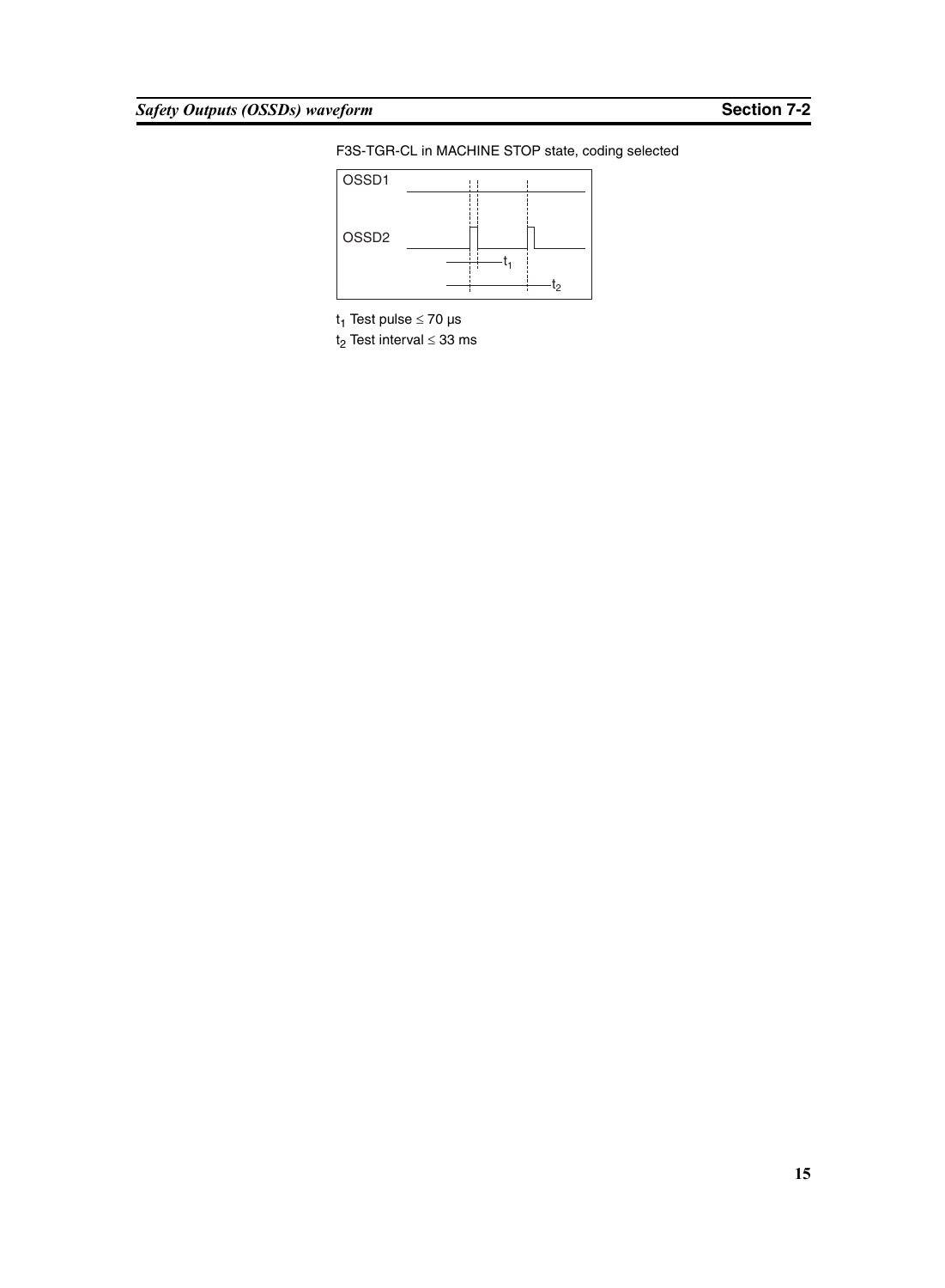# **SECTION 8 Safe Mounting Distance**

<span id="page-29-0"></span>A WARNING Never install an F3S-TGR-CL system without regard to the safety distance. If the F3S-TGR-CL system is mounted too close to the point of operation hazard, the machine may not stop in time to prevent an operator injury.



An F3S-TGR-CL system must be mounted far enough from the machine danger zone so the machine will stop before a hand or other body part reaches the hazardous area. This distance is called the safety distance. It is a calculated number based on a formula. An F3S-TGR-CL system must be mounted far enough from the machine danger zone so the machine will stop before a hand or other body part reaches the hazardous area. This distance is called the safety distance. It is a calcul

The safety distance "S" is the minimum safe distance between the safety light curtain and the point of operation (pinch point).

Calculation of the safety distance "S" is based on the European standard EN999 and applies to safety light curtains that are used in industrial environments.

 $\bigwedge$  WARNING F3S-TGR-CL body protection systems are not suitable for protection of dan-

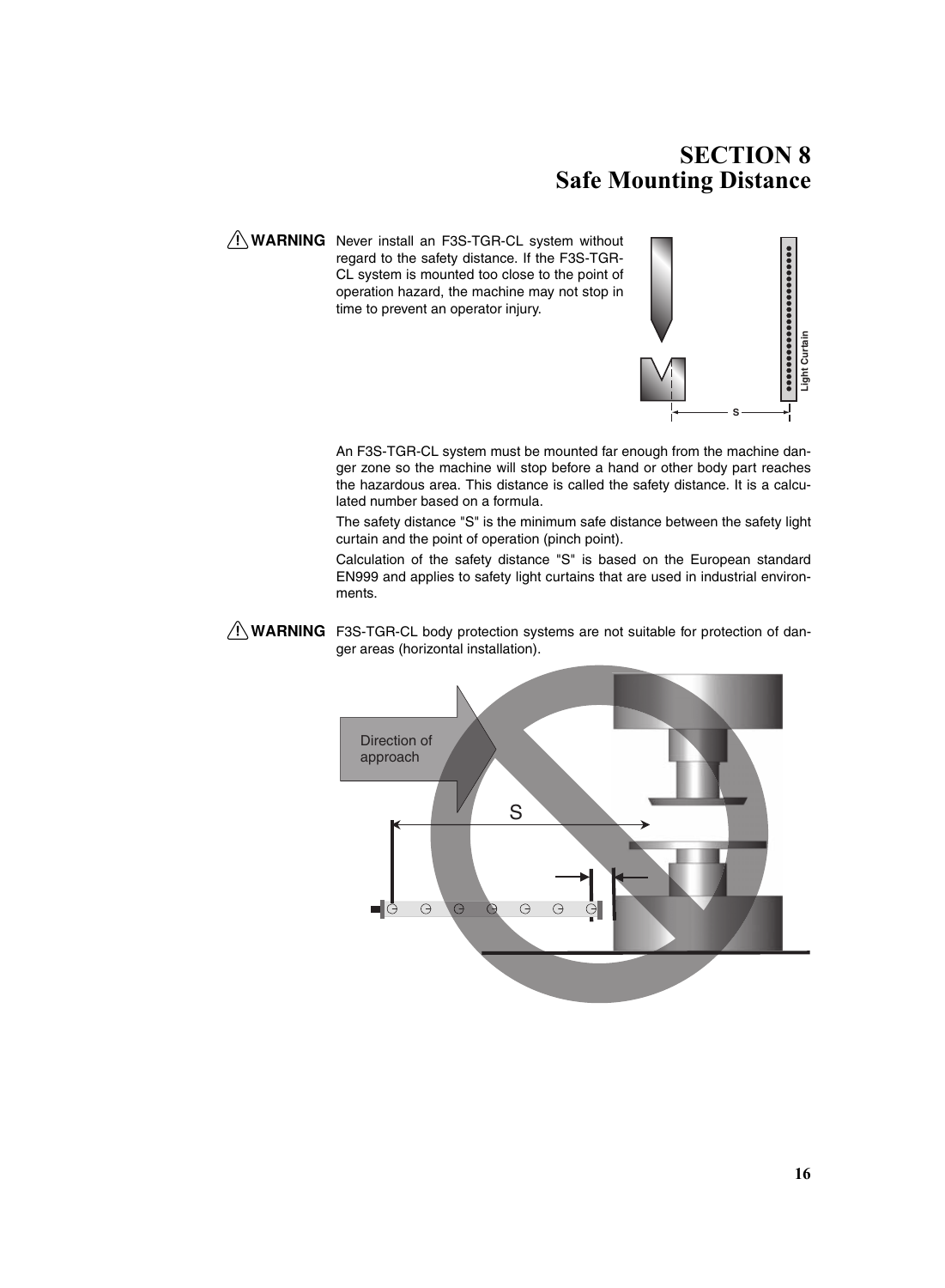### <span id="page-30-0"></span>**8-1 Safety distance for safeguarding danger points**



 $\sqrt{N}$  WARNING Additional countermeasures may be necessary to prevent access to the dangerous area from above, below, the sides or the rear of the machine.

Formula according to EN999:

 $S = (K \times T) + C$ 

- Where  $S =$  minimum distance in millimeters from the danger zone to the detection point, line, plane or zone. If the result of the calculation is less than 100 mm, a distance of at least 100 mm must still be maintained.
	- $K =$  Approach speed in mm/s. K can be calculated as 1600 mm/s.
	- $T =$  the overall system stopping performance in seconds
	- $T =$   $t_1 + t_2 + t_3$ 
		- $t_1$  = response time of the safety light curtain in seconds, given in the table in *[SECTION 14](#page-54-2)*.
			-
		- $t_2$  = response time of the safety interface  $t_{si}$ , if any.<br> $t_3$  = maximum stopping time of the machine  $t_m$  in maximum stopping time of the machine  $t_m$  in seconds.

Please refer to the technical information of the safety Interface and the machine for the response time and stopping time details.

- $C =$  constant for body protection = 850 mm
- **S = (1600 mm/s x T) + 850 mm**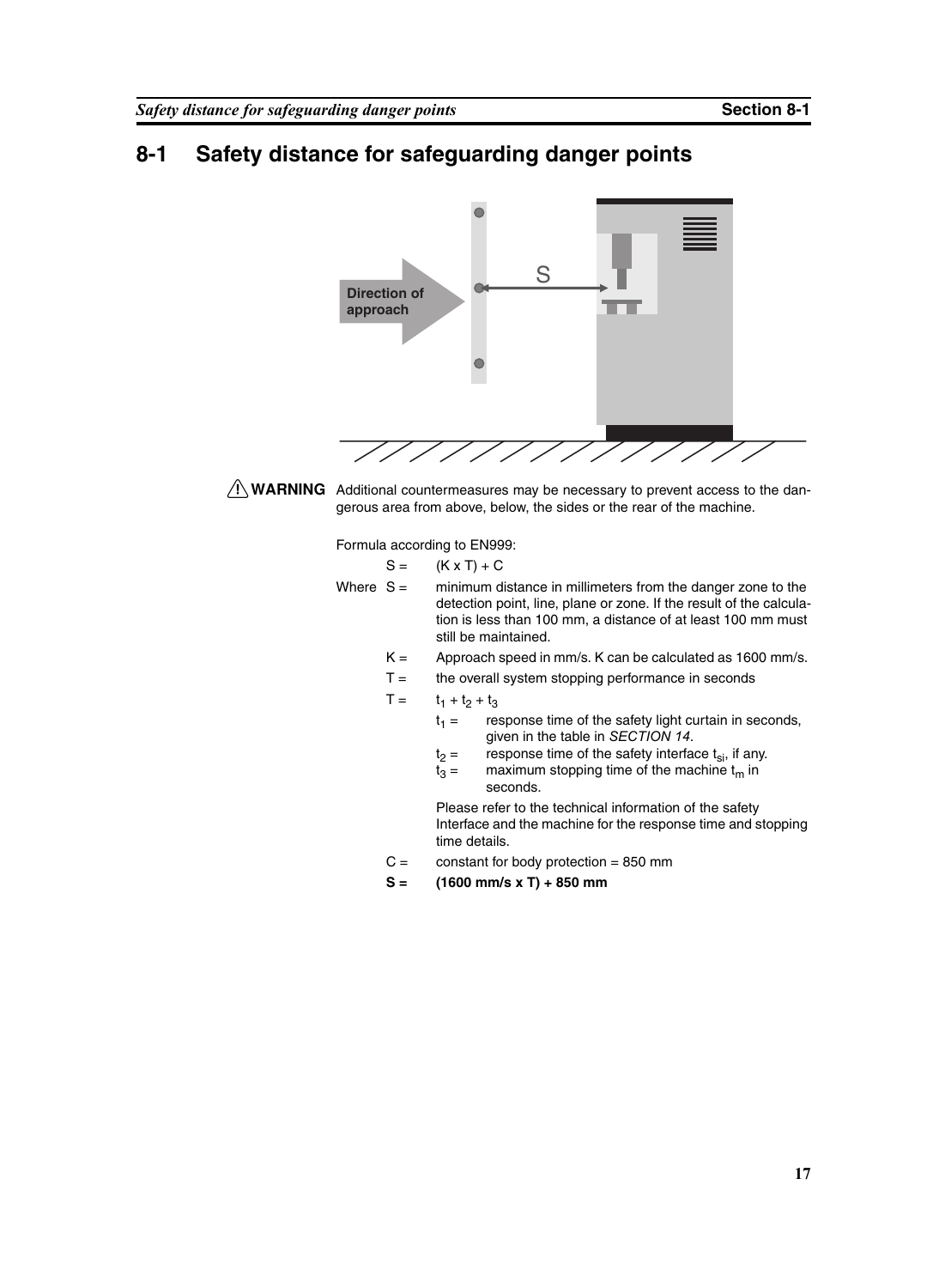# <span id="page-31-0"></span>**8-2 Safety distance and beam heights in access guarding**



 $\bigwedge$  WARNING Additional countermeasures may be necessary to prevent access to the dangerous area from above, below, the sides or the rear of the machine.

According to EN999 and EN294:

- $L =$  the bottom opical beam must not have a height above the reference plane higher than 400 mm.
- $H =$  the top optical beam must not be below 900 mm above the reference plane.

| Number of<br>beams | <b>Model number</b>                                                | Height of the beams above the<br>reference plane |
|--------------------|--------------------------------------------------------------------|--------------------------------------------------|
| 2                  | F3S-TGR-CL-K2C-500<br>F3S-TGR-CL-K2-500<br>F3S-TGR-CL-K2-500-LD    | 400 mm, 900 mm                                   |
| 3                  | F3S-TGR-CL-K3C-800<br>F3S-TGR-CL-K3-800<br>F3S-TGR-CL-K3-800-LD    | 300 mm. 700 mm. 1100 mm                          |
| 4                  | F3S-TGR-CL-K4C-900<br>F3S-TGR-CL-K4-900<br>F3S-TGR-CL-K4-900-LD    | 300 mm, 600 mm, 900 mm,<br>1200 mm               |
| 4                  | F3S-TGR-CL-K4C-1200<br>F3S-TGR-CL-K4-1200<br>F3S-TGR-CL-K4-1200-LD | 300 mm, 700 mm, 1100 mm,<br>1500 mm              |

The height of the protective field "H" above the reference plane and the resolution "d" of the F3S-TGR-CL system have the following relationship:

|  | $S = (K \times T) + C$ |                                                  |  |  |  |
|--|------------------------|--------------------------------------------------|--|--|--|
|  |                        | For K and T please refer to the previous chapter |  |  |  |
|  |                        | $C = 850$ mm                                     |  |  |  |

**S = (1600 mm x T) + 850 mm**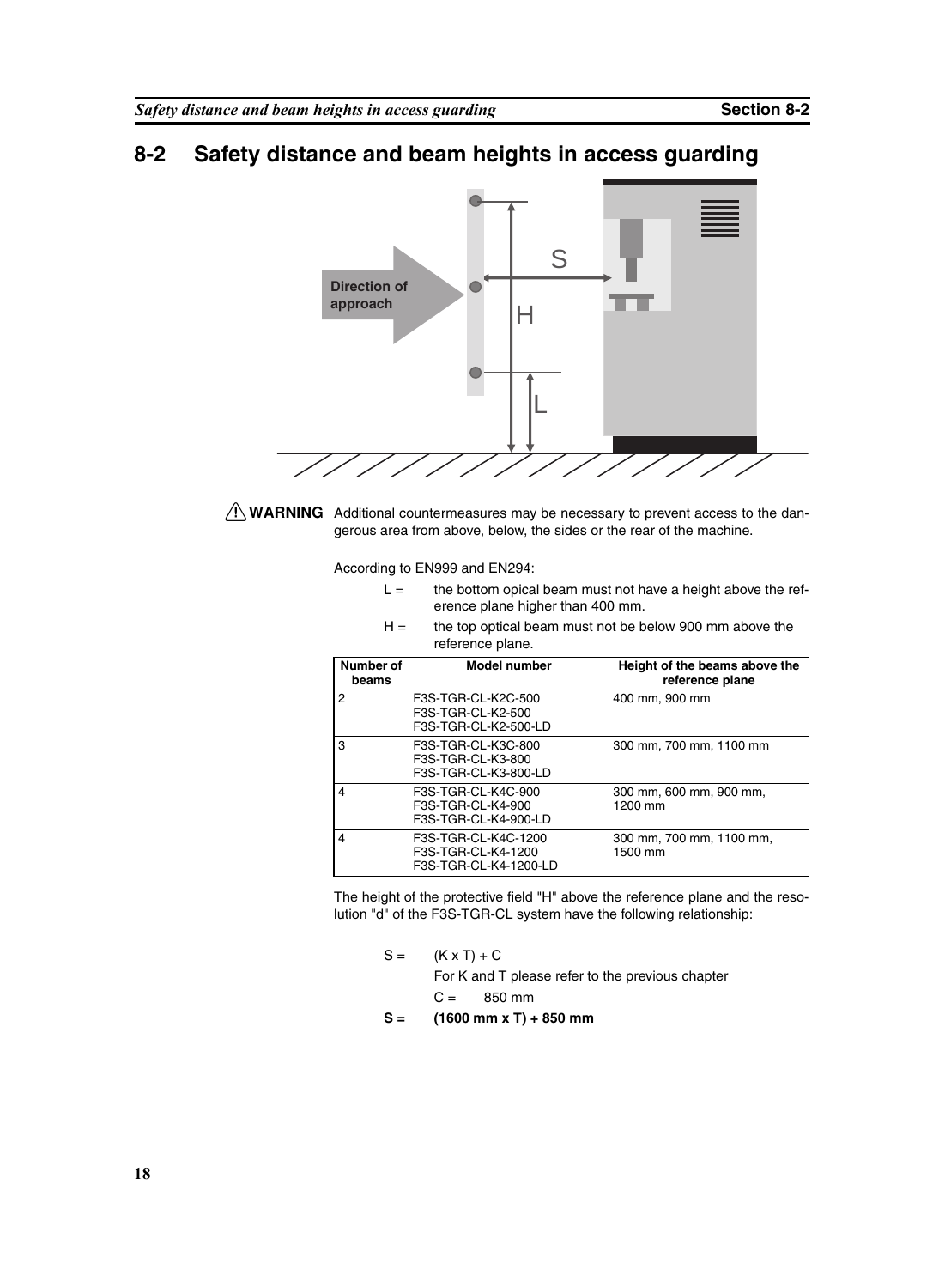# **SECTION 9 Installation**

<span id="page-32-0"></span> $\bigwedge$  WARNING Install the sensor system so that it is not affected by reflective surfaces. Failure to do so may hinder detection, resulting in serious injury.

### <span id="page-32-1"></span>**9-1 Reflective surface interference**

A reflective surface adjacent to the detection zone can deflect the optical beam and may cause an obstruction in the zone not to be detected. The reflective surface may be part of the machine, mechanical guard or workpiece. Therefore, a minimum distance (d) must exist between the reflective object and the center line of the detection zone. The Test procedure (*["Test](#page-71-1) [procedure log"](#page-71-1)* on page 58) **must** be used to test for this condition.

In this picture, the interruption is clearly detected. The reflective object is outside of the beam angle.



Operating range R: is the effective working distance of the F3S-TGR-CL system, from the transmitter to the receiver.

| EAA:        | is the effective aperture angle of the Safety Sensor.<br>it is $\pm 2.5^\circ$ for F3S-TGR-CL4<br>it is $\pm 5^{\circ}$ for F3S-TGR-CL2                                              |
|-------------|--------------------------------------------------------------------------------------------------------------------------------------------------------------------------------------|
| distance d: | is the minimum distance to a reflective surface.<br>This distance must be bigger than:<br>dmin F3S-TGR-CL4 = $tan(2,5^{\circ})\times$ R<br>dmin F3S-TGR-CL2 = $tan(5^\circ)\times R$ |

Be aware that reflective surface interference may also appear above and below the sensing field.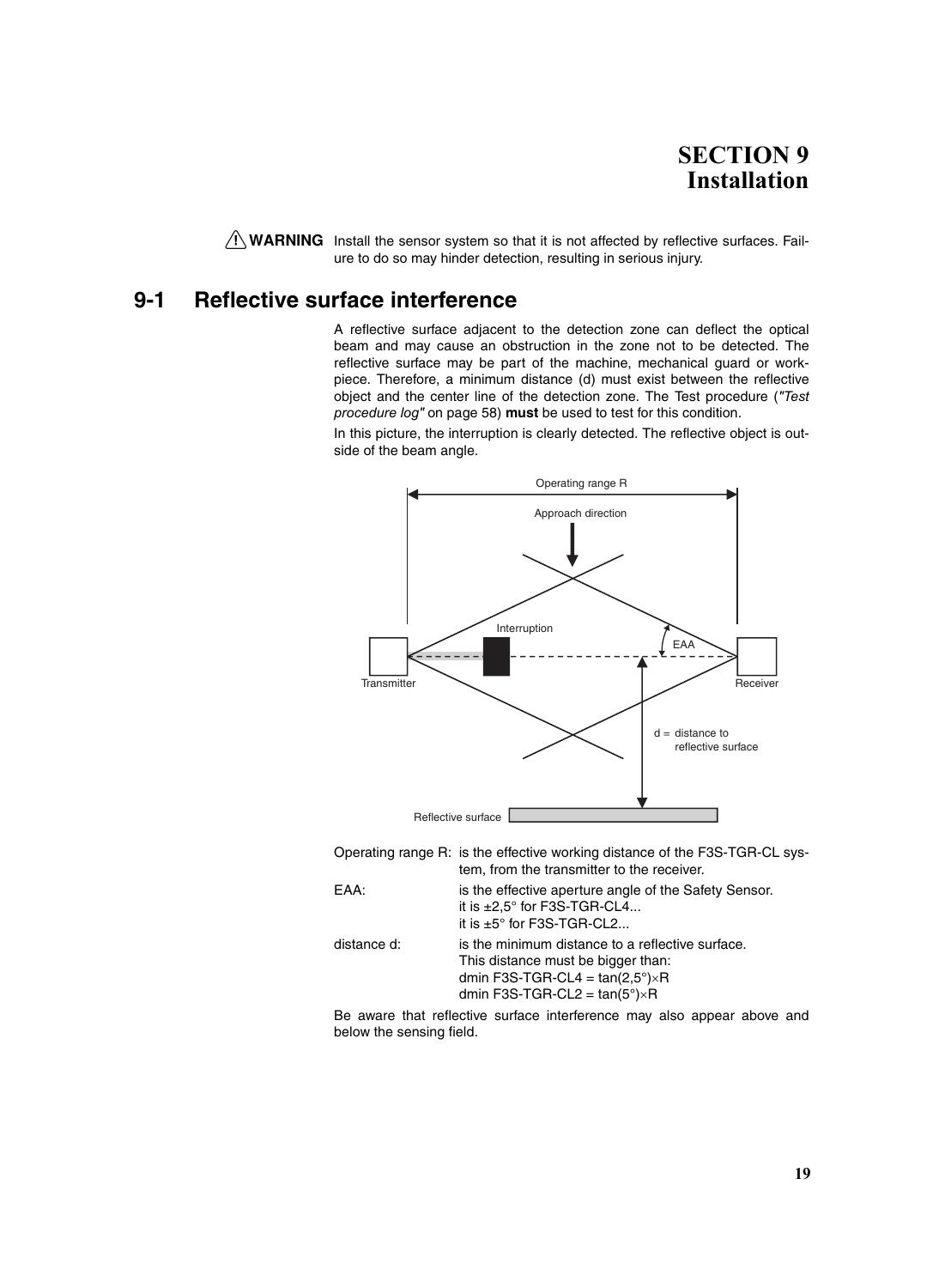

The following graphs show the minimum distance d for a operating range R of up to 20 m:

# <span id="page-33-0"></span>**9-2 Cross Talk Mitigation**

To mitigate interference from other light curtains, the F3S-TGR-CL system has two possible scan codes, A and B. The transmitter and receiver units must be set to the same scan code for the receiver to enter the MACHINE RUN state.

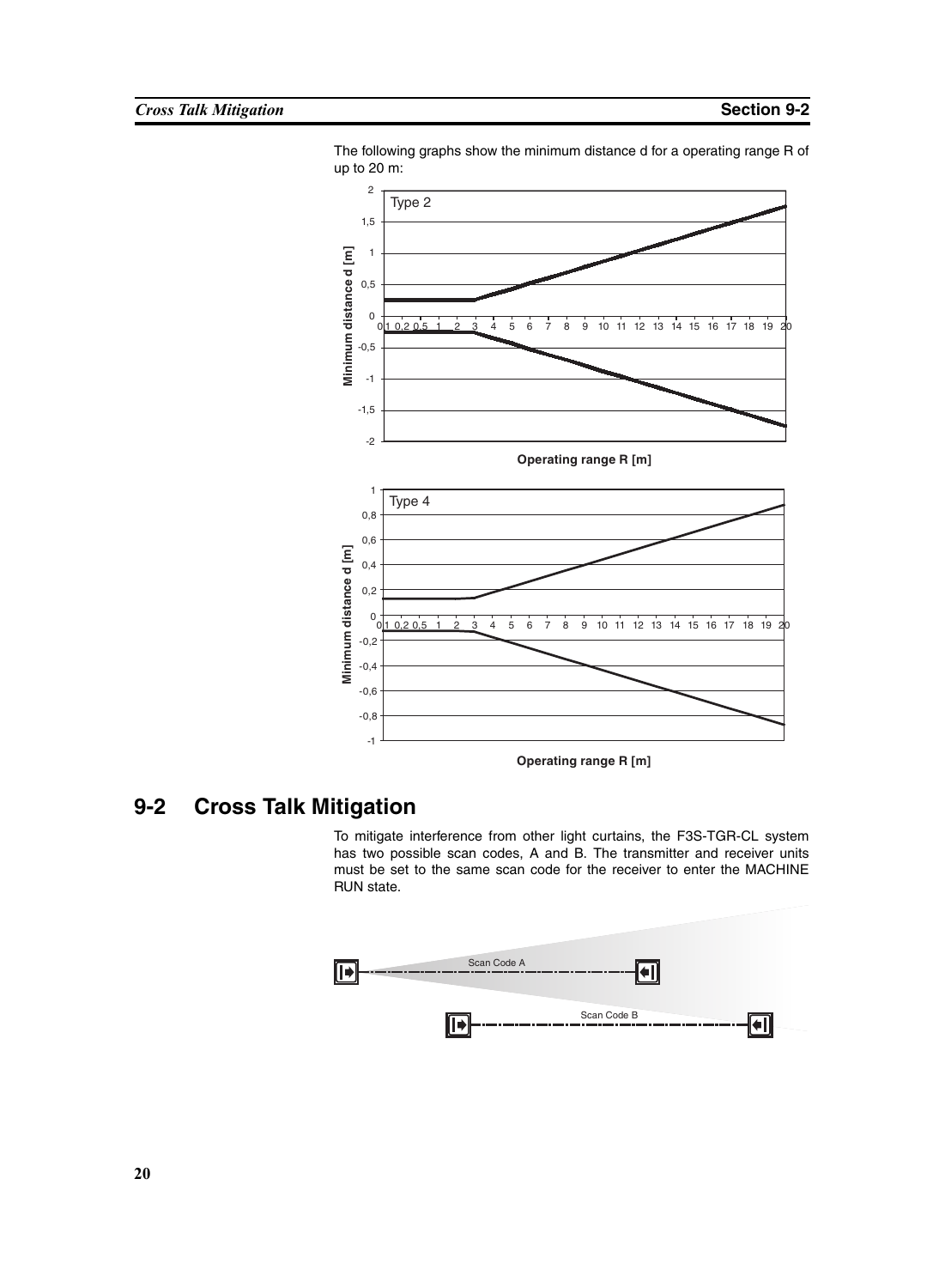### <span id="page-34-0"></span>**9-3 General mounting considerations**

#### <span id="page-34-1"></span>**9-3-1 Additional Guarding**

Areas of access to the point of hazardous operation not guarded by the F3S-TGR-CL system must be protected by suitable means such as a fixed barrier guard, an interlocked guard or a safety mat system.

### <span id="page-34-2"></span>**9-3-2 Mechanical installation**

The F3S-TGR-CL system is mechanically installed by using the T-slots on the two sides or the back-side of the housing.

Use the movable bolts, washers, growers and nuts to fix the mounting brackets as shown in the picture



### <span id="page-34-3"></span>**9-3-3 Additional mounting rigidity**

It is recommended that the distance between the mounting brackets is 400 mm or less for optimum performance of the F3S-TGR-CL system.

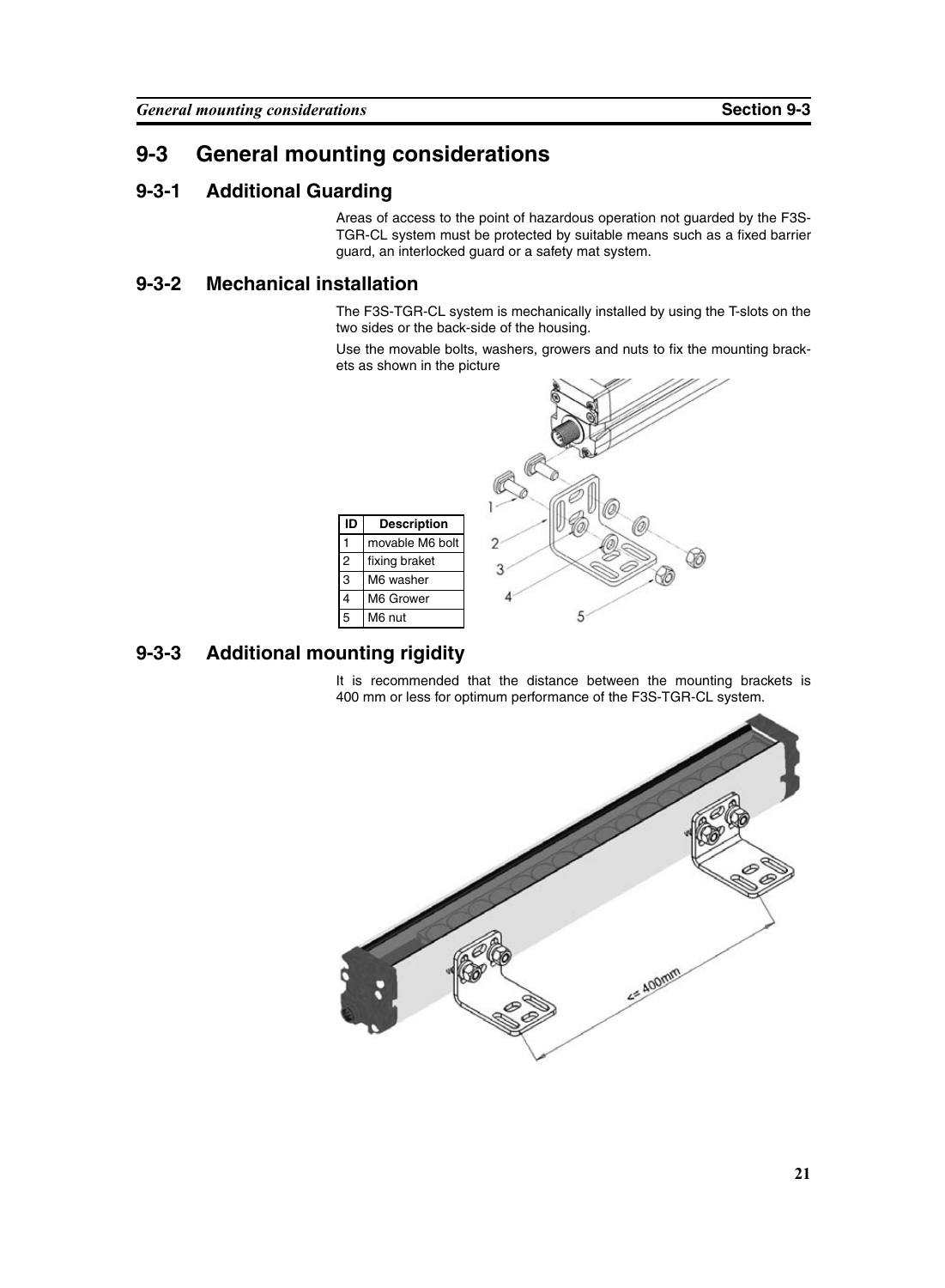### <span id="page-35-0"></span>**9-3-4 Mechanical mounting**

Physical alignment of the transmitter and receiver is easiest when the system is in the automatic start operating mode with Blanking inactive. The units should be in the same plane and at equal height.

Transmitter and receiver unit are mounted parallel to each other and orthogonal in respect to the detection zone between transmitter and receiver. It is required that the connectors are oriented in the same direction.

Below pictures show GOOD and NOT GOOD installations:

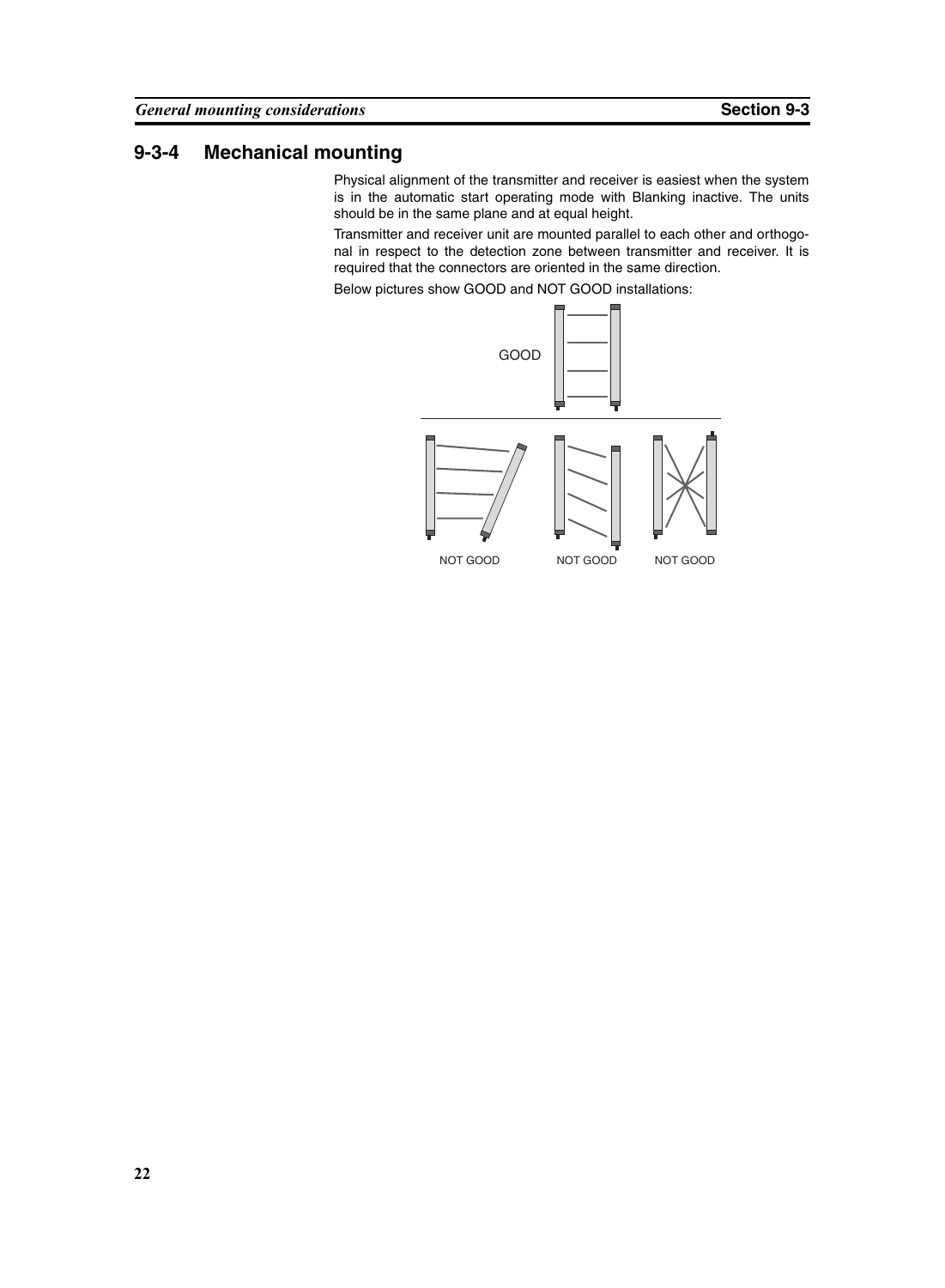#### **9-3-5 Installation of multiple systems**

When two or more F3S-TGR-CL systems with the same scan code are mounted in close proximity and in alignment with each other, precautions should be taken to avoid one system interfering with another. This can be corrected by mounting the transmitters and receivers back-to-back or stacked.

**PREFERRED INSTALLATION**

**NOT RECOMMENDED INSTALLATION**



The scan code feature of the F3S-TGR-CL system allows for placement of systems in close proximity and in line with each other. The distinctive coding of the beams provide for unique operation of a system while in view of another system with a different scan code. Two unique codes are available on the F3S-TGR-CL.



#### **9-3-6 Detection Zone**

The system detection zone is delineated by the inside edge of the transmitter and receiver endcaps and indicated by marks on the transmitter and receiver unit. The area outside these marks is not protected. Position the system so that it is only possible to access the danger point through the detection zone.

#### **9-3-7 Requirements for Perimeter Guarding**

In perimeter guarding applications the F3S-TGR-CL system detection zone is placed around the outside perimeter of a guarded machine. This placement leaves space for personnel to stand between the detection zone and the hazardous machine.

In this case, the guarded machine must only be restarted using a switch located outside and with a full view of the area of hazardous motion. Operation of the F3S-TGR-CL system In the Start/Restart Interlock operating mode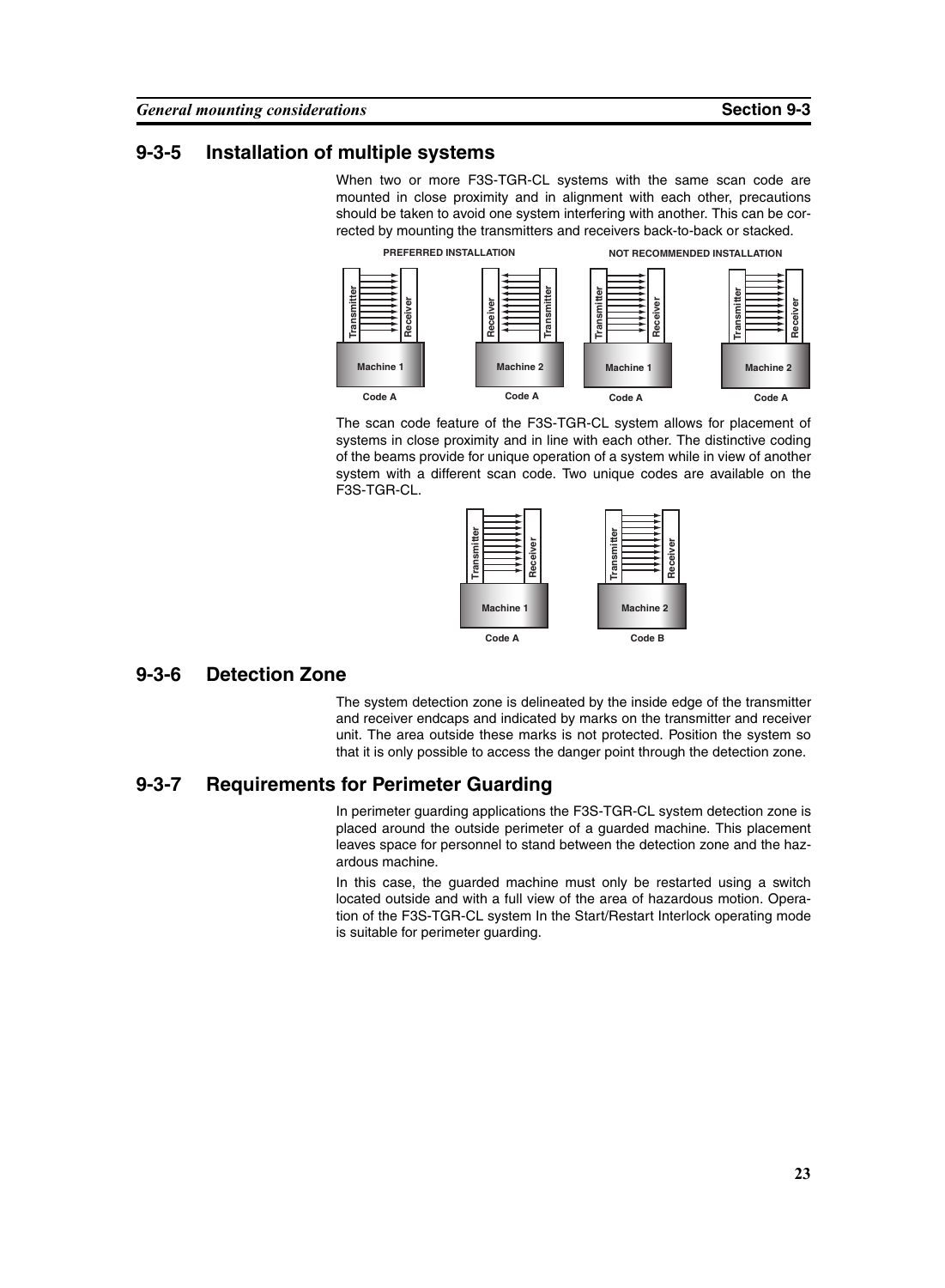### <span id="page-37-0"></span>**SECTION 10 Connection to the Machine control circuit**

- $\sqrt{N}$  WARNING This product is designed for use on a 24 VDC, negative ground (protective earth) electrical system only. Never connect the F3S-TGR-CL system to a positive ground (protective earth) system. With a positive ground (protective earth) wiring scheme, certain simultaneous shorts of both safety outputs may not be detected and the guarded machine may not stop, resulting in severe operator injury.
- $\bigwedge$  WARNING Never use only a single safety output to control the machine. Should this single output fail, the machine may not stop, resulting in severe operator injury. The machine must be connected using both safety outputs.

#### **10-1 Input Power Requirements**

The system operates directly from 24 VDC  $\pm$ 20%. Power to the system must come from a power supply which meets the requirements of EN/IEC60204-1 and EN/IEC 61496-1.

The power supply must guarantee safe insulation from the mains voltage in accordance with IEC60742 (Protective class III, double insulation) and be able to cover a drop of supply voltage of at least 20 ms. OMRON offers suitable power supplies. The power supply must not supply any other parts of the machine with power other than the safety components connected. Transmitters and receivers must be supplied from a shared power supply and must be fused against over current. An external fuse of 1A must be used.

#### **10-2 Cables**

The primary cables for the F3S-TGR-CL system are industry standard shielded cables with an M12 female connector. The receiver and transmitter incorporate a M12 male connector.

We recommend to use the F39-TGR-CVL cables to connect the F3S-TGR-CL system to the machine control system.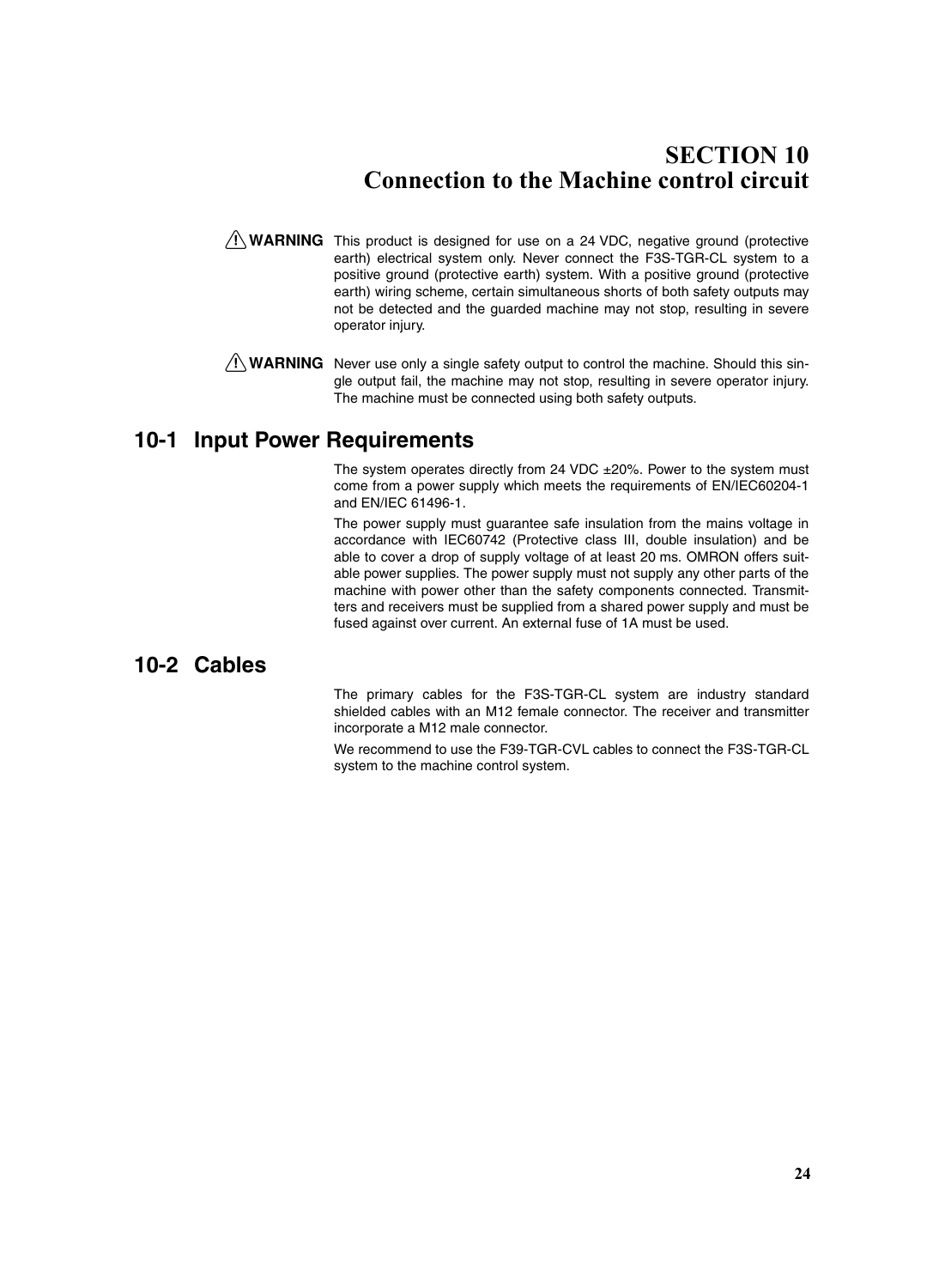## **10-3 Basic wiring scheme**

**Transmitter** 



| Pin No. | <b>Signal Name</b> | <b>Wire Colour</b> |
|---------|--------------------|--------------------|
|         | Input Power +24V   | l Brown            |
| っ       | <b>Test Input</b>  | White              |
| 3       | Input Power GND    | Blue               |
|         | Not used           | Black              |



OUT 1<br>RL 250mA max<br>OUT 2

RL 250mA max

Receiver



Refer to the sections *[Muting and override](#page-41-0)* (page 28) and *[Pre-reset function](#page-49-0)* [\(page 36\)](#page-49-0) for further information.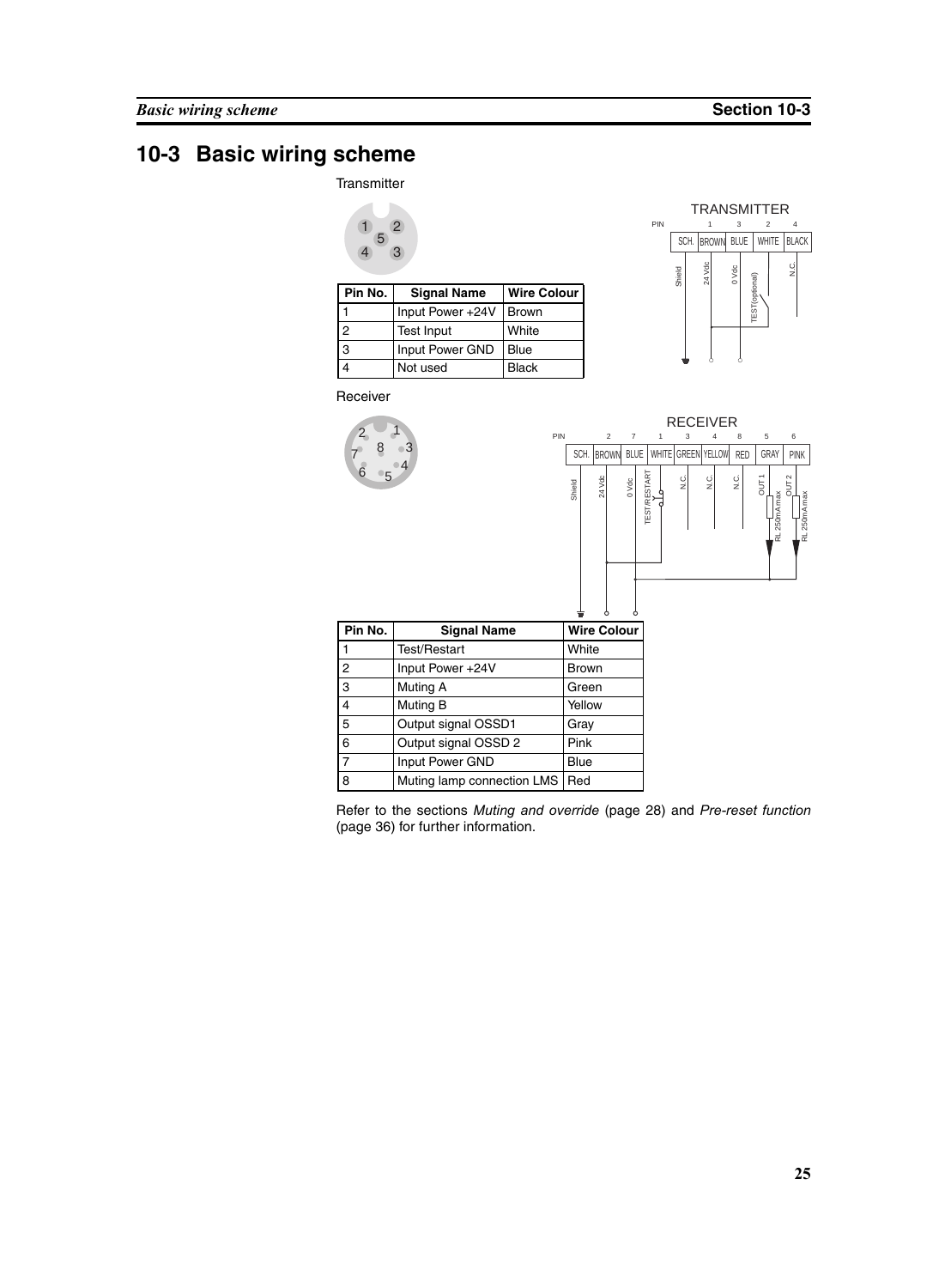## **10-4 Wiring to two forcibly guided relays**

F3S-TGR-CL is set in manual reset operation mode.

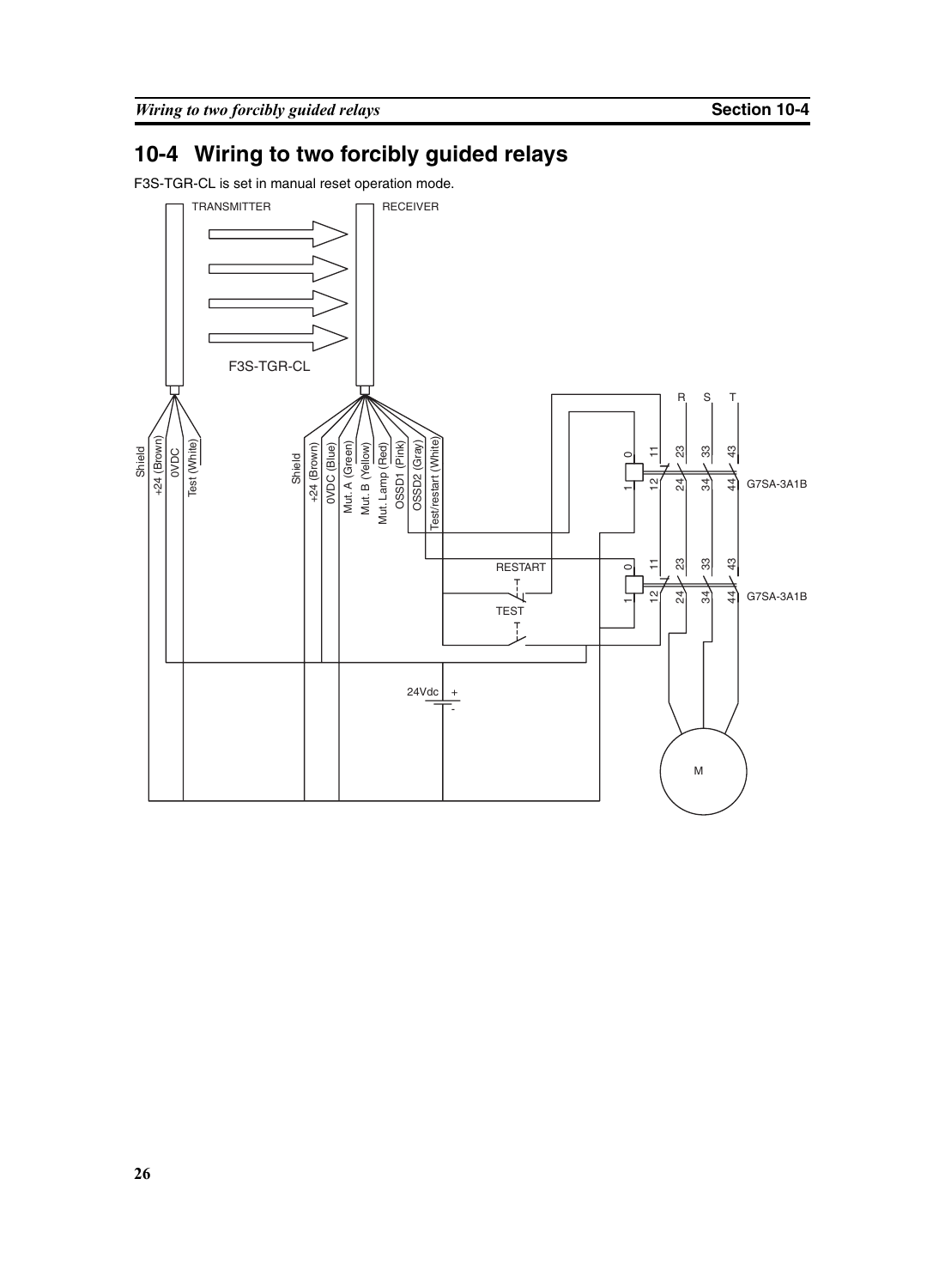## **10-5 Connection to a safety relay unit**

F3S-TGR-CL is set in automatic reset mode. G9SB is in manual reset mode.

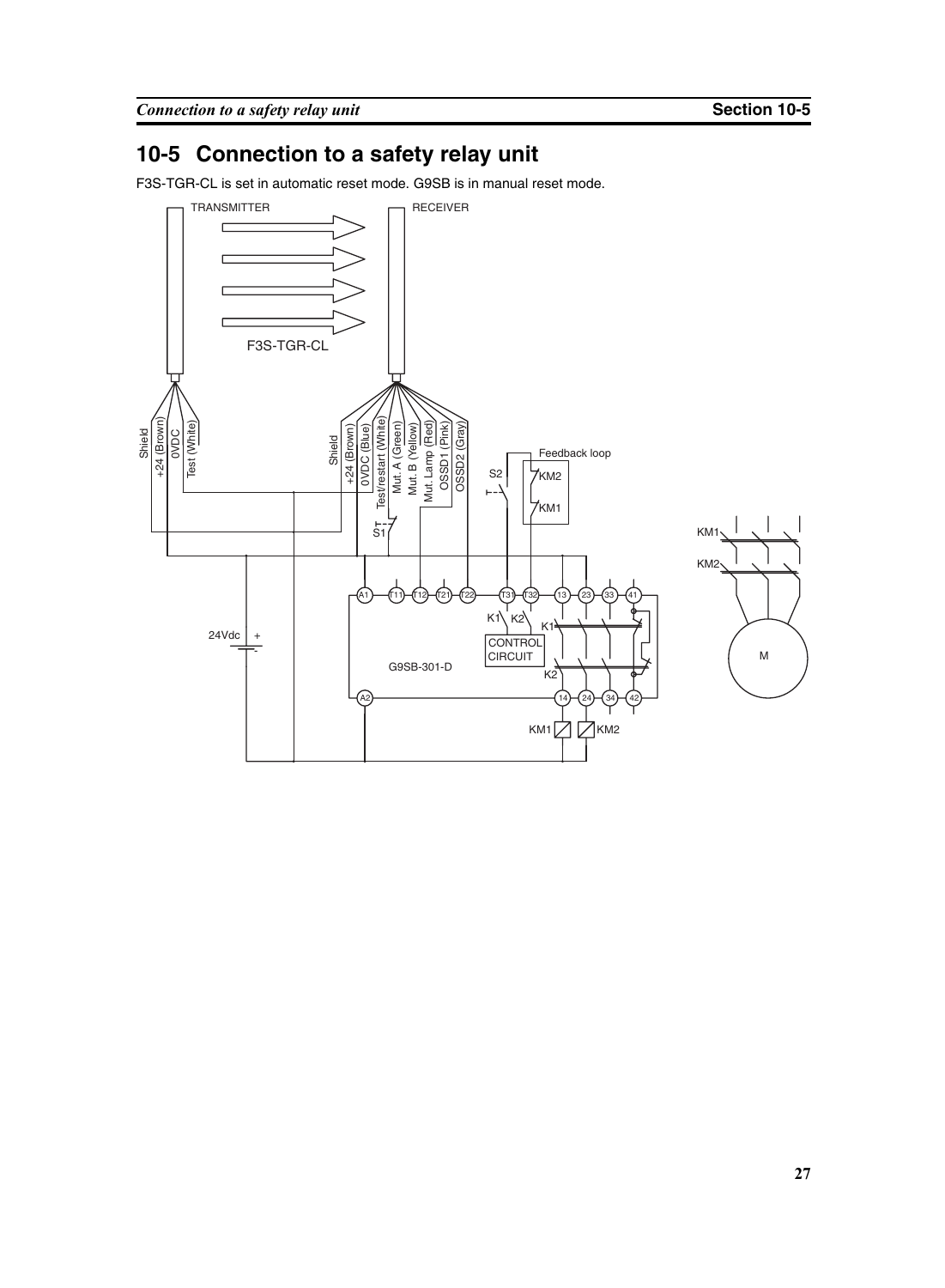## <span id="page-41-1"></span>**SECTION 11 Control functions**

#### <span id="page-41-0"></span>**11-1 Muting and override**

This function is only available on the F3S-TGR-CL\_A - models.

- $\bigwedge$  WARNING The muting and override functions disable the safety functions of the device. You must ensure safety using other method when these functions are operating.
- $\hat{A}$  WARNING Install muting sensors so that they can distinguish between the object that is being allowed to pass through the detection zone and a person. If the muting function is activated by the detection of a person, it may result in serious injury.
- $\sqrt{N}$  WARNING Muting lamps (external indicators) that indicate the state of the muting and override functions must be installed where they are clearly visible to workers from all the operating positions.
- $\bigwedge$  WARNING Muting related time must be properly configured for its application by a sufficiently trained and qualified person, and the person must have responsibility for settings, especially when setting the muting time limit to infinite.
- $\sqrt{N}$  WARNING Use independent 2 input devices for muting inputs.
- $\sqrt{N}$  WARNING You must install F3S-TGR-CL system muting sensor, and physical barrier, and configure time settings for muting so that an operator should not enter hazardous zone.
- $\bigwedge$  WARNING Install the switch that activates the override in a location that provides a clear view of the entire hazardous area and where it cannot be activated from within the hazardous area. Make sure that nobody is in the hazardous area before activating the override function.

During muting condition, the monitoring of the protective field is suppressed intentionally for a preset time. It is used in applications, where material goes into or out of a dangerous zone without stopping the machine, so the Safety Outputs (OSSDs) of the Safety Sensor System remain in the ON-State during the muting procedure.

The Muting function can be activated only if the F3S-TGR-CL system is in the MACHINE RUN state while the muting activation sequence is provided.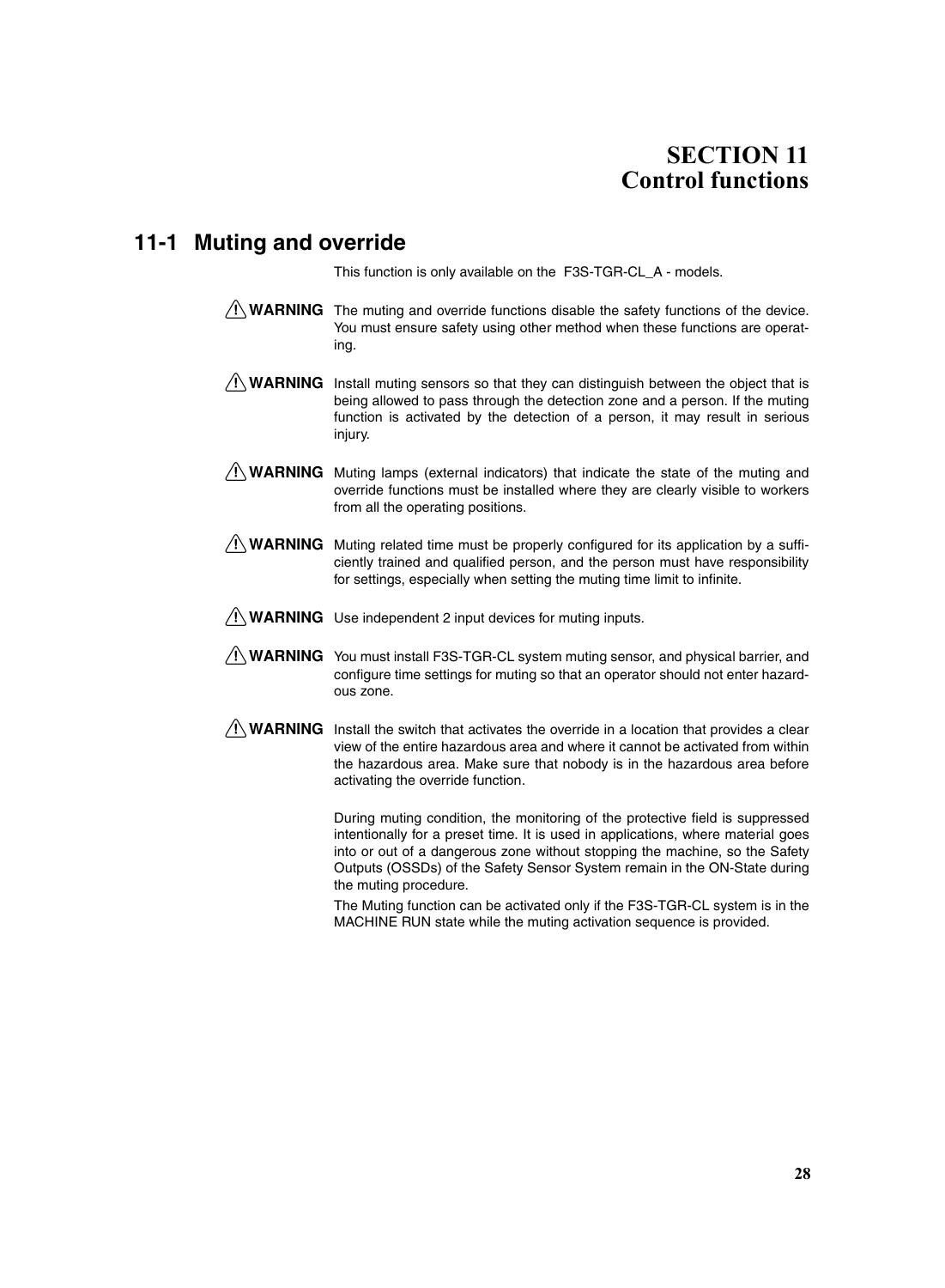To control and activate the muting function, the inputs

- Muting A
- Muting B
- Muting lamp connection LMS

are used.



#### **11-1-2 Activation and de-activation of the muting function**

The muting function is enabled by default for all F3S-TGR-CL-A - models.

#### **11-1-3 Muting lamp requirements**

The muting lamp for muting and muting override must be installed in a position where it can be clearly seen by the operators. A LED indicator- or standard bulb-based lamp can be used to indicate muting.

Any failure of the muting lamp or in wiring is recognized by the F3S-TGR-CL system and will result in an ERROR condition.

#### **11-1-4 Muting input requirements**

Muting A and Muting B can be provided by mechanical switches, proximity sensors or photoelectric switches with a closed contact if an object is detected.

At least one of the signals must be a hardware signal. It is not allowed to just control the muting function by software.

Please make sure that the installation of the muting sensors follows the requirements shown in the next chapters.

#### **11-1-5 Muting modes**

The F3S-TGR-CL system offers a set of three muting modes:

- T-muting activation (default)
- L-muting activation
- X-muting activation

RT in the pictures below refers to the response time of the safety sensor (ON to OFF according to the technical specification in *[SECTION 14](#page-54-0)* on page 41).

TM is the time difference between activating Muting sensor A and Muting sen-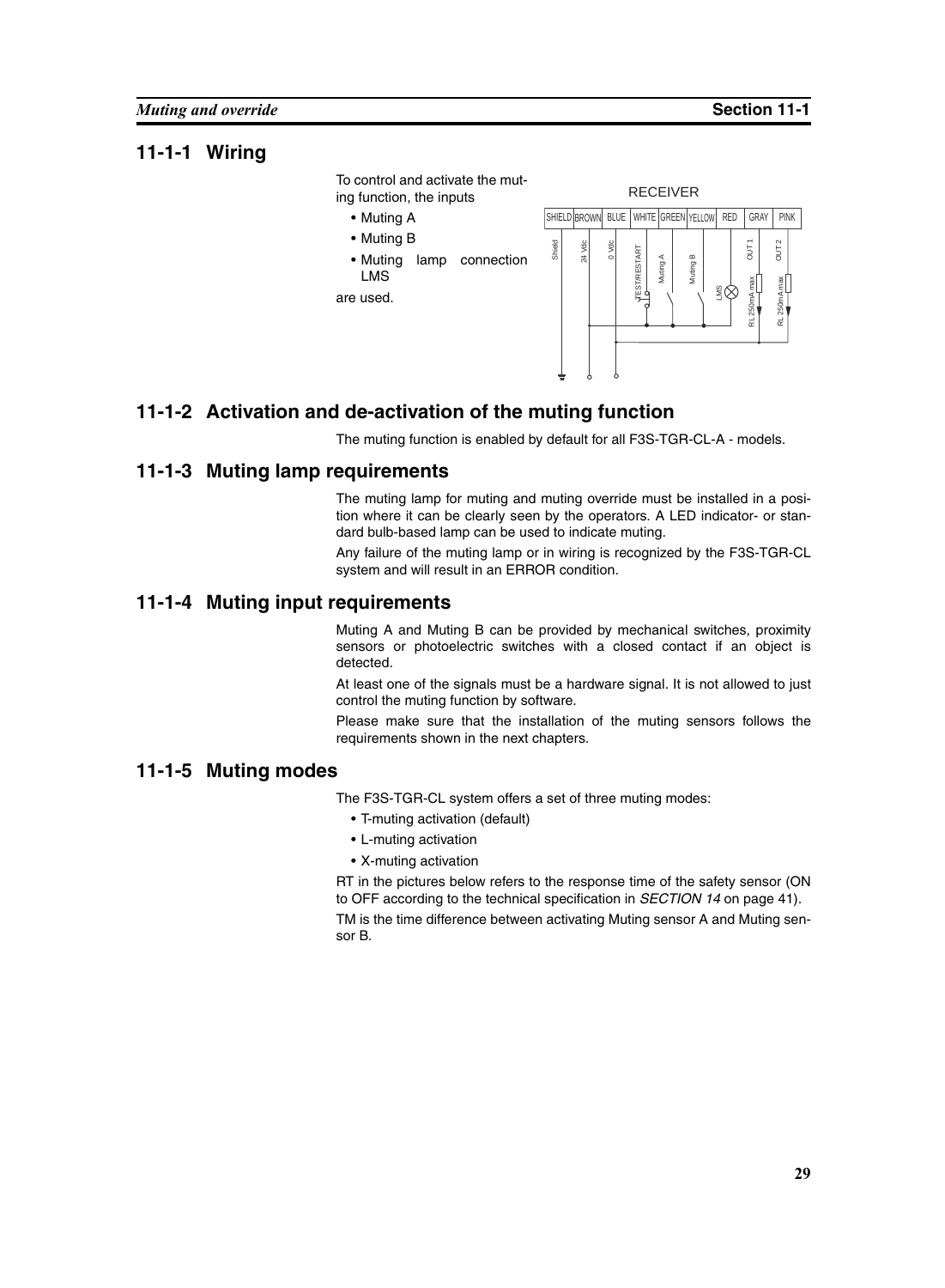#### **11-1-5-1 T-activation mode**

The T-muting activation mode is the default and standard application for muting. Four muting sensors are used in two pairs (OR function), connected to the two Muting inputs, Muting A and Muting B.



This muting activation mode allows bi-directional transport of material.

- Note d1 is the distance between the muting sensors. It must be more than 250 mm and needs to be checked additionally in regards to the speed of the material transport and time limitation in the muting function.
	- **•** d2 is the distance between the Muting sensor B and the F3S-TGR-CL system. It must be as short as possible. Timing limitations and the speed of the material transport must be considered additionally.
	- **•** d3 is the distance between the two sensors connected to Muting A input. This distance represents the minimum length of the material to be detected.

Timing requirements and limitations:

- If Muting A is activated, Muting B must be activated within 120sec. to activate the muting function. Otherwise muting function is stopped.
- Muting A and Muting B cannot be activated at the same time. A minimum time difference equal to the response time of the sensor is mandatory.
- Maximum muting time is 600sec. After this time, muting function is stopped even if the Muting inputs are still active.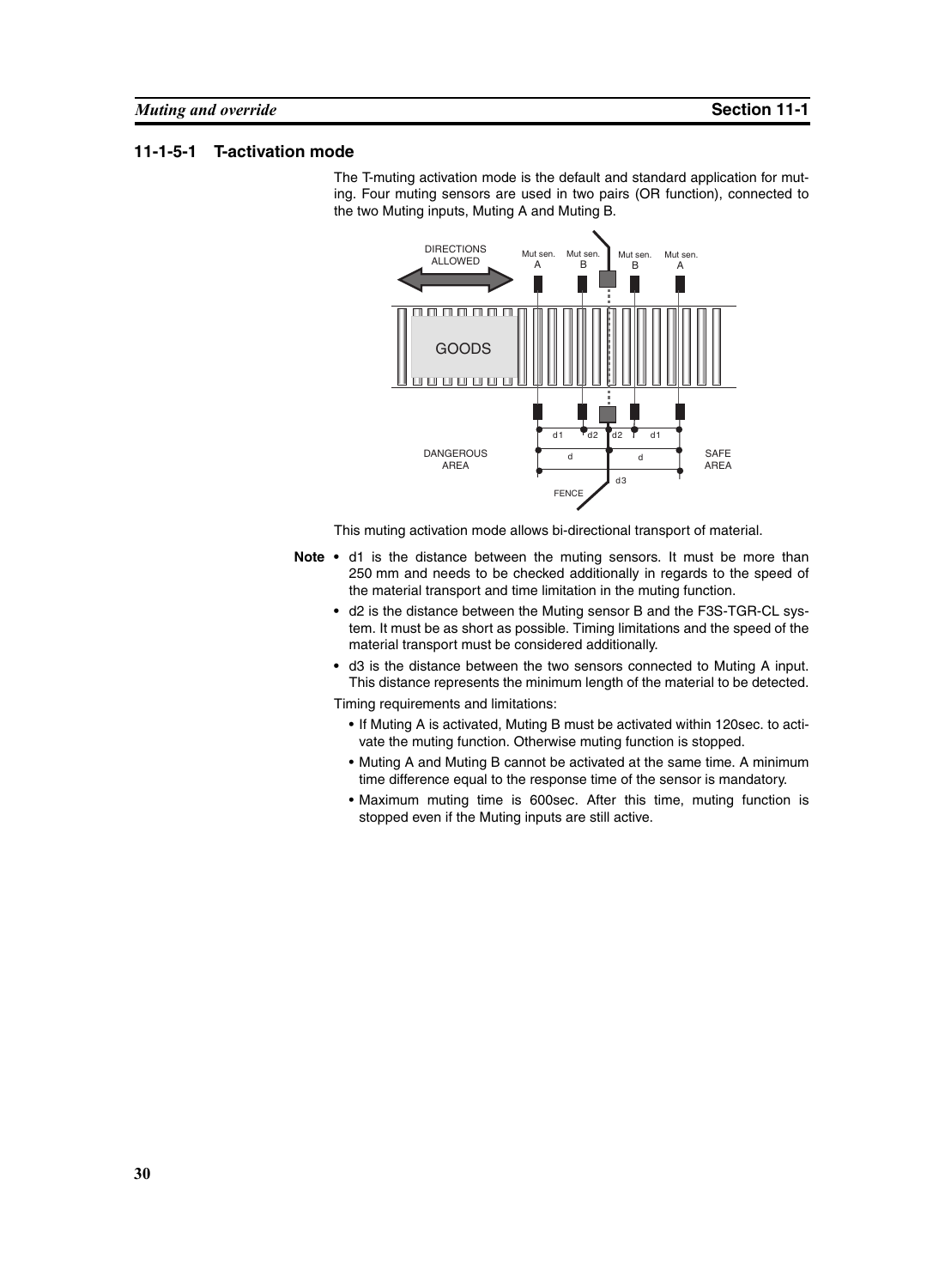• The F3S-TGR-CL allows that Muting A or Muting B drop for a maximum time of 200ms without stopping the muting function. A time longer than 200ms is detected as a muting stop.



#### **11-1-5-2 L-activation mode**

The L-muting activation mode can be used in applications where material is transported only out of the dangerous area,

Two muting sensors are connected to the two Muting inputs, Muting A and Muting B.

 $\bigwedge$  WARNING This muting activation mode can only be used in uni-directional transport. Failure to do so may result in serious injury.



- Note d1 is the distance between the muting sensors. It must be more than 250mm and needs to be checked additionally in regards to the speed of the material transport and time limitation in the muting function.
	- **•** d2 is the distance between the Muting sensor B and the F3S-TGR-CL system. It must be as short as possible. Timing limitations and the speed of the material transport must be considered additionally.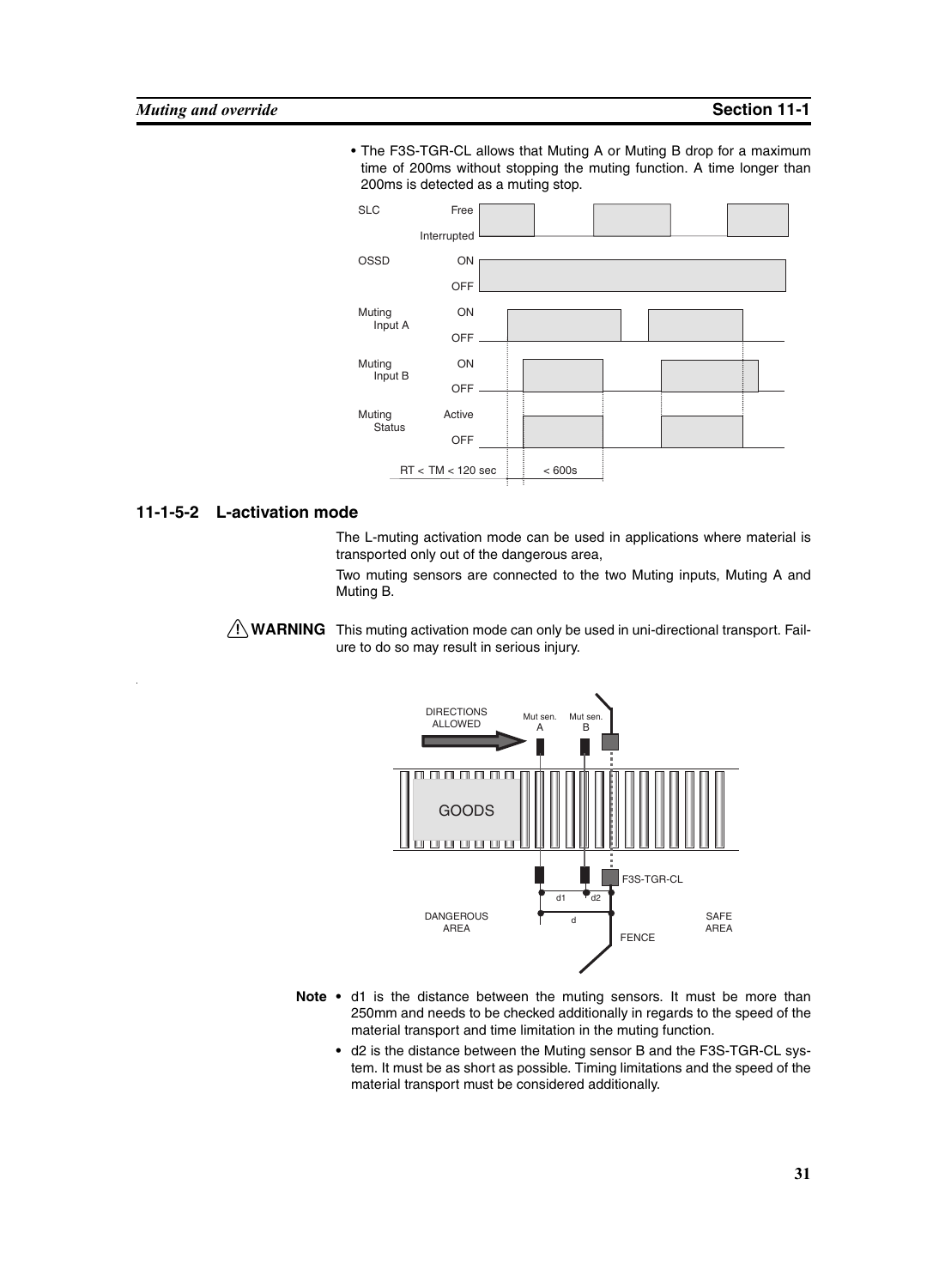**•** d is the distance between the F3S-TGR-CL system and the sensor connected to Muting A input. This distance represents the minimum length of the material to be detected.

Timing requirements and limitations:

- If Muting A is activated, Muting B must be activated within 120 sec. to activate the muting function. Otherwise muting function is stopped.
- Muting A and Muting B cannot be activated at the same time. A minimum time difference equal to the response time of the sensor is mandatory.
- If Muting A and Muting B are activated, the protective field must be obscured within 120 sec. Otherwise the muting function is stopped.
- Maximum muting time is 600 sec. After this time, muting function is stopped even if the Muting inputs are still active or the protective field is still obscured.
- The F3S-TGR-CL allows that Muting A or Muting B drop for a maximum time of 200 ms without stopping the muting function. A time longer than 200 ms is detected as a muting stop.
- The F3S-TGR-CL allows that the protective field becomes free for a maximum time of 200 ms in Muting condition. If the protective field is free for more than 200 ms, the muting function stops.



#### **11-1-5-3 X-activation mode**

The X-muting activation mode can be used in applications where material is transported only in one direction. This muting mode is used in applications, where eg. pallets are used to carry stacked boxes or crates. Most stable detection of this kind of material is possible using the X-muting activation mode.

Two muting sensors are connected to the two Muting inputs, Muting A and Muting B.

 $A$  WARNING This muting activation mode can only used in uni-directional transport. Failure to do so may result in serious injury.

 $\sqrt{N}$  WARNING The crossing point of the two muting sensors MUST be inside the dangerous zone. Failure to do so may result in serious injury.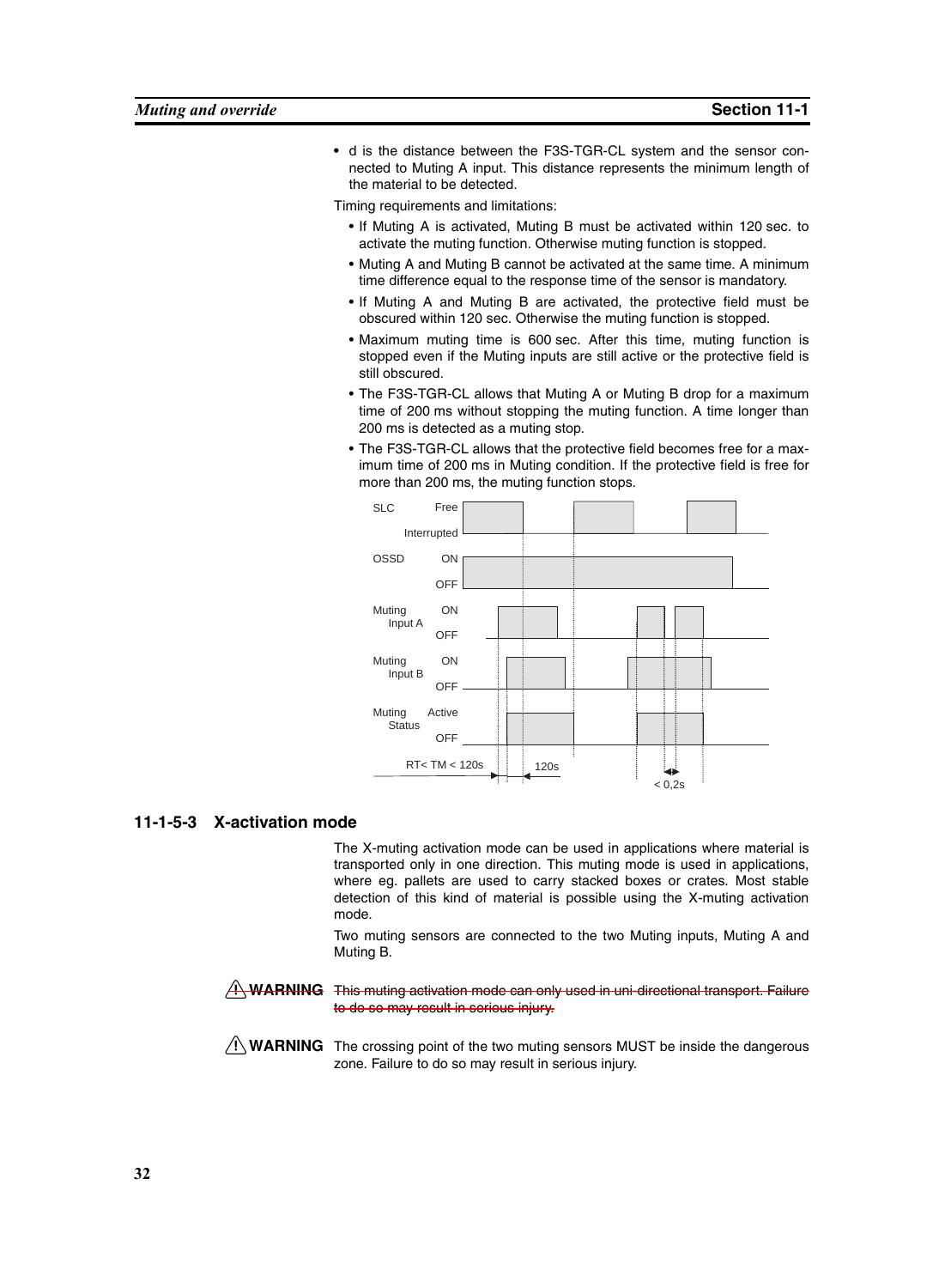

**Note •** d is the resulting distance between the activation points of Muting A and Muting B. It needs to be checked in regards to the speed of the material transport.

Timing requirements and limitations:

- Either Muting A or Muting B can be used to initiate the muting function.
- There is no maximum time limit after Muting A is activated.
- There is no maximum time limit after Muting B is activated.
- Muting A and Muting B cannot be activated at the same time. A minimum time difference equal to the response time of the sensor is mandatory.
- Maximum muting time is 1700 sec. After this time, muting function is stopped even if the Muting inputs are still active.
- The F3S-TGR-CL allows that Muting A or Muting B drop for a maximum time of 200 ms without stopping the muting function. A time longer than 200 ms is detected as a muting stop.

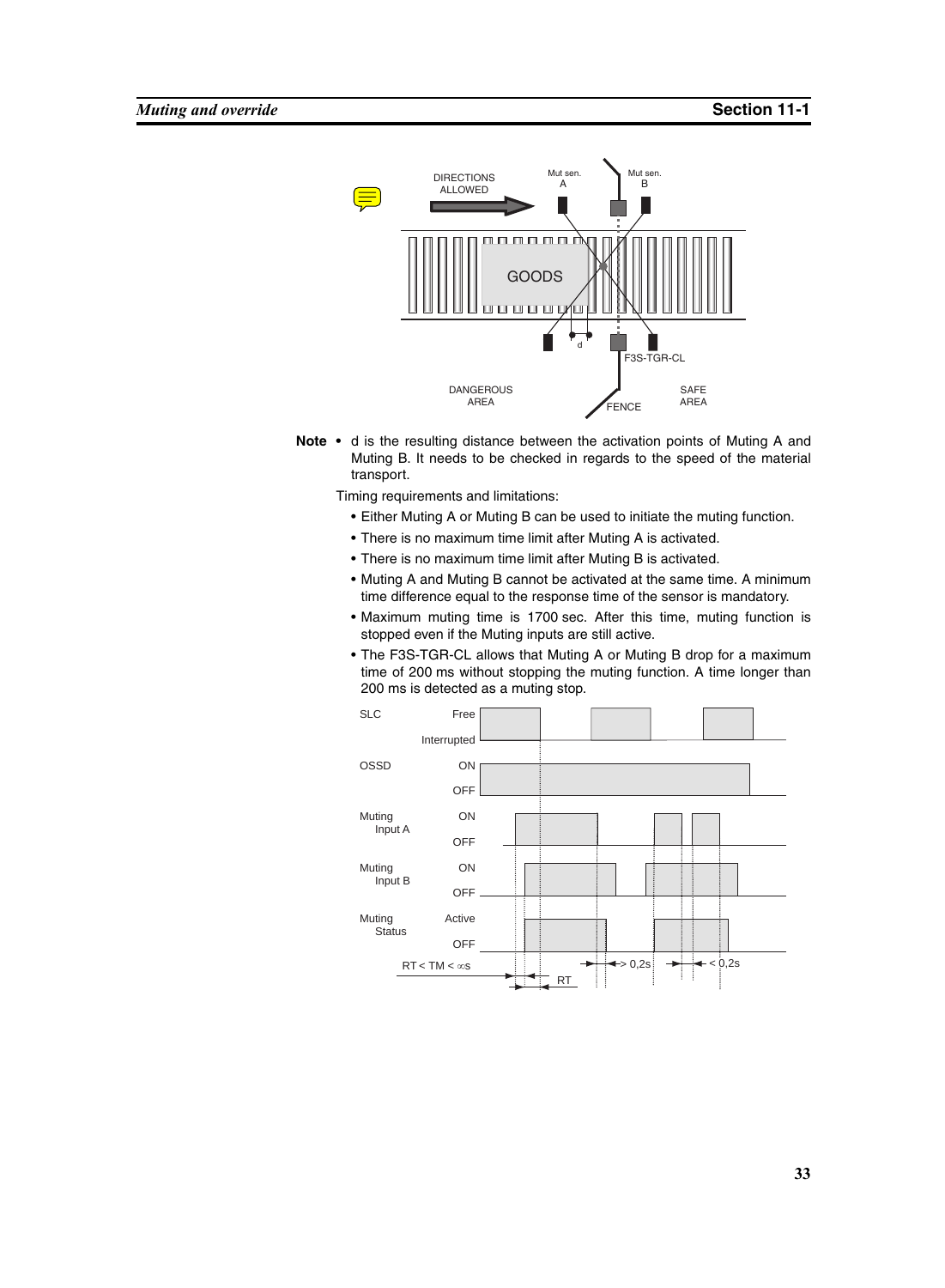## **11-2 Partial Muting Configuration**

This function is only available on the F3S-TGR-CL\_A - models.

Some applications require a muting function that is not covering the entire protective field.

**Note** The module opposite side of the connector can not be used for partial muting.

#### **11-2-1 Setting the partial muting function**

| the entire protective field. |            |                |            |                                                                                                                                                                                                                                                          |   |  |  |
|------------------------------|------------|----------------|------------|----------------------------------------------------------------------------------------------------------------------------------------------------------------------------------------------------------------------------------------------------------|---|--|--|
| beams.                       |            |                |            | The protective field of the F3S-TGR-CL system is build of optical<br>modules. Each module in a F3S-TGR-CL system can be<br>addressed individually and carries a number of individual                                                                     | S |  |  |
| which muting is performed.   |            |                |            | The partial muting function allows to select the modules on                                                                                                                                                                                              | Z |  |  |
|                              |            |                |            |                                                                                                                                                                                                                                                          |   |  |  |
|                              |            |                |            | The module opposite side of the connector can not be used for partial muting.                                                                                                                                                                            |   |  |  |
| rtial muting function        |            |                |            |                                                                                                                                                                                                                                                          |   |  |  |
|                              |            |                |            | Use the selector switches to set the partial muting function:                                                                                                                                                                                            |   |  |  |
|                              |            |                |            | MUTING MAPS when MUTING T, L or X are selected on switches 4 and 5 <sup>*1</sup>                                                                                                                                                                         |   |  |  |
| $3 + 2 + 1$                  | 1          | $\overline{2}$ | 3          |                                                                                                                                                                                                                                                          |   |  |  |
|                              | <b>OFF</b> | <b>OFF</b>     | <b>OFF</b> | Muting active over all light curtain                                                                                                                                                                                                                     |   |  |  |
|                              | <b>OFF</b> | <b>OFF</b>     | ON         | Muting active on module 1,2,3 and 4                                                                                                                                                                                                                      |   |  |  |
|                              | <b>OFF</b> | ON             | <b>OFF</b> | Muting active on module 1,2 and 3                                                                                                                                                                                                                        |   |  |  |
|                              | <b>OFF</b> | ON             | ON         | Muting active on module 1 and 2                                                                                                                                                                                                                          |   |  |  |
|                              | ON         | <b>OFF</b>     | <b>OFF</b> | Muting active on module 1                                                                                                                                                                                                                                |   |  |  |
|                              | ON         | <b>OFF</b>     | ON         | Muting active on module 2                                                                                                                                                                                                                                |   |  |  |
|                              | ON         | ON             | <b>OFF</b> | Muting active on module 3                                                                                                                                                                                                                                |   |  |  |
|                              | ON.        | ON             | ON         | Muting active on module 4                                                                                                                                                                                                                                |   |  |  |
|                              |            |                |            | *1. Selector switches 1, 2 and 3 are operational if a muting function is set and a muting indicator is connected.                                                                                                                                        |   |  |  |
|                              |            |                |            | • If the F3S-TGR-CL system uses more than 4 modules, the partial muting<br>function is limited to modules 1 to 4.<br>• The number of modules is shown in the list of models in the technical data.                                                       |   |  |  |
|                              |            |                |            | This function is only available on the F3S-TGR-CL_A - models.                                                                                                                                                                                            |   |  |  |
| function.                    |            |                |            | This function is a manual triggering of the muting function after an error in the<br>muting procedure. An error-free state can be established by simulating a valid<br>muting condition. This allows to clear the protective field by using the override |   |  |  |
| without removing the pallet. |            |                |            | Typical applications can be found eg. in palletizing machines. If a pallet<br>stopped in the protective field, the Safety sensor system can not be restarted                                                                                             |   |  |  |
|                              |            |                |            | Make sure that the operator is able to check the entire protective field as long<br>as override function is enabled. Failure to do so may result in serious injury.                                                                                      |   |  |  |

- **Note •** If the F3S-TGR-CL system uses more than 4 modules, the partial muting function is limited to modules 1 to 4.
	- **•** The number of modules is shown in the list of models in the technical data.

#### **11-3 Override**

# $\sqrt{N}$  WARNING Make sure that the operator is able to check the entire protective field as long

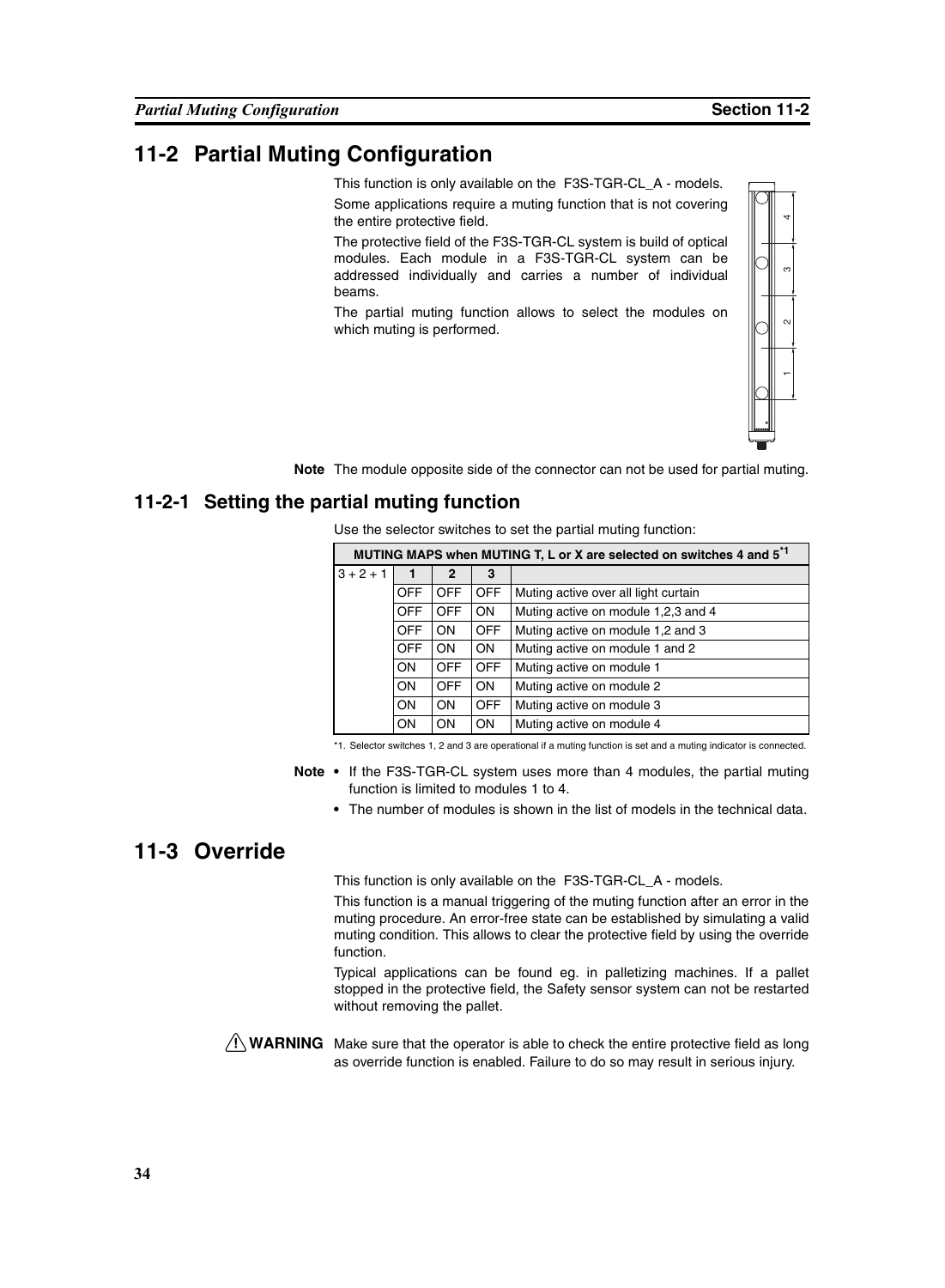- **Note •** To start override, the F3S-TGR-CL must be in MACHINE STOP state.
	- **•** If the entire protective field is free for more than 2sec. the override function is immediately stopped.
	- **•** A Test request on the TEST/RESTART input will stop the override function immediately.
	- **•** Maximum timeout for override is 600sec. After this timeout, the F3S-TGR-CL system is restarting according to the interlock mode set by the selector switches.

#### **11-3-1 Override function at start-up**

Conditions:

- At least one beam of the F3S-TGR-CL system must be blocked
- F3S-TGR-CL system is in MACHINE STOP mode.

|      | $\overline{2}$                               | 3                                                                            | 4              |                           |
|------|----------------------------------------------|------------------------------------------------------------------------------|----------------|---------------------------|
|      |                                              | Wait $<$ 5 s                                                                 | <b>RESTART</b> | $+24VDC$                  |
| 5    | 6                                            | $\overline{\phantom{a}}$                                                     | 8              | 9                         |
| > 5s | <b>OVERRIDE START.</b><br><b>LMS</b> flashes | To avoid EDM error at<br>override function end<br>$+24VDC$<br><b>RESTART</b> |                | End of<br><b>OVERRIDE</b> |

Override function is stopped immediately if the TEST/RESTART input is activated during the Override function.

## **11-3-2 Override during operation cycle**

**Conditions** 

- At least one beam of the F3S-TGR-CL system must be blocked
- F3S-TGR-CL system is in MACHINE STOP mode.
- One or both muting inputs are active.



Override function is stopped immediately if the TEST/RESTART input is activated during the Override function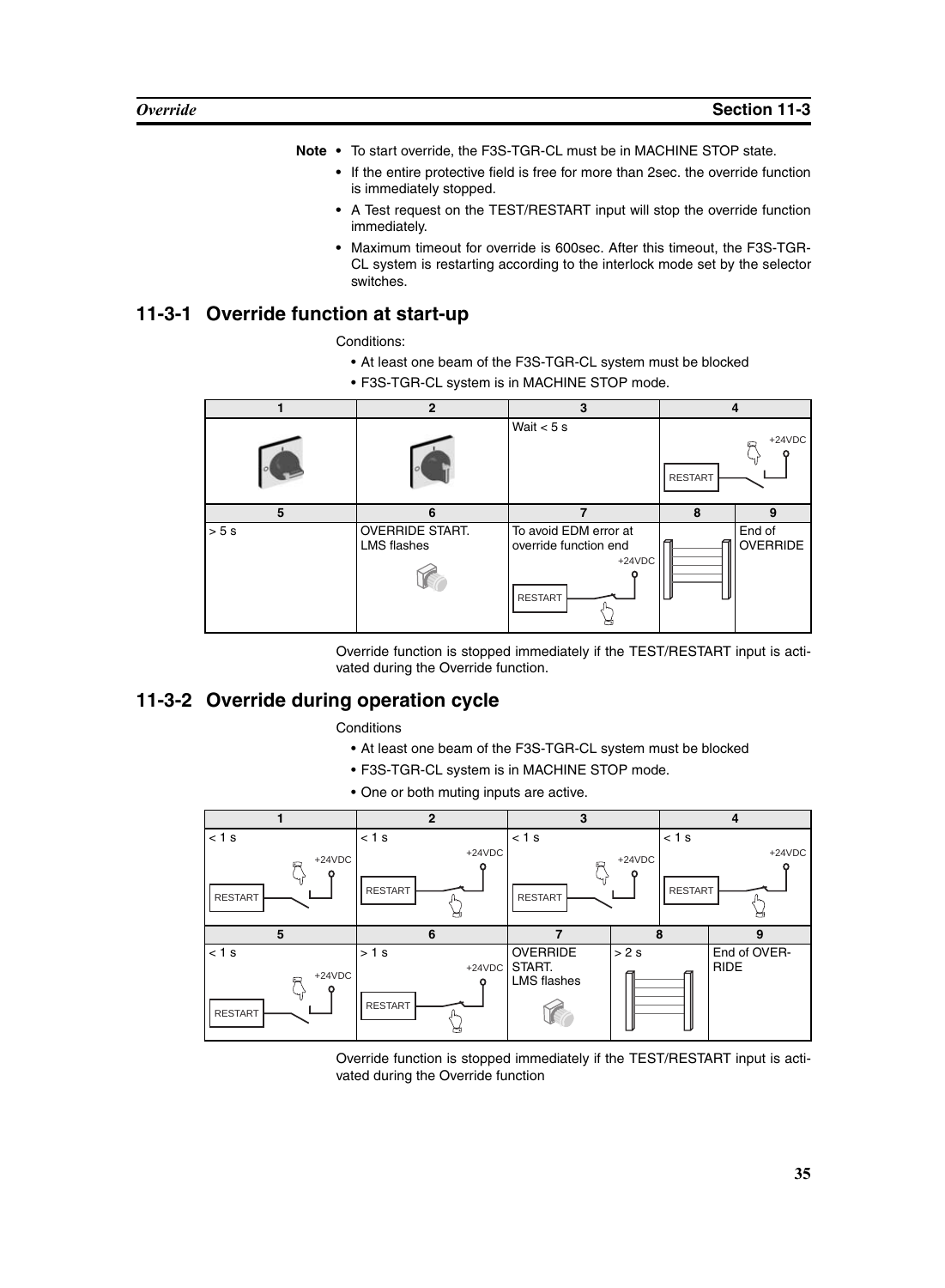#### <span id="page-49-0"></span>**11-4 Pre-reset function**

This function is only available on the F3S-TGR-CL\_A - models.

The Pre-reset function is an addition to the manual restart function. It can be used, where the operator doing the restart is not able to see the entire dangerous zone.

 $\bigwedge$  WARNING The pre-reset pushbutton must be installed in the dangerous zone from where the operator is able to check that nobody else is in the dangerous zone before the manual restart function is used. Failure to do so may result in serious injury.

The time limit between pre-reset and manual reset is 8 sec.



Note • Pre-reset function sets the F3S-TGR-CL system to manual reset mode.

**•** Blanking function can not be selected using pre-reset function.

**•** Muting function can not be selected using pre-reset function. Wiring diagram:



**Note** If both inputs Muting A and Muting B loose +24 V, the F3S-TGR-CL system changes to error condition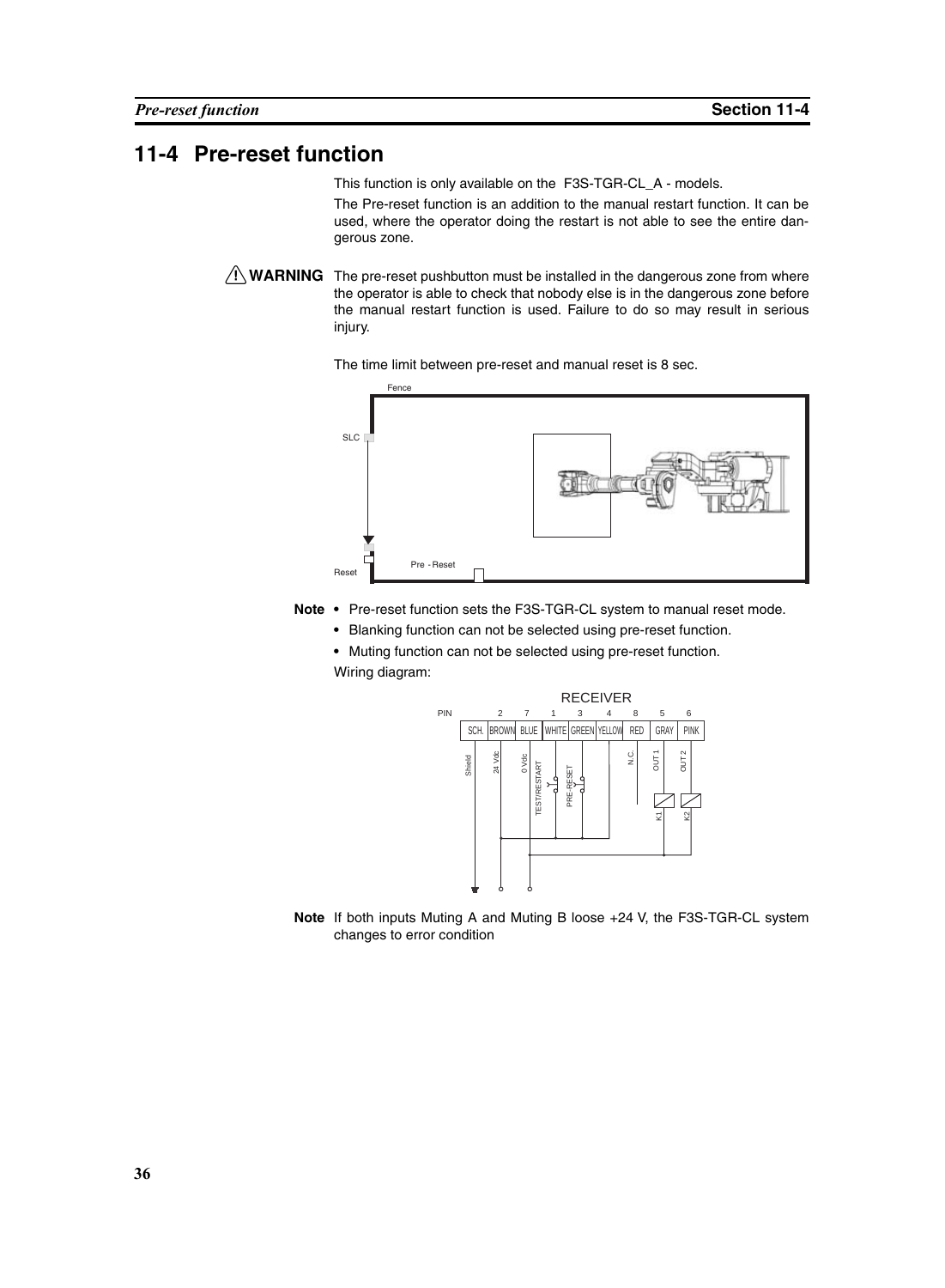Conditions:

- Pre-reset function activated by using the selector switches
- A pre-reset pushbutton is connected to the Muting A input.
- The Muting B input is connected to +24 V.

|                         | $\mathbf{2}$   | 3              | 4                     |
|-------------------------|----------------|----------------|-----------------------|
| Pass through            | OSSD to OFF    | $+24VDC$       | <b>STATUS</b>         |
| detection zone          |                | PRE-RESET      | (one time per second) |
| $\overline{5}$          | 6              | $\overline{7}$ | 8                     |
| < 8 s                   | Pass through   | $+24VDC$       | OSSD to ON            |
| to execute step 6 and 7 | detection zone | PRE-RESET      |                       |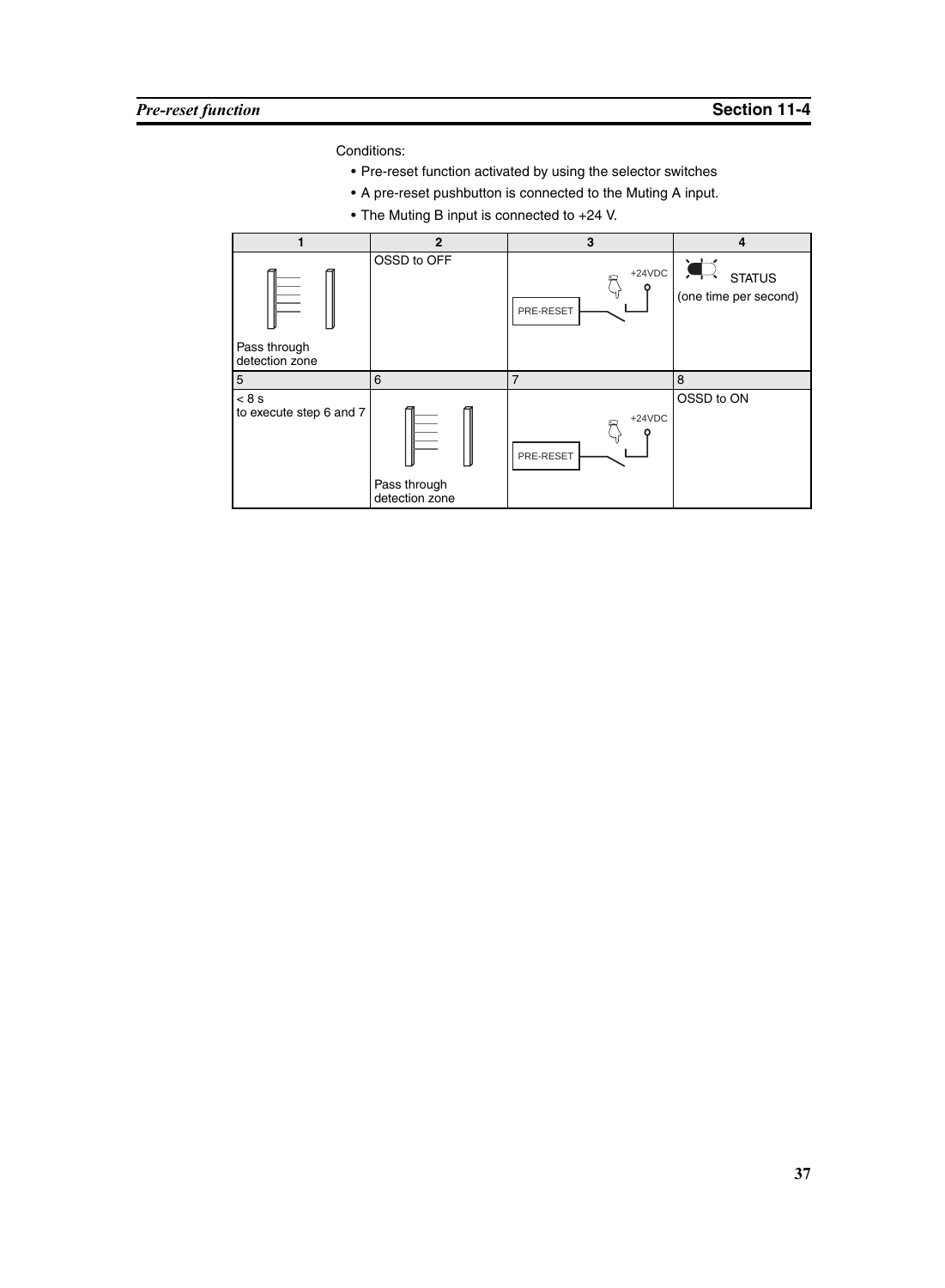## **SECTION 12 Checkout and Test procedure**

## **12-1 Checkout Procedure**

Once the F3S-TGR-CL system has been configured, mounted, aligned and properly connected to the machine control system, the initial Checkout Procedure detailed in Appendix A must be performed by qualified personnel. A copy of the checkout results should be kept with the machine records.

#### **12-2 Test Procedure**

 $\sqrt{N}$  WARNING The tests outlined in the Test Procedure in Appendix B must be performed at installation, according to the employer's regular inspection program and after any maintenance, tooling change set up, adjustment or modification to the F3S-TGR-CL system or the guarded machine. Where a guarded machine is used by multiple operators or shifts, it is suggested that the test procedure is performed at each shift or operator change. Testing ensures that the light curtain and the machine control system work properly to stop the machine. Failure to test properly could result in serious injury to personnel.

The test procedure must be performed by qualified personnel.

### **12-3 Using the test object**

When using the test object, guide it through the detection zone as shown:

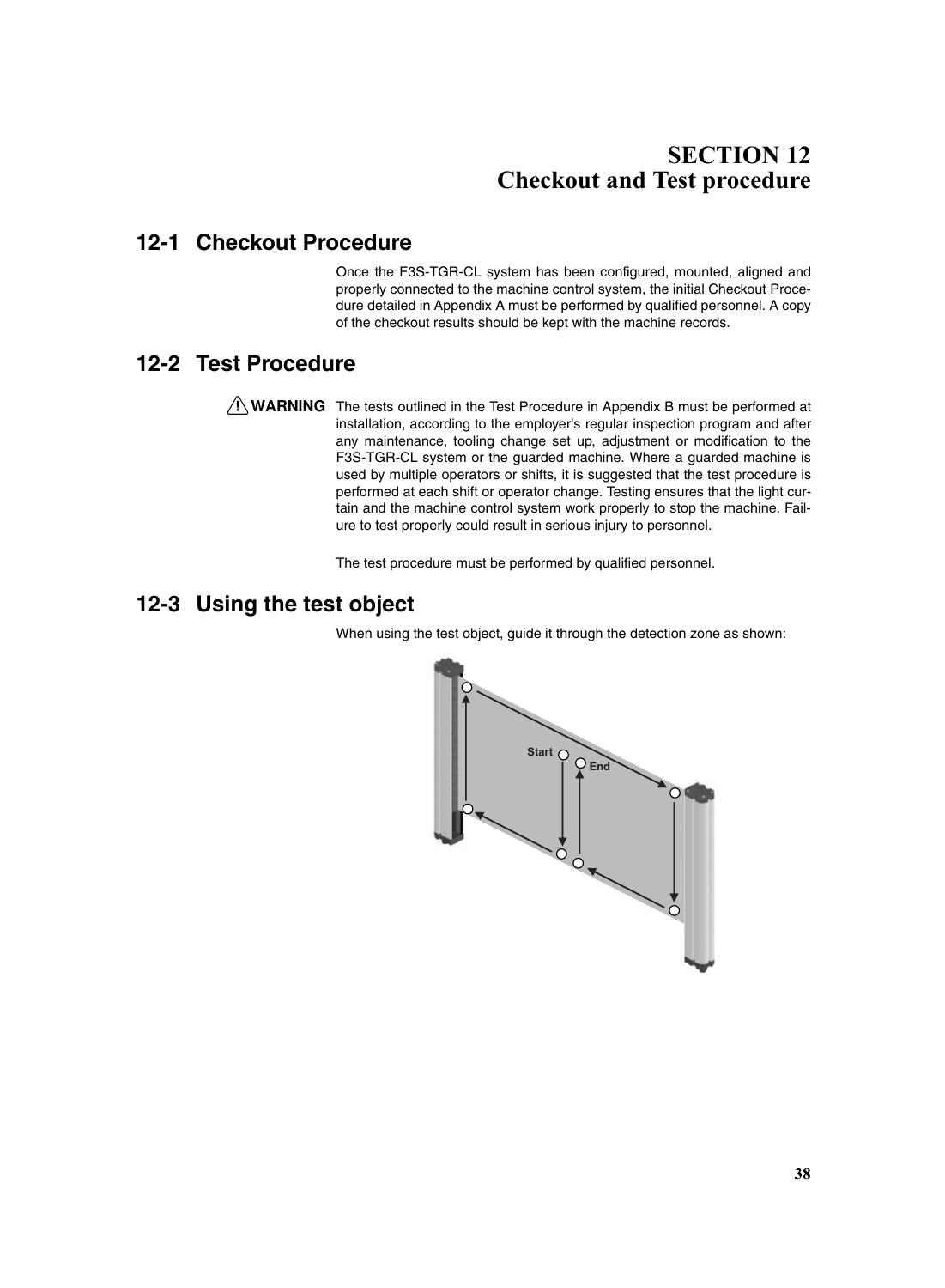### **12-4 Regular checkout and test**

 $\sqrt{N}$  WARNING Make sure that following checkout and test routines are carried out on a regular base. Failure to test properly could result in serious injury to personnel. All tests must be performed by qualified personnel. A copy of the checkout results should be kept with the machine records.

 $\sqrt{N}$  WARNING Repeat Tests 1 and 2 on a daily base. Repeat Tests 1 to 6 at least every six months. Failure to test properly could result in serious injury to personnel.

- 1. Guide the test object as shown in 12.3 through the entire protective field. Check that
	- a) In automatic restart mode: The outputs of the F3S-TGR-CL system remain in the OFF state during the entire test.
	- b) In manual restart mode: The beam blocked state is shown by the STATUS LED on the receiver (LED off).
- 2. Activate the TEST/RESTART input (open the NC contact). Check that the safety outputs of the F3S-TGR-CL system change from MACHINE RUN to MACHINE STOP state.
- 3. Check that the mounting distance of the F3S-TGR-CL system is equal to or greater than the minimum safe distance from the danger point. See the chapter *[Safe Mounting Distance](#page-29-0)* on page 16 for further information.
- 4. Determine that all access to the danger point not protected by the F3S-TGR-CL system is guarded by other means, such as gates, fencing or other approved methods. Verify that all additional guarding devices are installed and operating properly.
- 5. Make sure the operator is not able to stand between the F3S-TGR-CL system detection zone and the machine danger point. Verify that the light curtain can only be reset from a position outside and within view of the hazardous machine area.
- 6. Inspect the electrical connections between the guarded machine's control system and the F3S-TGR-CL system. Verify that they are properly connected to the machine such that a stop signal from the F3S-TGR-CL system results in an immediate halt of the machine's cycle. See the chapter *[Connection to the Machine control circuit](#page-37-0)* on page 24 for further information.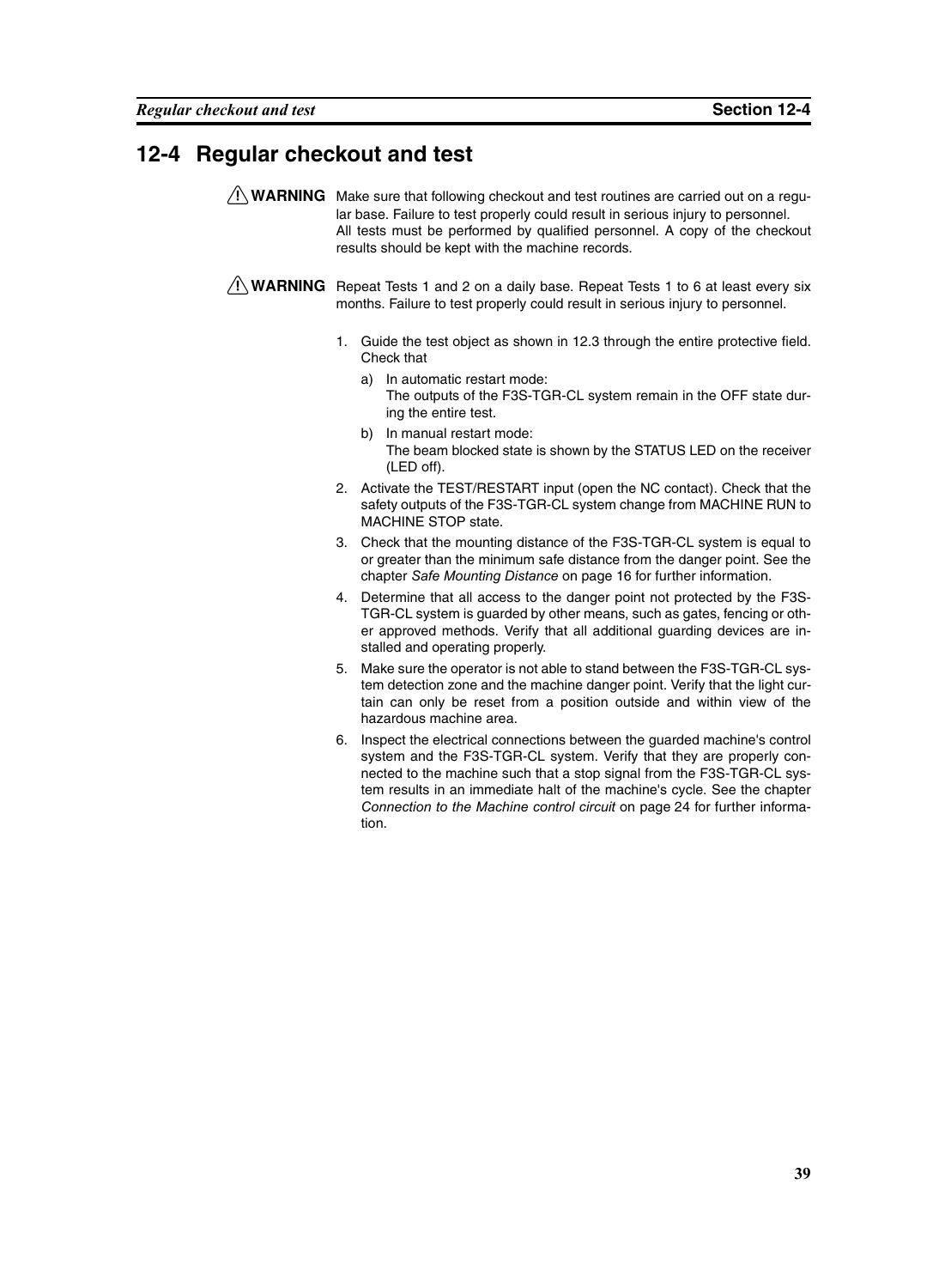## **SECTION 13 Cleaning**

Accumulation of oil, dirt and grease on the front window of the F3S-TGR-CL transmitter and receiver can effect the system operation. Clean the window with a mild detergent or glass cleaner. Use a clean, soft, lint-free cloth. Painted F3S-TGR-CL surfaces may be cleaned with a mild de-greasing cleaner or detergent.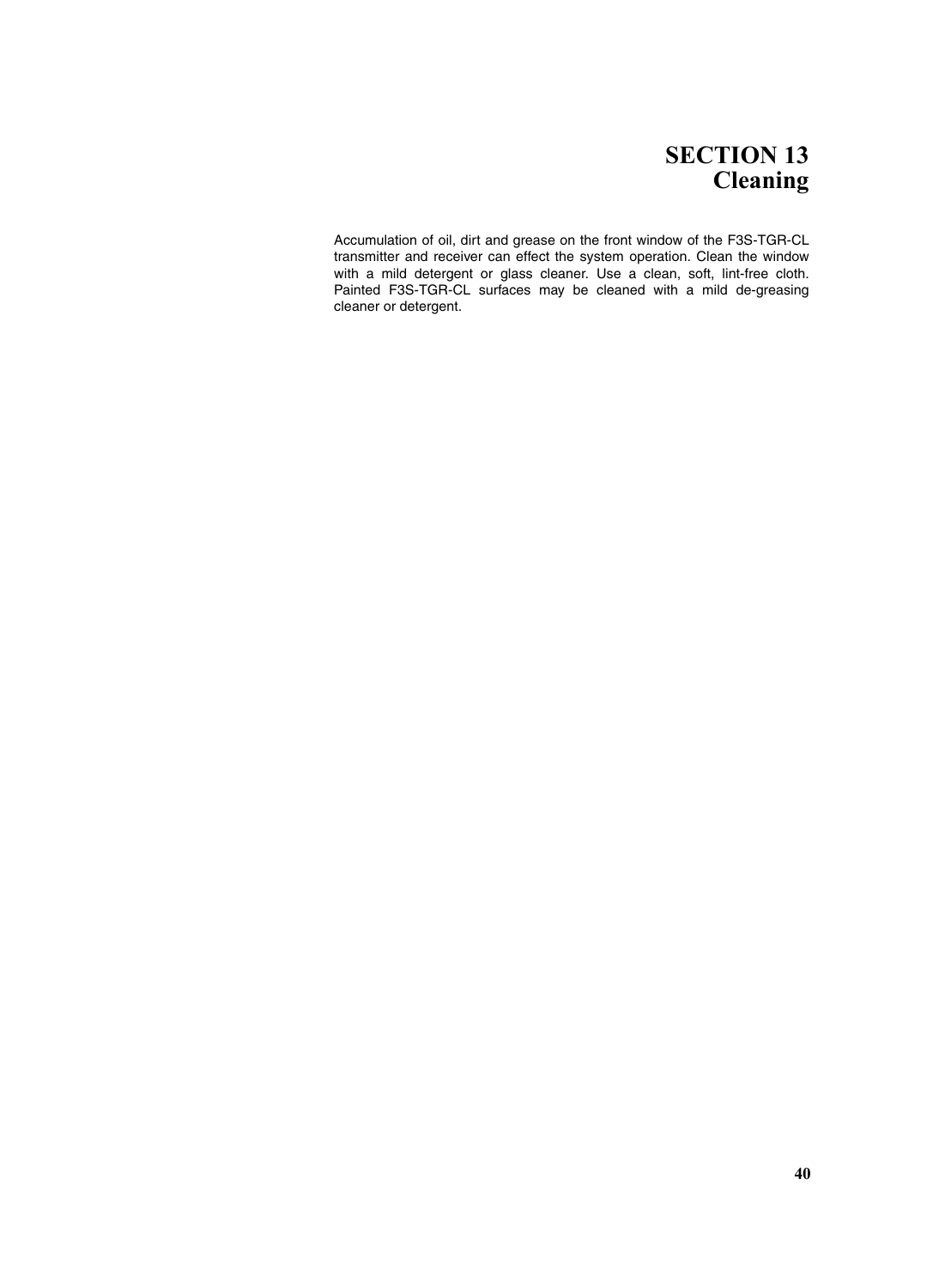# <span id="page-54-0"></span>**SECTION 14 Specification and additional information**

# **14-1 Specification**

| Performance                     |                                                                                                                     |  |  |  |
|---------------------------------|---------------------------------------------------------------------------------------------------------------------|--|--|--|
| Protective height               | 500 mm, 800 mm, 900 mm and 1,200 mm                                                                                 |  |  |  |
| Beam pitch (center)             | 300 mm, 400 mm and 500 mm                                                                                           |  |  |  |
| <b>Operating Range</b>          | F3S-TGR-CL-                                                                                                         |  |  |  |
|                                 | $K2C-500: 0.5m - 12.0m$<br>$K3C-800: 0.5m - 8.0m$<br>$K4C-900: 0.5m - 7.0m$<br>$K4C-1200:0.5m - 7.0m$               |  |  |  |
|                                 | F3S-TGR-CL-K_-__:                                                                                                   |  |  |  |
|                                 | $0.5$ m $-$ 20.0 m (short), default<br>$20.0$ m $-$ 40.0 m (long), DIP SW option                                    |  |  |  |
|                                 | F3S-TGR-CL-K - -LD:                                                                                                 |  |  |  |
|                                 | $25.0m - 50.0m$                                                                                                     |  |  |  |
| Effective Aperture Angle        | For F3S-TGR-CL2:<br>$±5°$ maximum, transmitter and receiver according to<br>IEC61496-2 (2006) for distances > 3 m   |  |  |  |
|                                 | For F3S-TGR-CL4:<br>±2,5° maximum, transmitter and receiver according<br>to IEC61496-2 (2006) for distances $> 3$ m |  |  |  |
| Response Time (RT)<br>ON to OFF | Maximum: 13 ms                                                                                                      |  |  |  |
| Light Source                    | Infrared Emitting LEDs, Wavelength 880 nm<br>Power Dissipation: ≤3 mW Class 1 acc. EN60825-1                        |  |  |  |

| <b>Mechanical</b>                 |                                                      |  |  |
|-----------------------------------|------------------------------------------------------|--|--|
| <b>Housing Material</b>           | Painted aluminum, Yellow, RAL 1018                   |  |  |
| <b>Front Window Material</b>      | Acrylic Lexan                                        |  |  |
| End Cap and Connector<br>Material | <b>ABS</b>                                           |  |  |
| Sealing Gasket Material           | EPDM                                                 |  |  |
| Mounting Bracket Material         | Cold rolled Steel                                    |  |  |
| Wiring connections                | M12-connectors; 8-pin receiver and 4-pin transmitter |  |  |
| Weight                            | See table for more details                           |  |  |

| <b>Environmental</b>         |                                           |  |  |
|------------------------------|-------------------------------------------|--|--|
| <b>Enclosure Rating</b>      | IP <sub>65</sub>                          |  |  |
| <b>Operating Temperature</b> | $-10^{\circ}$ C $ +55^{\circ}$ C          |  |  |
| Storage Temperature          | $-25^{\circ}$ C $+70^{\circ}$ C           |  |  |
| <b>Relative Humidity</b>     | 95% maximum, non-condensing               |  |  |
| Vibration (IEC 60068-2-6)    | 10-70 Hz, 0.35 mm, maximum on all 3 axes  |  |  |
| Shock (IEC 60086-2-29)       | 30 G for 16 ms, 1000 shocks on all 3 axes |  |  |

| <b>Electrical</b>                            |                                                                                                     |  |  |
|----------------------------------------------|-----------------------------------------------------------------------------------------------------|--|--|
| Power Input Transmitter                      | 24 VDC ±20%, maximum current 70 mA                                                                  |  |  |
| <b>TEST Input</b><br>24 VDC ±20%, 10 mA typ. |                                                                                                     |  |  |
| Power Input Receiver                         | 24 VDC ±20%, maximum current 100 mA<br>Receiver 180 mA (in muting) + OSSD1 250 mA +<br>OSSD2 250 mA |  |  |
| Input threshold Voltage                      | $V_H$ min = 17 VDC, $V_I$ max = 6 V                                                                 |  |  |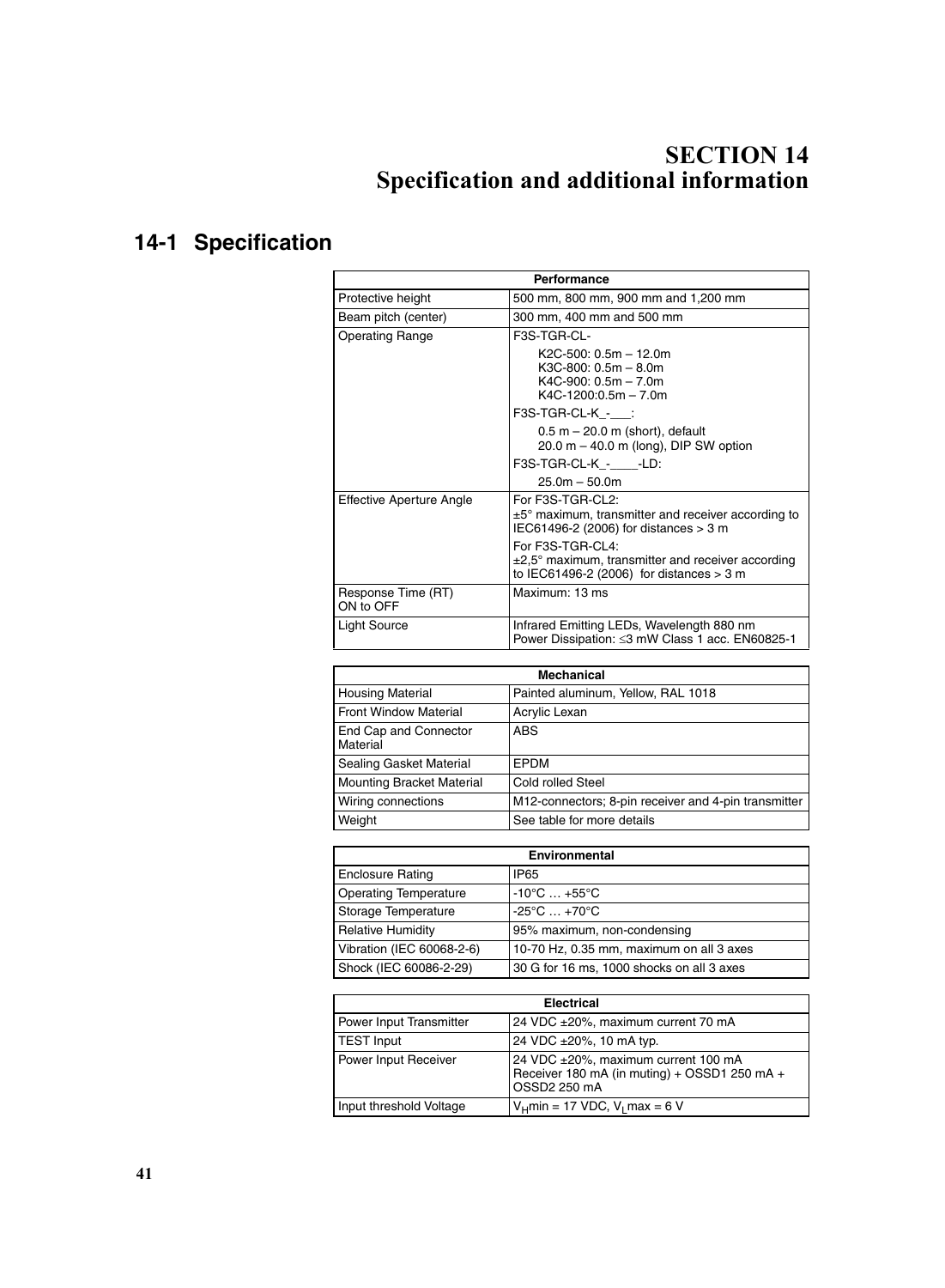| <b>Electrical</b>                               |                                                                                                                                                                                                                                                                                          |  |  |  |
|-------------------------------------------------|------------------------------------------------------------------------------------------------------------------------------------------------------------------------------------------------------------------------------------------------------------------------------------------|--|--|--|
| <b>Test/Restart Input</b>                       | 10 mA @ 24 VDC, Normally closed input, t <sub>Pulse</sub> ><br>2,5s                                                                                                                                                                                                                      |  |  |  |
| Muting A                                        | 10 mA @ 24 VDC                                                                                                                                                                                                                                                                           |  |  |  |
| Muting B                                        | 10 mA @ 24 VDC                                                                                                                                                                                                                                                                           |  |  |  |
| EDM - Monitor Input                             | 10 mA @ 24 VDC                                                                                                                                                                                                                                                                           |  |  |  |
| Muting Lamp LMS                                 | 50 mA min @ 24 VDC (LED and bulb based lamps)                                                                                                                                                                                                                                            |  |  |  |
| Input pulse characteristic                      | $t_{Pulse}$ < 2xResponse time of the system                                                                                                                                                                                                                                              |  |  |  |
| Safety Output (OSSDs)                           | Two PNP safety outputs, each output sourcing<br>250 mA @ 24 VDC. Short circuit protection                                                                                                                                                                                                |  |  |  |
| <b>Voltage Drop</b>                             | < 2.3 V                                                                                                                                                                                                                                                                                  |  |  |  |
| Leakage current                                 | < 1 mA                                                                                                                                                                                                                                                                                   |  |  |  |
| Capacitive Load                                 | < 250 nF for OSSD output                                                                                                                                                                                                                                                                 |  |  |  |
| <b>Inductive Load</b>                           | Please contact your Omron representative for further<br>information.                                                                                                                                                                                                                     |  |  |  |
| Test pulse data                                 | OSSD1<br>OSSD <sub>2</sub><br>$t_1$<br>t<br>$t_3$<br>t1: Test pulse ≤300 µs<br>t2: Test interval = Response time $x$ 0.33<br>t3: Repetition = Response time $x$ 0.66                                                                                                                     |  |  |  |
| Power Supply                                    | Must meet the requirements of EN/IEC60204-1 and<br>EN/IEC61496-1, and must guarantee safe insulation<br>from the mains voltage in accordance with IEC60742<br>and be able to cover a drop of supply voltage of at<br>least 20 ms.                                                        |  |  |  |
| Protection class (IEC 536 or<br><b>VDE 106)</b> | III                                                                                                                                                                                                                                                                                      |  |  |  |
| Power-on delay                                  | <2 s                                                                                                                                                                                                                                                                                     |  |  |  |
| Insulation resistance                           | >20 $\mathsf{M}\Omega$                                                                                                                                                                                                                                                                   |  |  |  |
| Dielectric Voltage Strength                     | 350 VAC (1 min)                                                                                                                                                                                                                                                                          |  |  |  |
|                                                 | <b>Connections</b>                                                                                                                                                                                                                                                                       |  |  |  |
| Cable length<br>F3S-TGR-CL Transmitter          | Shielded cables:<br>Max. 50 m, $\omega$ 0.4 mm <sup>2</sup><br>Max 100 m, $\omega$ 0.2 mm <sup>2</sup><br>Coding connections does not reduce the max cable<br>length<br>We recommend to use the F39-TGR-CVL cables<br>to connect the F3S-TGR-CL system to the<br>machine control system. |  |  |  |
| Cable length<br>F3S-TGR-CL Receiver             | Shielded cables:<br>Max. 50 m, $@$ 0.4 mm <sup>2</sup><br>Max 100 m, $\omega$ 0.2 mm <sup>2</sup>                                                                                                                                                                                        |  |  |  |
|                                                 | Coding connections does not reduce the max cable<br>length<br>We recommend to use the F39-TGR-CVL cables                                                                                                                                                                                 |  |  |  |
|                                                 | to connect the F3S-TGR-CL system to the<br>machine control system.                                                                                                                                                                                                                       |  |  |  |
| Cable length<br>F3S-TGR-CL-MIX system           | Shielded cables, M12 connector 8-pin, these cables<br>are shipped with the sensors. Maximum length is<br>0.9 m between segments                                                                                                                                                          |  |  |  |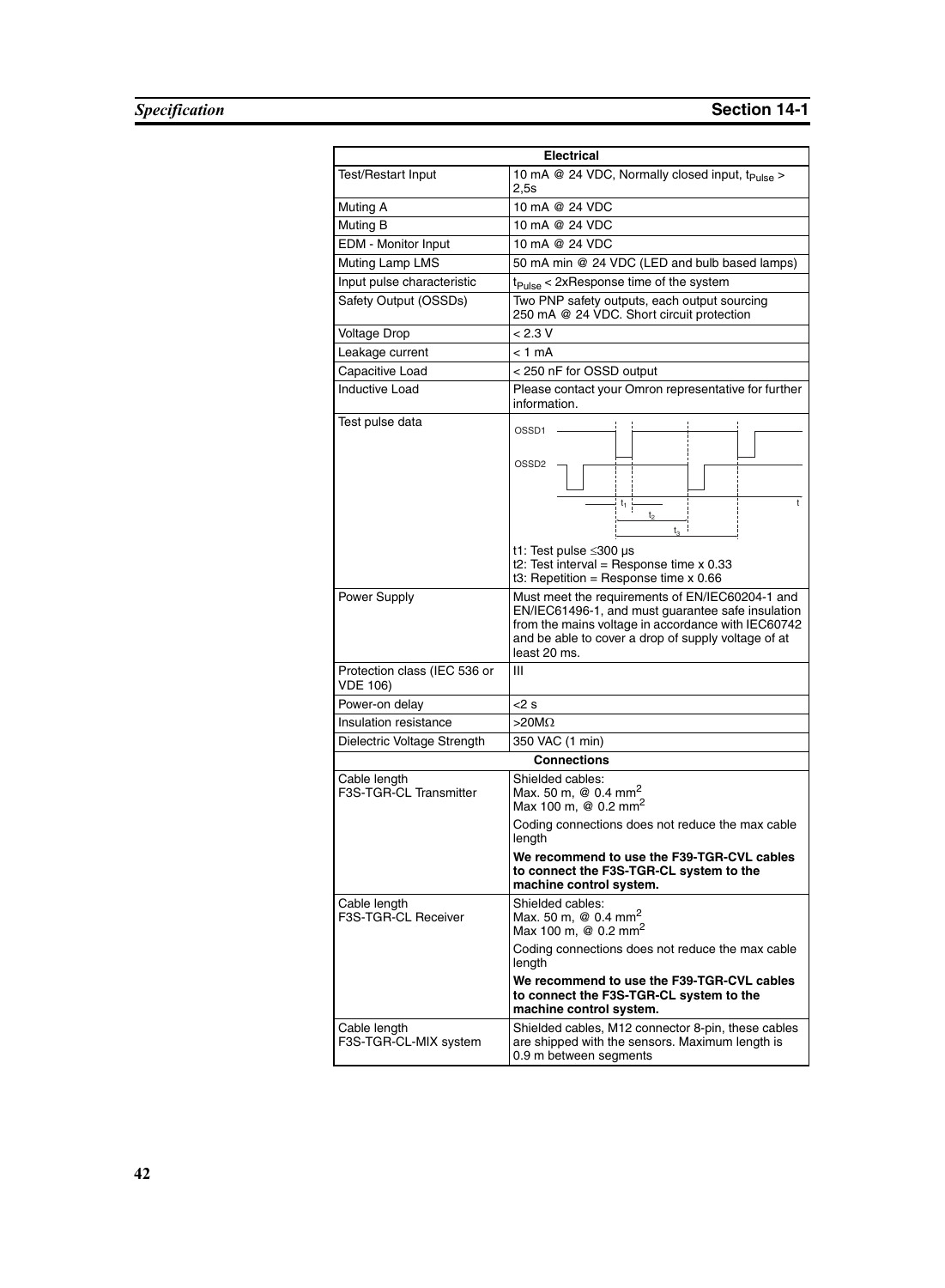| Conformity                                  |                                                                                                               |  |  |
|---------------------------------------------|---------------------------------------------------------------------------------------------------------------|--|--|
| AOPD(ESPE)                                  | $F3S-TGR-Cl2:$<br>Type 2 acc. to EN/IEC 61496-1 (2004) and EN/IEC<br>61496-2 (2006)                           |  |  |
|                                             | F3S-TGR-CL4: Type 4 acc. to EN/IEC 61496-1<br>(2004) and EN/IEC 61496-2 (2006)                                |  |  |
| Safety category                             | F3S-TGR-CL2 system is suitable for safety control<br>systems up to Category 2 acc. EN954-1 (1996)             |  |  |
|                                             | F3S-TGR-CL4 system is suitable for safety control<br>systems up to Category 4 acc. EN954-1 (1996)             |  |  |
| Safety Integrity Level                      | F3S-TGR-CL system is suitable for up to SIL 3 per<br>IEC 61508                                                |  |  |
| Performance level (PL)                      | F3S-TGR-CL2 system is suitable for safety control<br>systems up to Performance level c acc. EN ISO<br>13849-1 |  |  |
|                                             | F3S-TGR-CL4 system is suitable for safety control<br>systems up to Performance level e acc. EN ISO<br>13849-1 |  |  |
| Mean time to dangerous fail-<br>ure (MTTFd) | 450 years                                                                                                     |  |  |
| Diagnostic Coverage (DC)                    | High acc. EN ISO 13849-1                                                                                      |  |  |
| Mean time to repair (MTTR)                  | 8 hours                                                                                                       |  |  |
| <b>PFH</b>                                  | $2.5 * 10^{-09}$                                                                                              |  |  |
| Proof test interval                         | Every 20 years                                                                                                |  |  |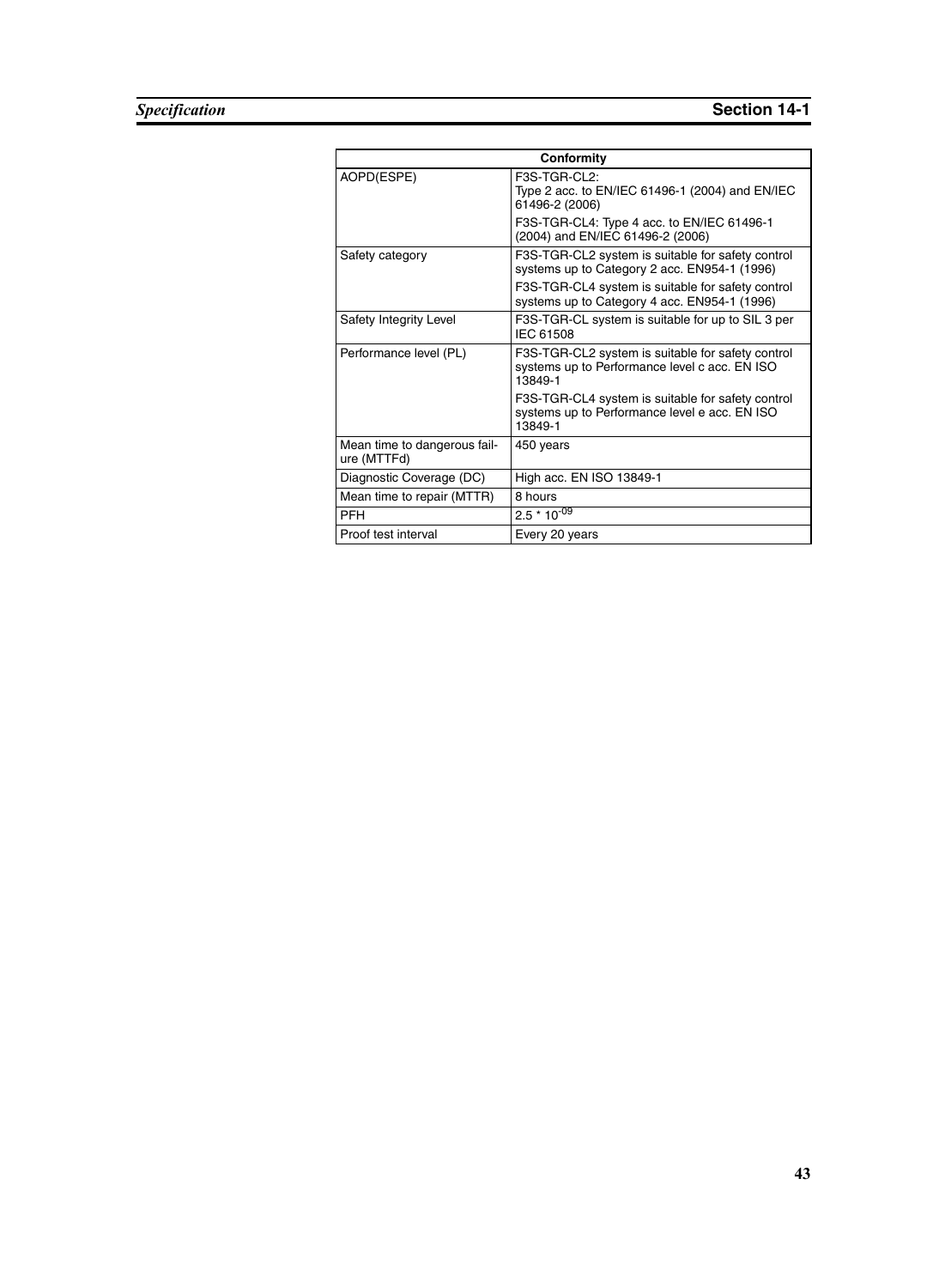## **14-2 F3S-TGR-CL standalone system Dimensional drawing**



## **14-3 F3S-TGR-CL-K - system data**

| <b>Model Number</b>     | Weight            | Dimensions |         |        |
|-------------------------|-------------------|------------|---------|--------|
|                         |                   | Е          |         |        |
| F3S-TGR-CL -K2C-500     | 2300 g            | 518 mm     | 682 mm  | 500 mm |
| F3S-TGR-CL -K3C-800     | 3200 g            | 818 mm     | 982 mm  | 400 mm |
| F3S-TGR-CL -K4C-900     | 4100 g            | 918 mm     | 1082 mm | 300 mm |
| F3S-TGR-CL -K4C-1200    | 4900 g            | 1218 mm    | 1382 mm | 400 mm |
| F3S-TGR-CL__-K2-500     | 2300 g            | 518 mm     | 682 mm  | 500 mm |
| F3S-TGR-CL -K3-800      | 3200 g            | 818 mm     | 982 mm  | 400 mm |
| F3S-TGR-CL -K4-900      | 4100 g            | 918 mm     | 1082 mm | 300 mm |
| F3S-TGR-CL__-K4-1200    | 4900 g            | 1218 mm    | 1382 mm | 400 mm |
| F3S-TGR-CL -K2-500-LD   | 2300 <sub>q</sub> | 518 mm     | 682 mm  | 500 mm |
| F3S-TGR-CL -K3-800-LD   | 3200 g            | 818 mm     | 982 mm  | 400 mm |
| F3S-TGR-CL -K4-900-LD   | 4100 g            | 918 mm     | 1082 mm | 300 mm |
| F3S-TGR-CL__-K4-1200-LD | 4900 g            | 1218 mm    | 1382 mm | 400 mm |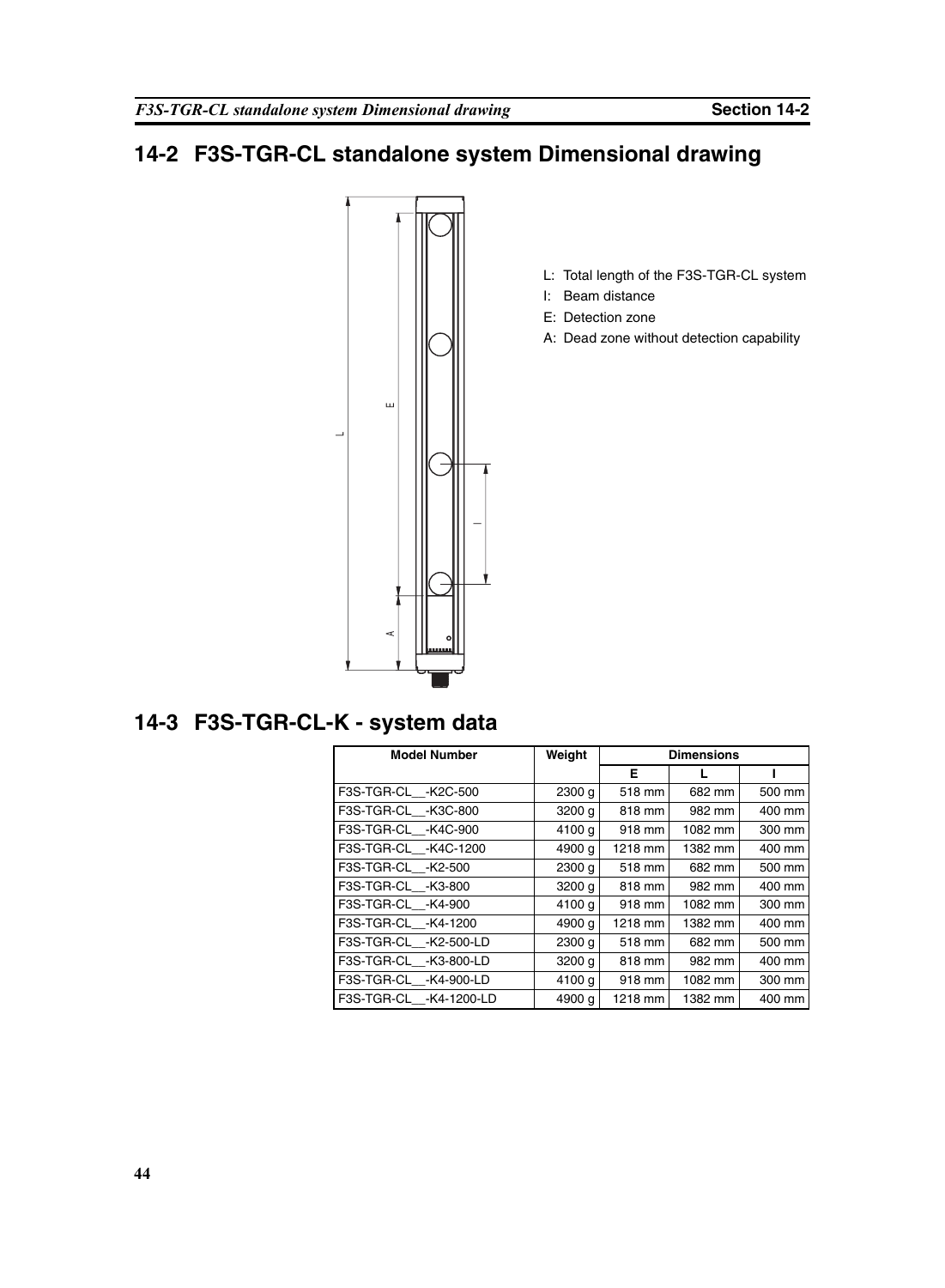## **14-4 List of models**

#### **14-4-1 Safety Category 2, Basic feature set**

| <b>Type Name</b>        | <b>Version</b> | <b>Beam distance</b> | Length |
|-------------------------|----------------|----------------------|--------|
| F3S-TGR-CL2B-K2C-500    | Basic          | 500 mm               | 500    |
| F3S-TGR-CL2B-K3C-800    | Basic          | 400 mm               | 800    |
| F3S-TGR-CL2B-K4C-900    | Basic          | 300 mm               | 900    |
| F3S-TGR-CL2B-K4C-1200   | Basic          | 400 mm               | 1200   |
| F3S-TGR-CL2B-K2-500     | Basic          | 500 mm               | 500    |
| F3S-TGR-CL2B-K3-800     | Basic          | 400 mm               | 800    |
| F3S-TGR-CL2B-K4-900     | Basic          | 300 mm               | 900    |
| F3S-TGR-CL2B-K4-1200    | Basic          | 400 mm               | 1200   |
| F3S-TGR-CL2B-K2-500-LD  | Basic          | 500 mm               | 500    |
| F3S-TGR-CL2B-K3-800-LD  | Basic          | 400 mm               | 800    |
| F3S-TGR-CL2B-K4-900-LD  | Basic          | 300 mm               | 900    |
| F3S-TGR-CL2B-K4-1200-LD | Basic          | 400 mm               | 1200   |

## **14-4-2 Safety Category 2, Advanced feature set**

| <b>Type Name</b>        | <b>Version</b> | <b>Beam distance</b> | Length |
|-------------------------|----------------|----------------------|--------|
| F3S-TGR-CL2A-K2C-500    | Advanced       | 500 mm               | 500    |
| F3S-TGR-CL2A-K3C-800    | Advanced       | 400 mm               | 800    |
| F3S-TGR-CL2A-K4C-900    | Advanced       | 300 mm               | 900    |
| F3S-TGR-CL2A-K4C-1200   | Advanced       | 400 mm               | 1200   |
| F3S-TGR-CL2A-K2-500     | Advanced       | 500 mm               | 500    |
| F3S-TGR-CL2A-K3-800     | Advanced       | 400 mm               | 800    |
| F3S-TGR-CL2A-K4-900     | Advanced       | 300 mm               | 900    |
| F3S-TGR-CL2A-K4-1200    | Advanced       | 400 mm               | 1200   |
| F3S-TGR-CL2A-K2-500-LD  | Advanced       | 500 mm               | 500    |
| F3S-TGR-CL2A-K3-800-LD  | Advanced       | 400 mm               | 800    |
| F3S-TGR-CL2A-K4-900-LD  | Advanced       | 300 mm               | 900    |
| F3S-TGR-CL2A-K4-1200-LD | Advanced       | 400 mm               | 1200   |

## **14-4-3 Safety Category 4, Basic feature set**

| <b>Type Name</b>        | <b>Version</b> | <b>Beam distance</b> | Length |
|-------------------------|----------------|----------------------|--------|
| F3S-TGR-CL4B-K2C-500    | <b>Basic</b>   | 500 mm               | 500    |
| F3S-TGR-CL4B-K3C-800    | Basic          | 400 mm               | 800    |
| F3S-TGR-CL4B-K4C-900    | Basic          | 300 mm               | 900    |
| F3S-TGR-CL4B-K4C-1200   | Basic          | 400 mm               | 1200   |
| F3S-TGR-CL4B-K2-500     | Basic          | 500 mm               | 500    |
| F3S-TGR-CL4B-K3-800     | <b>Basic</b>   | 400 mm               | 800    |
| F3S-TGR-CL4B-K4-900     | <b>Basic</b>   | 300 mm               | 900    |
| F3S-TGR-CL4B-K4-1200    | Basic          | 400 mm               | 1200   |
| F3S-TGR-CL4B-K2-500-LD  | Basic          | 500 mm               | 500    |
| F3S-TGR-CL4B-K3-800-LD  | Basic          | 400 mm               | 800    |
| F3S-TGR-CL4B-K4-900-LD  | Basic          | 300 mm               | 900    |
| F3S-TGR-CL4B-K4-1200-LD | <b>Basic</b>   | 400 mm               | 1200   |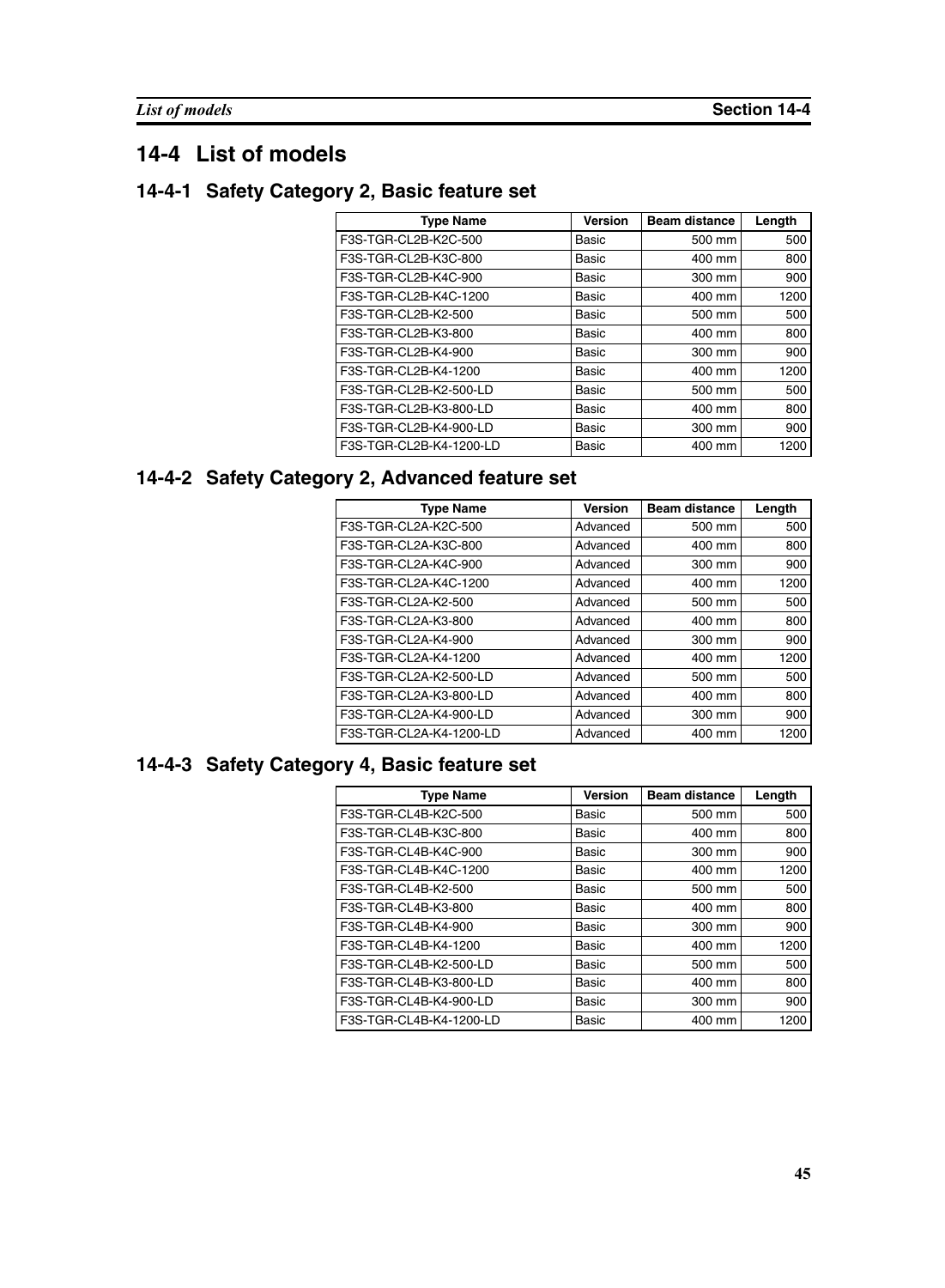# **14-4-4 Safety Category 4, Advanced feature set**

| <b>Type Name</b>        | <b>Version</b> | <b>Beam distance</b> | Length |
|-------------------------|----------------|----------------------|--------|
| F3S-TGR-CL4A-K2C-500    | Advanced       | 500 mm               | 500    |
| F3S-TGR-CL4A-K3C-800    | Advanced       | 400 mm               | 800    |
| F3S-TGR-CL4A-K4C-900    | Advanced       | 300 mm               | 900    |
| F3S-TGR-CL4A-K4C-1200   | Advanced       | 400 mm               | 1200   |
| F3S-TGR-CL4A-K2-500     | Advanced       | 500 mm               | 500    |
| F3S-TGR-CL4A-K3-800     | Advanced       | 400 mm               | 800    |
| F3S-TGR-CL4A-K4-900     | Advanced       | 300 mm               | 900    |
| F3S-TGR-CL4A-K4-1200    | Advanced       | 400 mm               | 1200   |
| F3S-TGR-CL4A-K2-500-LD  | Advanced       | 500 mm               | 500    |
| F3S-TGR-CL4A-K3-800-LD  | Advanced       | 400 mm               | 800    |
| F3S-TGR-CL4A-K4-900-LD  | Advanced       | 300 mm               | 900    |
| F3S-TGR-CL4A-K4-1200-LD | Advanced       | 400 mm               | 1200   |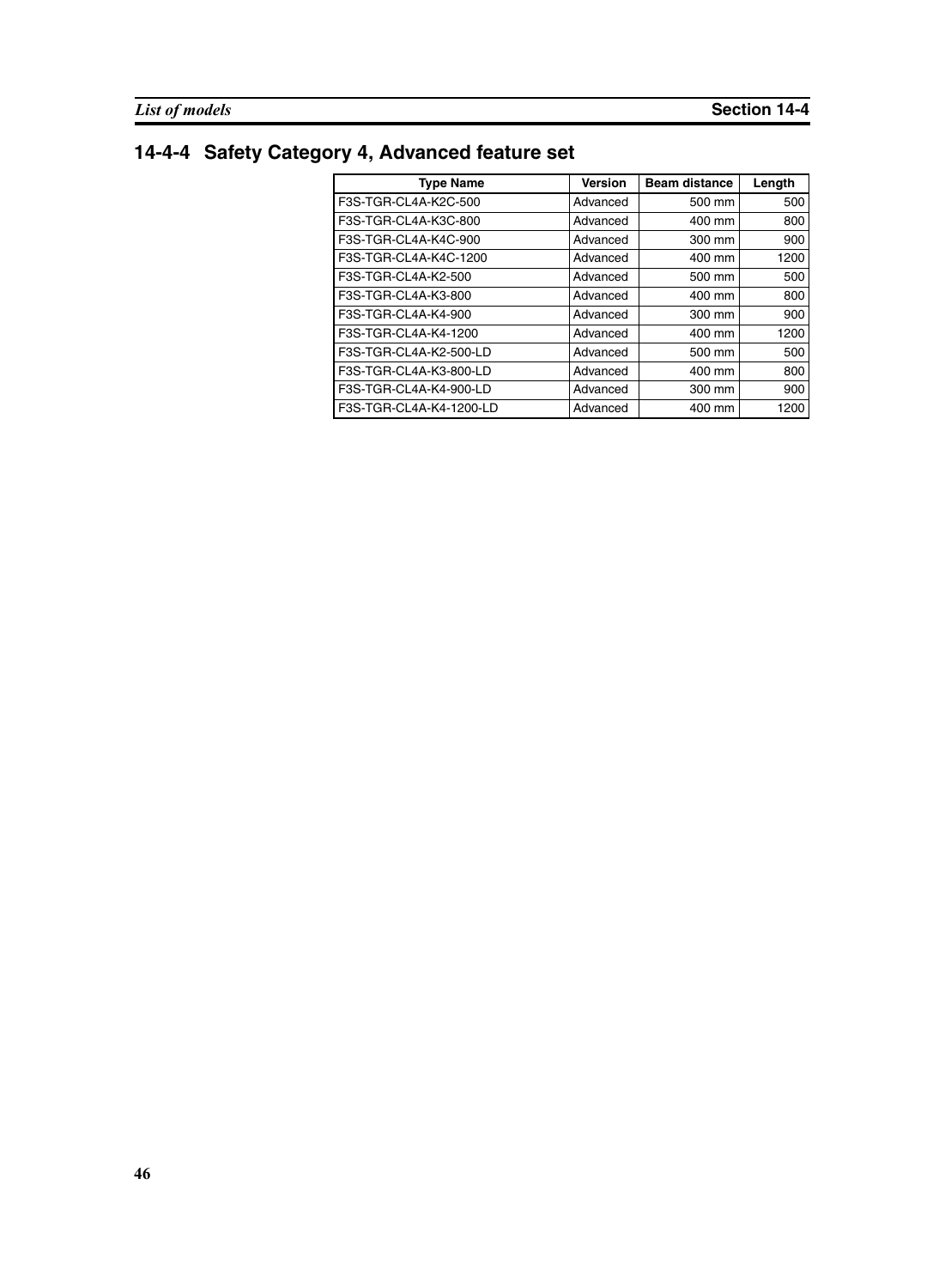# **14-5 Accessories**

#### **14-5-1 Mechanical accessories**

Mounting bracket F39-TGR-ST-SB (included)



Mounting bracket F39-TGR-ST-ADJ

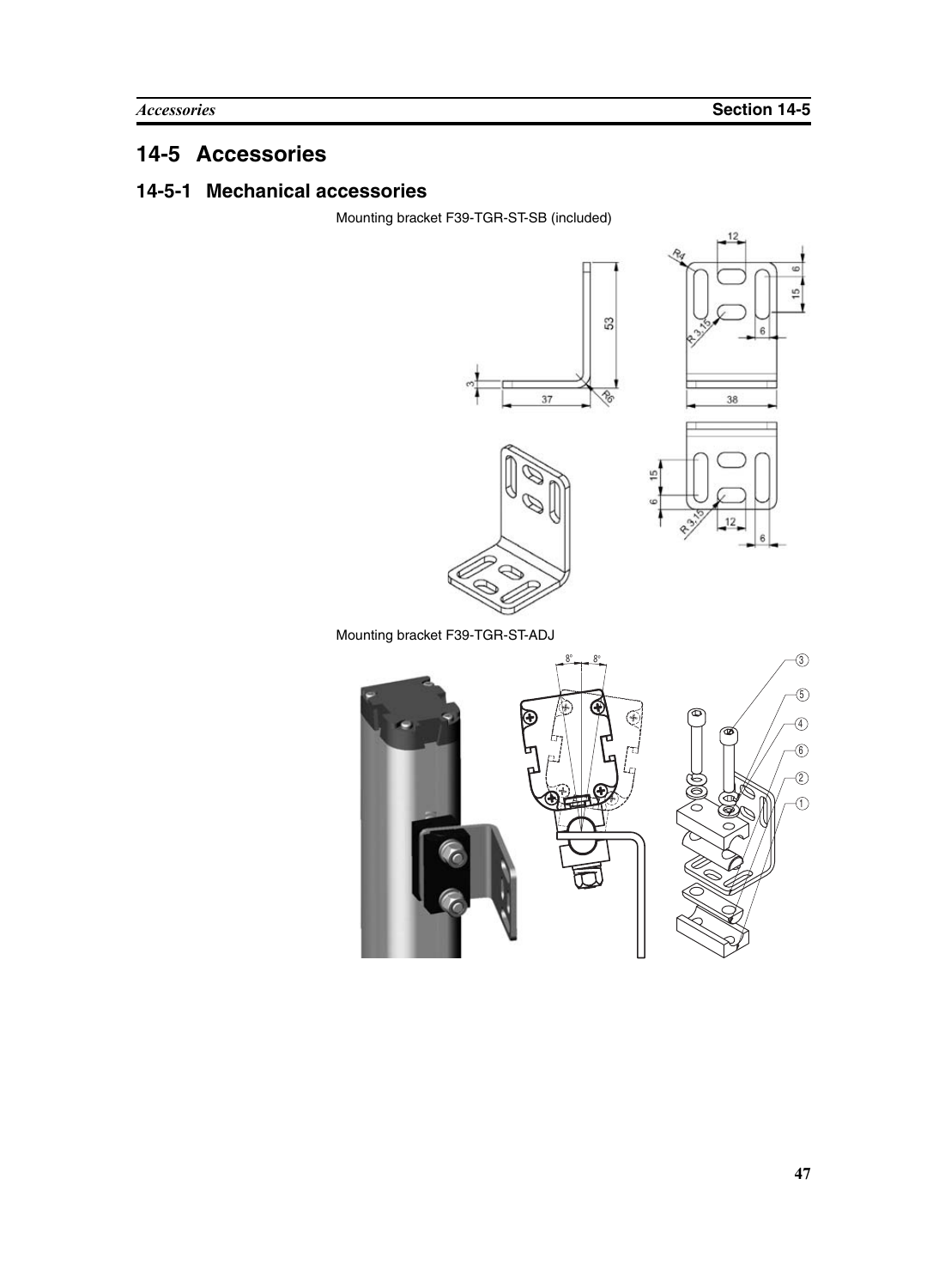

**48**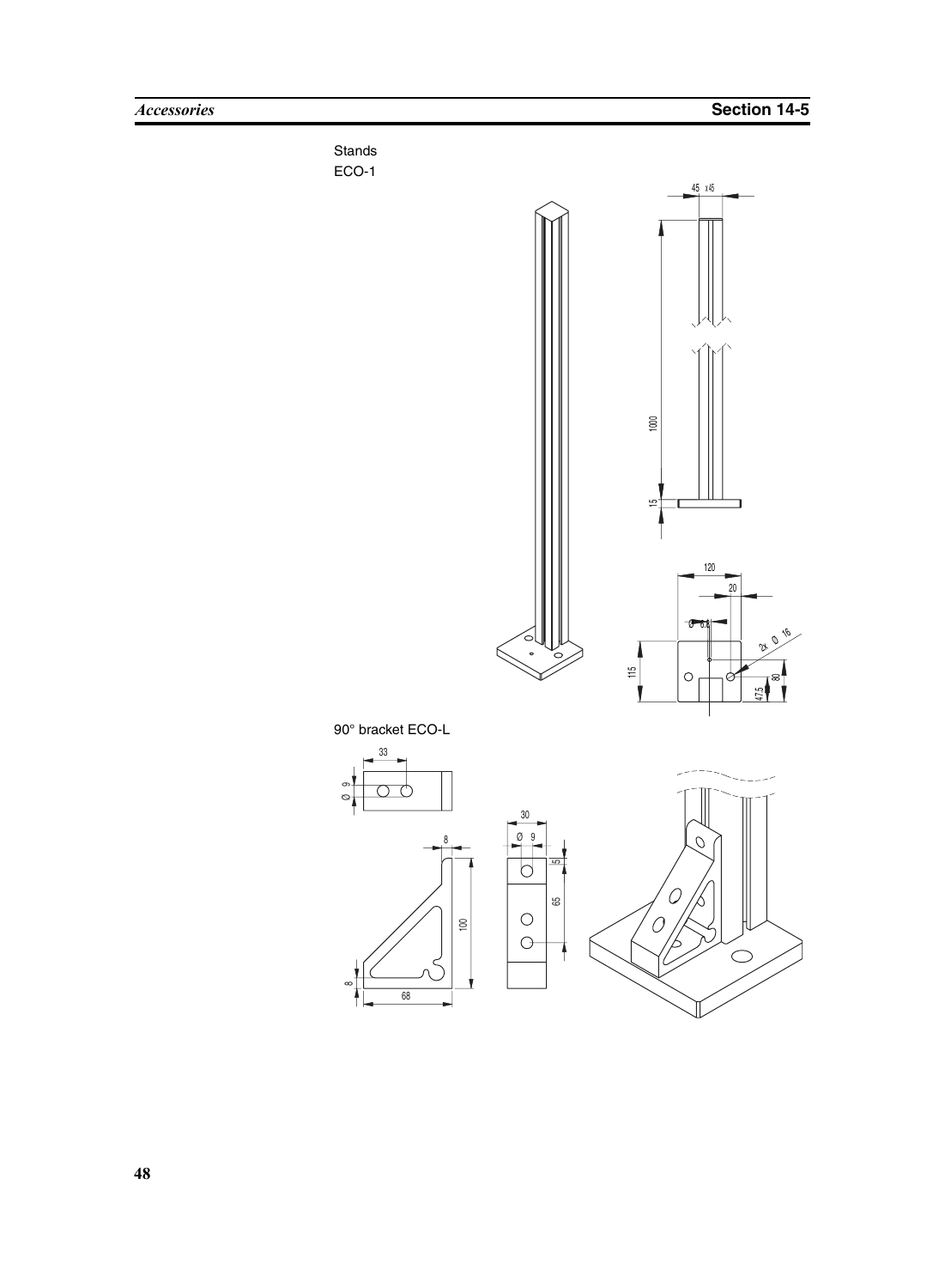## **14-5-2 Mirrors**

| Model            | Height L |
|------------------|----------|
| F39-TGR-MDG-0310 | 362      |
| F39-TGR-MDG-0460 | 512      |
| F39-TGR-MDG-0607 | 658      |
| F39-TGR-MDG-0750 | 801      |
| F39-TGR-MDG-0907 | 958      |
| F39-TGR-MDG-1057 | 1108     |
| F39-TGR-MDG-1207 | 1258     |
| F39-TGR-MDG-1357 | 1408     |
| F39-TGR-MDG-1500 | 1551     |
| F39-TGR-MDG-1657 | 1708     |
| F39-TGR-MDG-1822 | 1873     |





# **14-5-3 Safety Relay Units**

| Family             | <b>Type Name</b>    | Configuration                           |
|--------------------|---------------------|-----------------------------------------|
| G9SB               | G9SB-200-D          | DPST-NO                                 |
|                    | G9SB-301-D          | 3PST-NO                                 |
| G9SA               | G9SA-301            | 3PST-NO                                 |
|                    | G9SA-501            | 5PST-NO                                 |
|                    | G9SA-321-T075       | 3PST-NO, Time del. 7.5 s                |
|                    | G9SA-321-T15        | 3PST-NO, Time del. 15 s                 |
|                    | G9SA-321-T30        | 3PST-NO, Time del. 30 s                 |
| G9SX               | G9SX-BC202-RT       | 2 Safe Outputs                          |
|                    | G9SX-BC202-RC       | 2 Safe Outputs                          |
|                    | G9SX-AD322-T15-RT   | 3 Safe Outputs, Time del. 15 s          |
|                    | G9SX-AD322-T15-RC   | 3 Safe Outputs, Time del. 15 s          |
|                    | G9SX-AD322-T150-RT  | 3 Safe Outputs, Time del. 150 s         |
|                    | G9SX-AD322-T150-RC  | 3 Safe Outputs, Time del. 150 s         |
|                    | G9SX-ADA222-T15-RT  | 2 Safe Outputs, Time del. 15 s          |
|                    | G9SX-ADA222-T15-RC  | 2 Safe Outputs, Time del. 15 s          |
|                    | G9SX-ADA222-T150-RT | 2 Safe Outputs, Time del. 150 s         |
|                    | G9SX-ADA222-T150-RC | 2 Safe Outputs, Time del. 150 s         |
| DeviceNet-         | NE1A-SCPU01         | 16 In, 8 Out, Safety Master             |
| Safety             | NE1A-SCPU02         | 40 In, 8 Out, Safety Master             |
| Safety             | NE1A-SCPU01L        | 16 In, 8 Out                            |
| Controller         | NE1A-SCPU02L        | 40 In, 8 Out                            |
| Relay<br>interface | F39-TGR-SB-R        | Relay interface for Semiconductor OSSDs |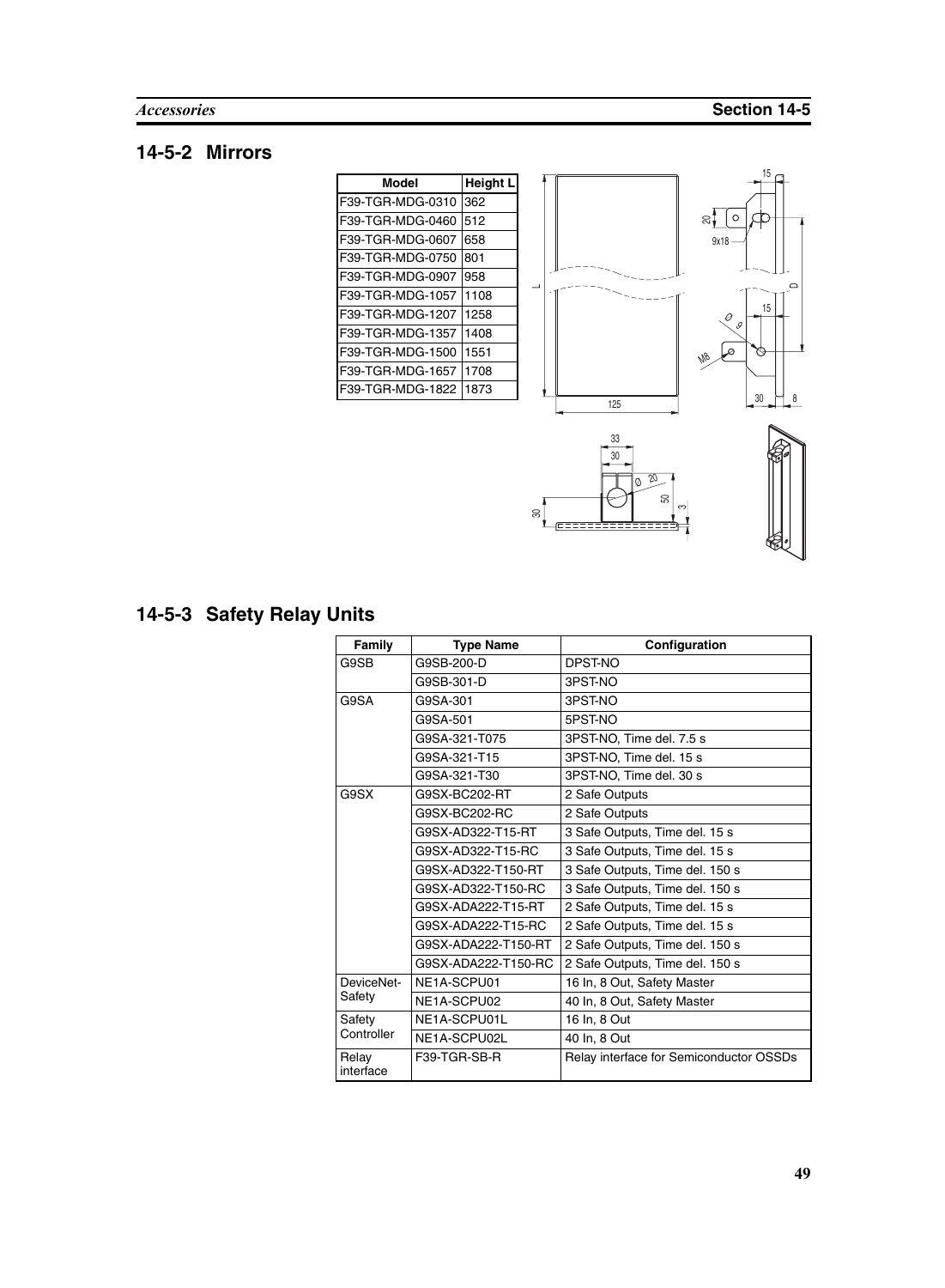## **14-5-4 Muting Accessories**

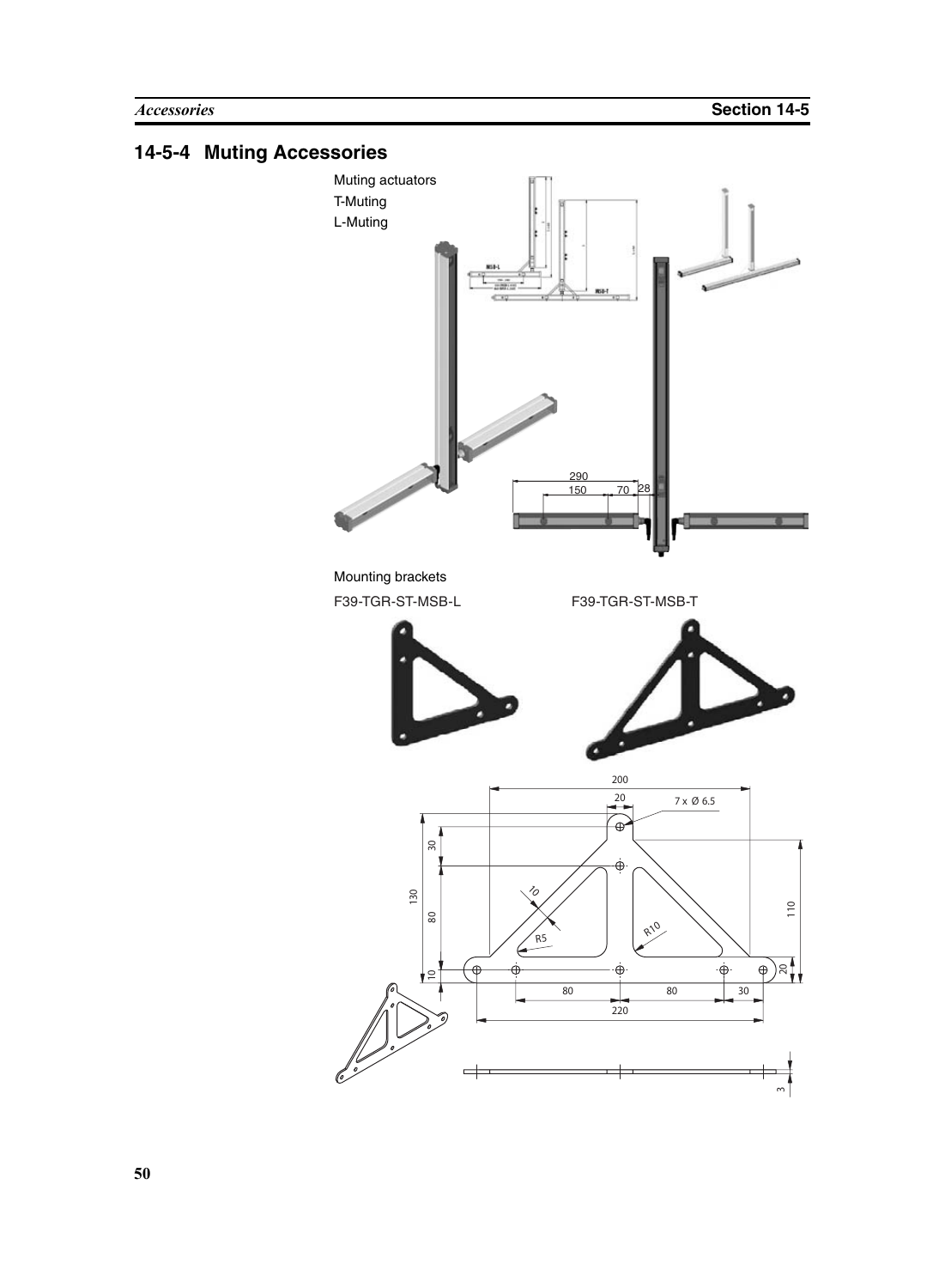#### Connection and Control boxes



Please refer to *Cables* [on page 52](#page-65-0) for the system connection cables. Control boxes

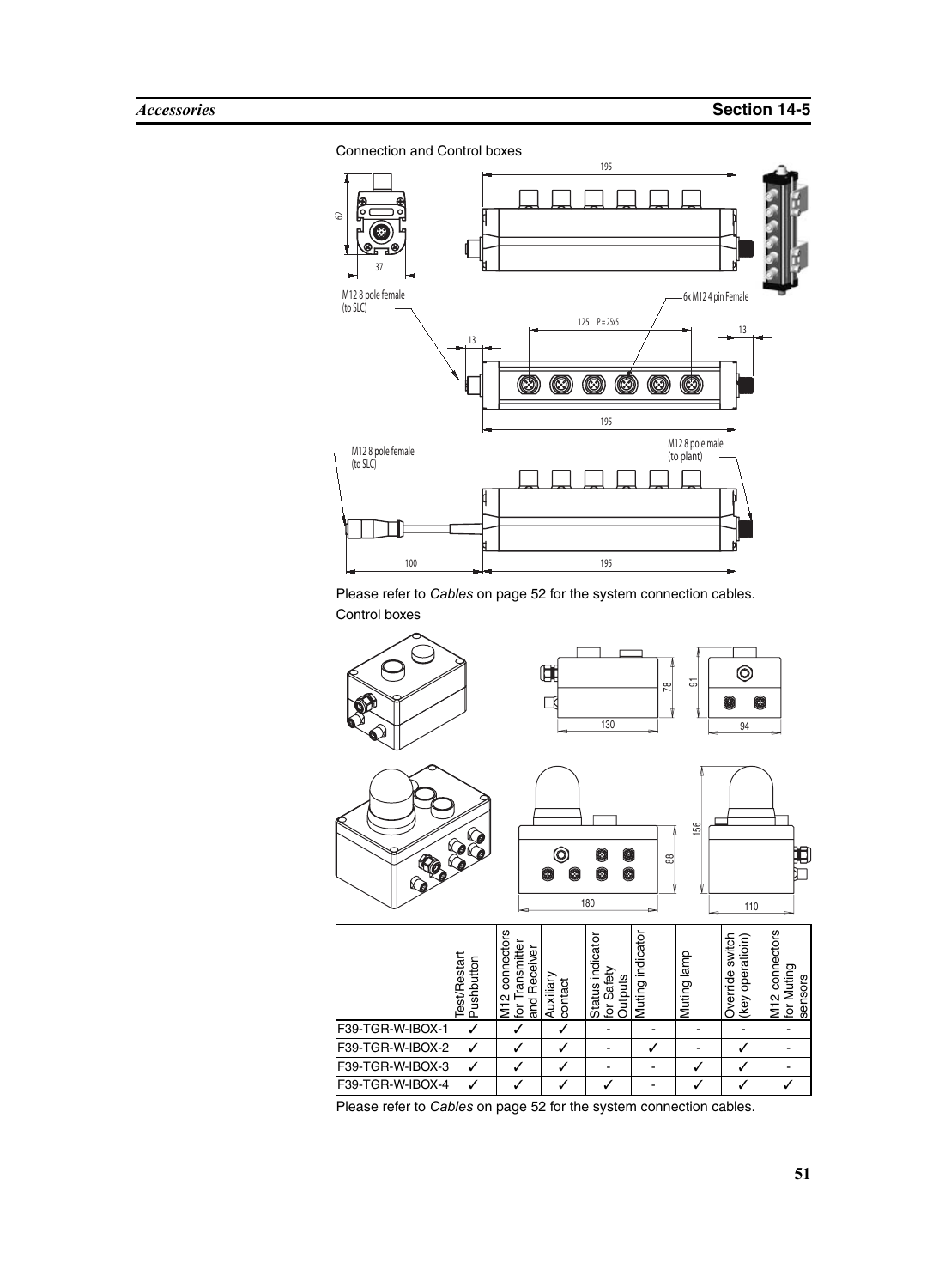#### <span id="page-65-0"></span>**14-5-5 Cables**

#### Standard cables

| Receiver Cables (M12-8pin, shielded, flying leads) |                            |
|----------------------------------------------------|----------------------------|
| F39-TGR-CVL-B-2-R                                  | Receiver Cable, 2m length  |
| F39-TGR-CVL-B-5-R                                  | Receiver Cable, 5m length  |
| F39-TGR-CVL-B-10-R                                 | Receiver Cable, 10m length |
| F39-TGR-CVL-B-20-R                                 | Receiver Cable, 20m length |
| F39-TGR-CVL-B-25-R                                 | Receiver Cable, 25m length |

| Transmitter Cables (M12-4pin, shielded, flying leads) |                               |
|-------------------------------------------------------|-------------------------------|
| F39-TGR-CVL-B-2-T                                     | Transmitter Cable, 2m length  |
| F39-TGR-CVL-B-5-T                                     | Transmitter Cable, 5m length  |
| F39-TGR-CVL-B-10-T                                    | Transmitter Cable, 10m length |
| F39-TGR-CVL-B-20-T                                    | Transmitter Cable, 20m length |
| F39-TGR-CVL-B-25-T                                    | Transmitter Cable, 25m length |

#### Connector cables F3S-TGR-CL  $\rightarrow$  F39-TGR-W-IBOX

| Receiver Cables (M12-8pin, male/female connector) |                            |
|---------------------------------------------------|----------------------------|
| F39-TGR-CVL-B-2-RR                                | Receiver Cable, 2m length  |
| F39-TGR-CVL-B-5-RR                                | Receiver Cable, 5m length  |
| F39-TGR-CVL-B-10-RR                               | Receiver Cable, 10m length |

| Transmitter Cables (M12-4pin, male/female connector) |                               |
|------------------------------------------------------|-------------------------------|
| F39-TGR-CVL-B-2-EE                                   | Transmitter Cable, 2m length  |
| F39-TGR-CVL-B-5-EE                                   | Transmitter Cable, 5m length  |
| F39-TGR-CVL-B-10-EE                                  | Transmitter Cable, 10m length |

Connector cables F3S-TGR-CL  $\rightarrow$  F39-TGR-SB-CMB

| Receiver Cables (M12-8pin, male/female connector) |                               |
|---------------------------------------------------|-------------------------------|
| F39-TGR-CVL-B-06-R                                | Connector cable, 600mm length |

Connector cables Muting sensors  $\rightarrow$  F39-TGR-SB-CMB, F39-TGR-W-IBOX

| Interconnect Cables (M12-4pin, male/female connector) |                 |
|-------------------------------------------------------|-----------------|
| I F39-TGR-CVL-B-2-EE                                  | Connector cable |

Wiring accessories (connectors and Y-connector cables)

| <b>Type</b>         |                                                    |
|---------------------|----------------------------------------------------|
| F39-TGR-CT-B-R      | Connector M12, 8-pin, female for wiring            |
| F39-TGR-CT-B-E      | Connector M12, 4-pin, female for wiring            |
| F39-TGR-CT-W-R      | Connector M12, 8-pin, male for wiring              |
| F39-TGR-CT-W-E      | Connector M12, 4-pin, male for wiring              |
| F39-TGR-CVL-D-B-5-R | Cable for Sensor system and muting lamp connection |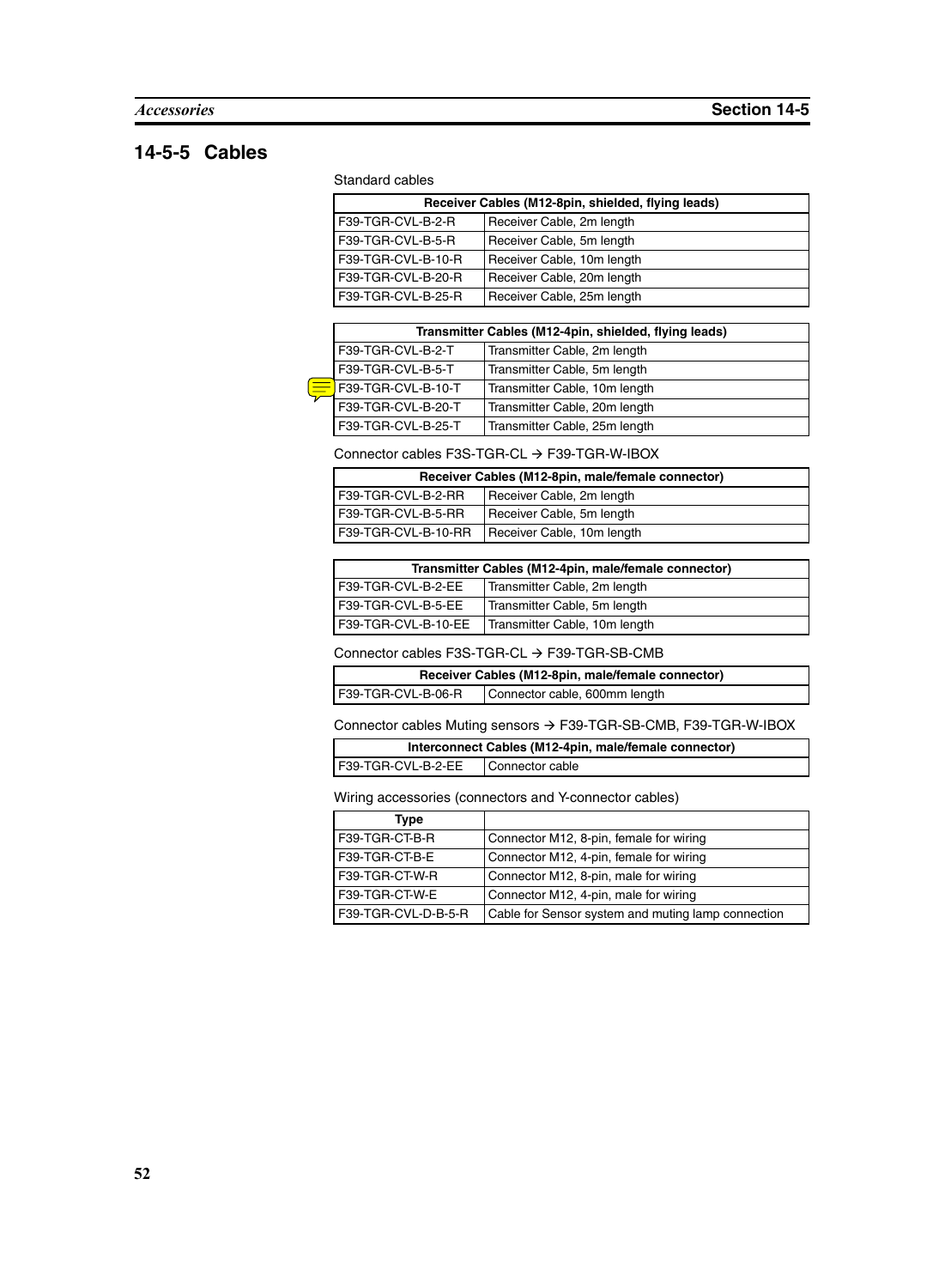## **SECTION 15 Glossary**

| <b>Automatic Start</b>                              | Upon completion of power-up, the ESPE will enter the<br>MACHINE RUN state as soon as the detection zone is<br>clear of opaque objects of the specified size.                                                                                                                                                                         |
|-----------------------------------------------------|--------------------------------------------------------------------------------------------------------------------------------------------------------------------------------------------------------------------------------------------------------------------------------------------------------------------------------------|
| Detection Zone                                      | The IR light sensing area of the ESPE. When a specified<br>test piece enters this area then the ESPE must detect its<br>presence and set its safety outputs to the OFF-state.                                                                                                                                                        |
| Electro-Sensitive<br>Protective Equipment<br>(ESPE) | An assembly of devices and/or components working<br>together for protective tripping or presence sensing pur-<br>poses and comprising as a minimum:                                                                                                                                                                                  |
|                                                     | · a sensing device                                                                                                                                                                                                                                                                                                                   |
|                                                     | • controlling/monitoring devices                                                                                                                                                                                                                                                                                                     |
|                                                     | • output signal switching devices                                                                                                                                                                                                                                                                                                    |
| LOCKOUT condition                                   | When the ESPE detects a fault, it transitions to this state.<br>The OSSD will be held to the OFF-state and the ESPE<br>will not attempt to leave this state without performing a<br>comprehensive power up self-test. A power-up self test<br>will be initiated by either cycling the ESPE power or by a<br>Start signal transition. |
| <b>MACHINE RUN</b>                                  | When the ESPE is in this state, the two OSSD are both<br>active. In this state the Green MACHINE RUN LED is on.<br>the red MACHINE STOP LED is off and the Yellow<br><b>INTERLOCK LED is off.</b>                                                                                                                                    |
| MACHINE STOP                                        | When the ESPE is in this state, the two OSSD are both<br>inactive. In this state the Green MACHINE RUN LED is<br>off, the Red MACHINE STOP LED is on.                                                                                                                                                                                |
| OFF-STATE                                           | The state in which the output circuit is interrupted and<br>does not permit the flow of current.                                                                                                                                                                                                                                     |
| <b>ON-STATE</b>                                     | The state in which the output circuit is completed and per-<br>mits the flow of current.                                                                                                                                                                                                                                             |
| <b>Output Signal Switching</b><br>Device (OSSD)     | The safety output of the ESPE that is used to enable and<br>disable the guarded machine.                                                                                                                                                                                                                                             |
| Response Time                                       | The maximum amount of time required for the ESPE to<br>set its OSSD outputs to the OFF-state once the detection<br>zone is blocked by an opaque object of the specified size.                                                                                                                                                        |
| <b>Start INTERLOCK</b>                              | Upon completion of power-up, the ESPE must go to the<br>"INTERLOCK" state. A Start signal transition must occur<br>before going to MACHINE RUN for the first time. Once the<br>first Start condition has been met, the ESPE will operate<br>in the Automatic Start mode.                                                             |
| <b>Start/Restart INTER-</b><br><b>LOCK</b>          | The ESPE will go into the INTERLOCK state upon com-<br>pletion of power-up and during zone violations which<br>causes a transition to the MACHINE STOP state. A Start<br>signal transition must occur before returning to MACHINE<br>RUN following any transition to MACHINE STOP.                                                   |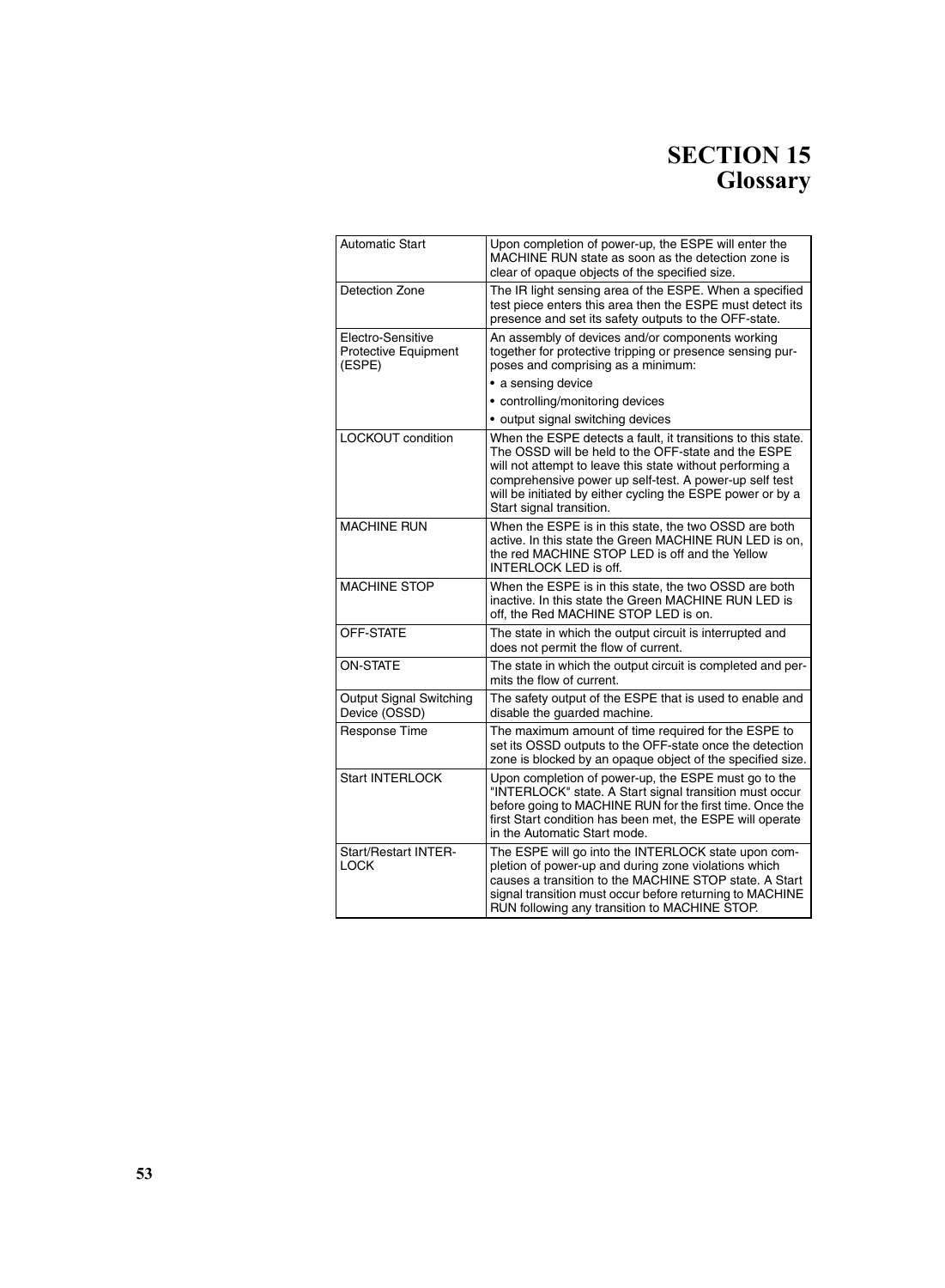## **SECTION 16 Diagnostics and Troubleshooting**

## **16-1 Receiver Diagnostic information**

#### **16-1-1 Normal operation**

| <b>Disposition of indicator</b>                              | Name of indicator                                                                                                                                                            | <b>Colour</b> |  |
|--------------------------------------------------------------|------------------------------------------------------------------------------------------------------------------------------------------------------------------------------|---------------|--|
|                                                              | <b>POWER</b>                                                                                                                                                                 | Green         |  |
|                                                              | <b>STATUS</b>                                                                                                                                                                | Yellow        |  |
|                                                              | <b>GUARD</b>                                                                                                                                                                 | Green         |  |
| <b>INTERLOCK</b><br>STATUS<br>POWER<br>GUARD<br><b>BREAK</b> | <b>BREAK</b>                                                                                                                                                                 | Red           |  |
|                                                              | <b>INTERLOCK</b>                                                                                                                                                             | Yellow        |  |
|                                                              | <b>Description</b>                                                                                                                                                           |               |  |
|                                                              | MACHINE RUN state, OSSDs on                                                                                                                                                  |               |  |
|                                                              | MACHINE STOP state, OSSDs off                                                                                                                                                |               |  |
|                                                              | Interlock, waiting for restart                                                                                                                                               |               |  |
|                                                              | Alignment mode - best optical alignment                                                                                                                                      |               |  |
|                                                              | Short circuit on output                                                                                                                                                      |               |  |
|                                                              | Special function active/special function status, please refer to the chap-<br>ters "Setting F3S-TGR-CL features" on page 9 and "Control functions" on<br>page 28 for details |               |  |
|                                                              | Floating blanking active, additional object in the protective field                                                                                                          |               |  |

#### **16-1-2 Interlock LED indication**

If a special function like pre-reset or single/double break is active, the Interlock LED uses blink codes to display the status.

- 1 flash per second: Pre-reset mode active 2 flashes per second: Waiting for Restart on single/double break function
- 3 flashes per second: Normal operation of single/double break function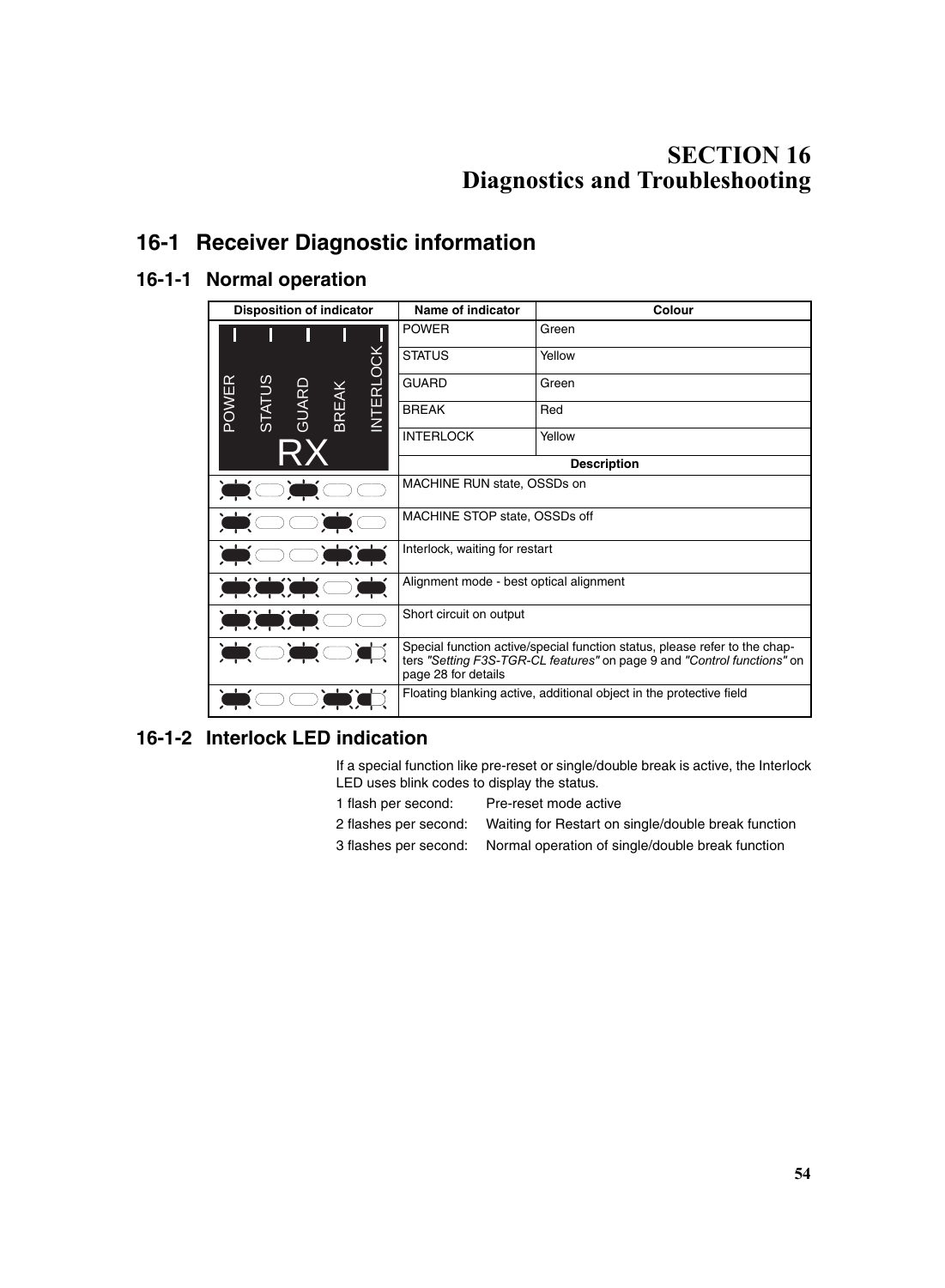## **16-1-3 LED error indication**

| <b>Disposition of indicator</b>                                    | Name of indicator                                                                                                    | Colour                                                                                                                         |
|--------------------------------------------------------------------|----------------------------------------------------------------------------------------------------------------------|--------------------------------------------------------------------------------------------------------------------------------|
|                                                                    | <b>POWER</b>                                                                                                         | Green                                                                                                                          |
|                                                                    | <b>STATUS</b>                                                                                                        | Yellow                                                                                                                         |
|                                                                    | <b>GUARD</b>                                                                                                         | Green                                                                                                                          |
| <b>INTERLOCK</b><br>OWER<br><b>STATUS</b><br>GUARD<br><b>BREAK</b> | <b>BREAK</b>                                                                                                         | Red                                                                                                                            |
|                                                                    | <b>INTERLOCK</b>                                                                                                     | Yellow                                                                                                                         |
|                                                                    | <b>Description of Error</b>                                                                                          | <b>Corrective action needed</b>                                                                                                |
|                                                                    | Low supply voltage                                                                                                   | Check if power-supply is within the specification<br>(24 VDC±20%)                                                              |
|                                                                    | Control logic fault                                                                                                  | Remove and reapply power. If the error is still<br>present, contact your local Omron distributor                               |
|                                                                    | <b>Error in Safety Outputs</b>                                                                                       | Check the wiring of the OSSD outputs.                                                                                          |
|                                                                    | Muting lamp connec-<br>tion fault of muting<br>lamp defective                                                        | Check the connection of the muting lamp and/or<br>check the condition of the muting lamp                                       |
|                                                                    | Mutual light interfer-<br>ence                                                                                       | Check the presence of ambient light sources<br>close to the protection field. Use coding option<br>or remove the light source. |
|                                                                    | Error in floating blank-<br>ing mode. Object out-<br>side the blanking area<br>or missing fixed blank-<br>ing object | Check the position of the blanking object. Make<br>sure it is inside the blanking area.                                        |
|                                                                    | <b>EDM</b> fault                                                                                                     | Check and correct EDM wiring.                                                                                                  |
|                                                                    | Error in pre-reset func-<br>tion                                                                                     | Pre-reset condition was not met. Corect place-<br>ment of the pre-reset switch to keep timing<br>within the specification.     |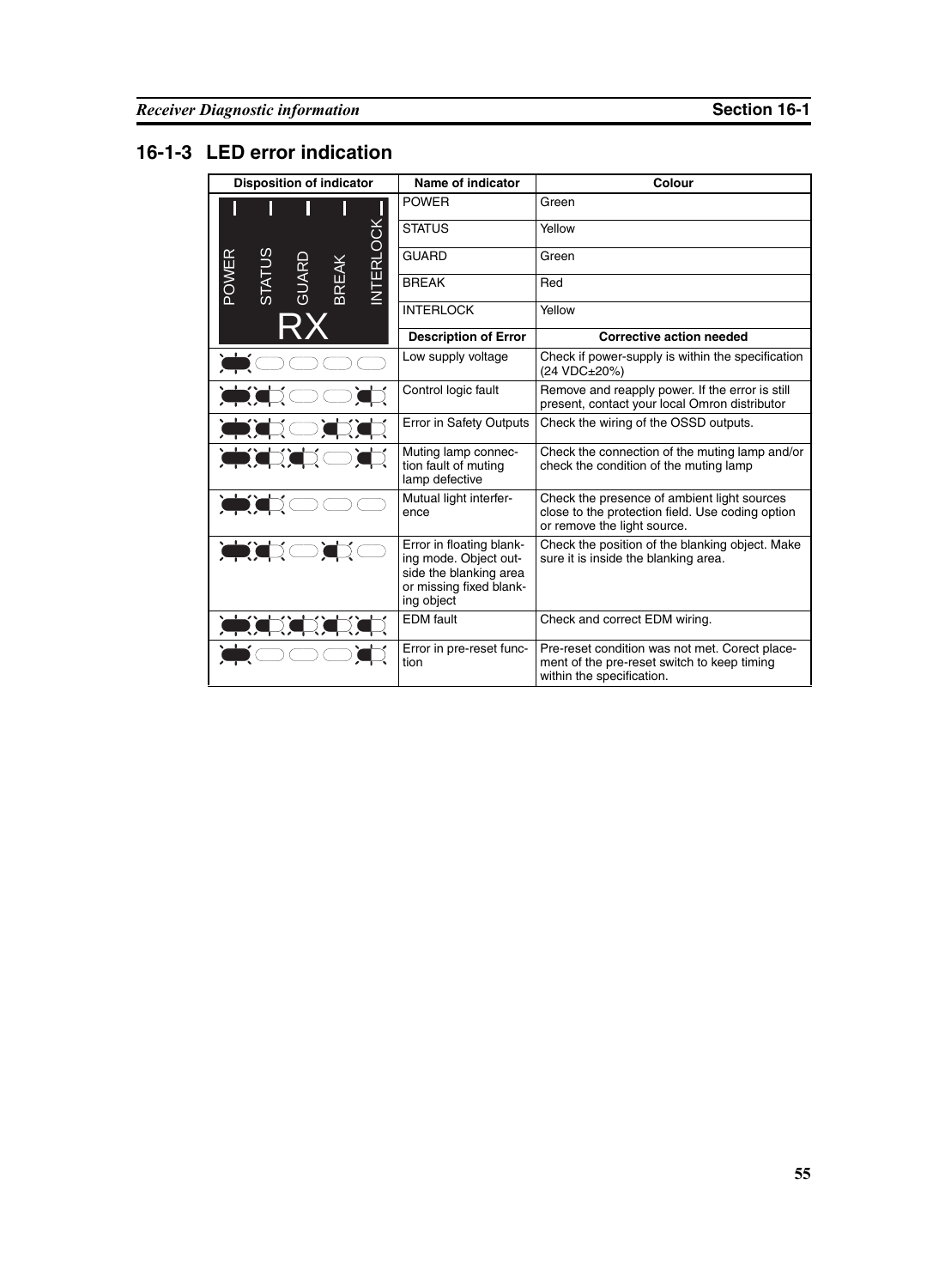# **16-2 Transmitter Diagnostic information**

## **16-2-1 Normal operation**

| <b>Disposition of indicator</b>                                                                                                               |              | <b>Name of indicator</b> | Colour            |                                       |        |  |
|-----------------------------------------------------------------------------------------------------------------------------------------------|--------------|--------------------------|-------------------|---------------------------------------|--------|--|
|                                                                                                                                               |              |                          |                   | <b>POWER</b>                          | Green  |  |
|                                                                                                                                               |              |                          | $\mathbf{\Omega}$ | STATUS <sub>1</sub>                   | Yellow |  |
| ≃                                                                                                                                             | <b>SUTAT</b> | NEAR/FAR                 | <b>TATUS</b>      | NEAR/FAR                              | Green  |  |
| POWE                                                                                                                                          | <b>S</b>     |                          | $\omega$          | Not used                              |        |  |
|                                                                                                                                               |              |                          |                   | STATUS <sub>2</sub>                   | Yellow |  |
|                                                                                                                                               |              |                          |                   | <b>Description</b>                    |        |  |
| $\sqrt{1-\sqrt{1-\frac{1}{2}}}$                                                                                                               |              |                          |                   | Normal operation, long range selected |        |  |
| $\perp\!\!\!\!\perp\!\!\!\!\perp\!\!\!\!\perp\!\!\!\!\perp\!\!\!\!\perp\!\!\!\!\perp\!\!\!\!\perp$<br>Normal operatioin, short range selected |              |                          |                   |                                       |        |  |

### **16-2-2 LED error indication**

| <b>Disposition of indicator</b> |               | <b>Name of indicator</b>      | <b>Colour</b>                                                                                    |                             |                                 |
|---------------------------------|---------------|-------------------------------|--------------------------------------------------------------------------------------------------|-----------------------------|---------------------------------|
|                                 |               |                               |                                                                                                  | <b>POWER</b>                | Green                           |
|                                 |               |                               | $\mathbf{\Omega}$                                                                                | <b>STATUS1</b>              | Yellow                          |
|                                 |               | <b>VEAR/FAR</b>               |                                                                                                  | NEAR/FAR                    | Green                           |
| POWER                           | <b>STATUS</b> |                               | <b>STATUS</b>                                                                                    | Not used                    |                                 |
|                                 |               |                               |                                                                                                  | STATUS <sub>2</sub>         | Yellow                          |
|                                 |               |                               |                                                                                                  | <b>Description of Error</b> | <b>Corrective action needed</b> |
|                                 |               | Low supply voltage            | Check if power-supply is within the specification<br>(24 VDC±20%)                                |                             |                                 |
|                                 |               | Control logic fault           | Remove and reapply power. If the error is still<br>present, contact your local Omron distributor |                             |                                 |
|                                 |               | Error on range selec-<br>tion | Check the setting of the selector switches for the<br>range selection                            |                             |                                 |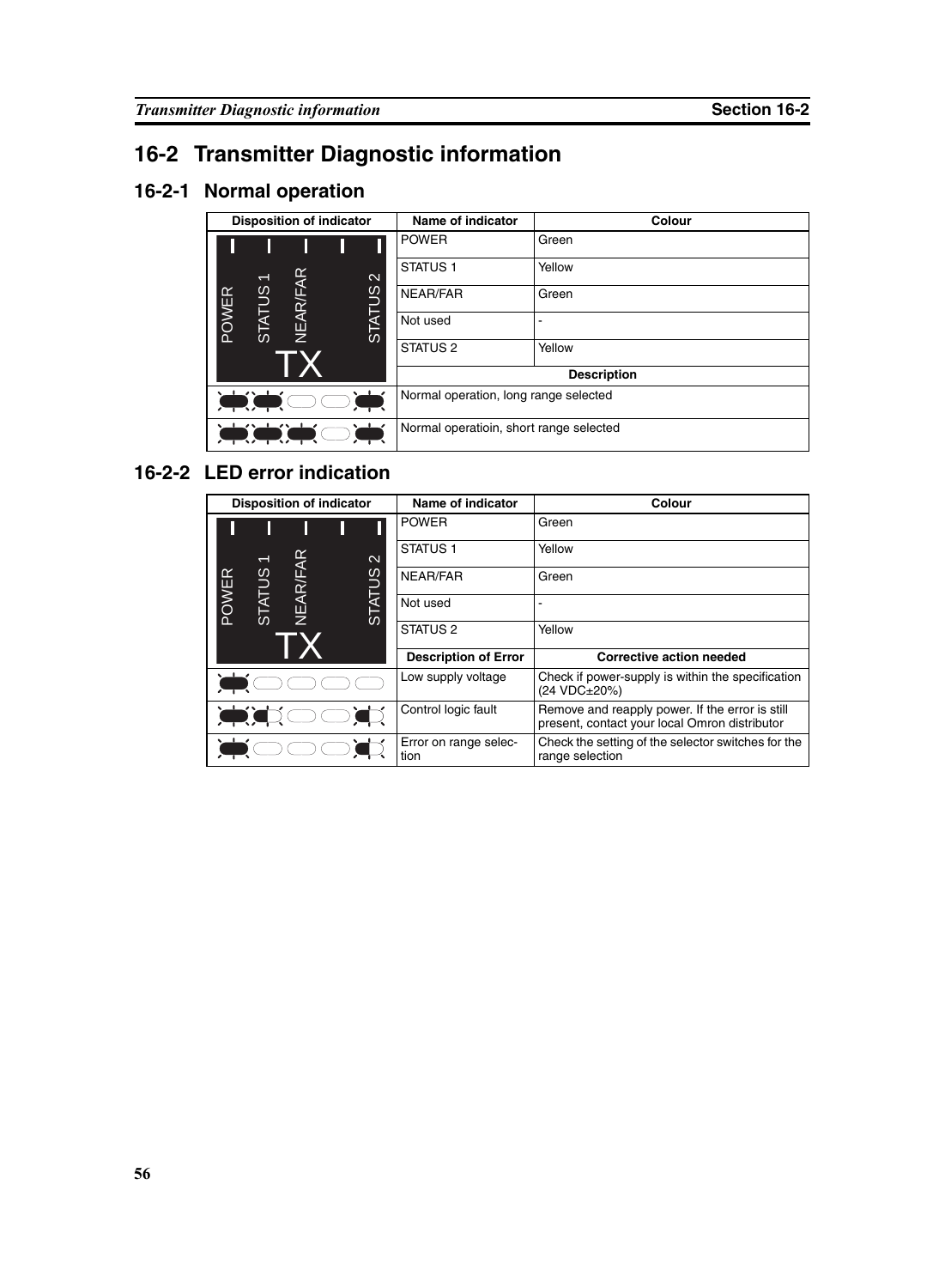## **SECTION 17 Appendix**

## **17-1 Checkout procedure log**

The following checkout procedure must be performed by qualified personnel during initial F3S-TGR-CL system installation and at least every three months or more frequently depending on machine usage and company guidelines.

| Item                                                                                                                                                                                                                                                                                                                                                                                              | <b>Condition</b>                                  | <b>Comments</b> |
|---------------------------------------------------------------------------------------------------------------------------------------------------------------------------------------------------------------------------------------------------------------------------------------------------------------------------------------------------------------------------------------------------|---------------------------------------------------|-----------------|
| Verify that the guarded machine is compatible with<br>the type of machine which may be used with the<br>F3S-TGR-CL system. See the chapter "Safety pre-<br>cautions" on page ix for further information.                                                                                                                                                                                          | Pass<br>$\sqcap$ Fail                             |                 |
| Verify that the mounting distance of the F3S-TGR-<br>CL system is equal to or greater than the minimum<br>safe distance from the danger point. See the chapter<br>"Safe Mounting Distance" on page 16 for further<br>information.                                                                                                                                                                 | Pass<br>$\sqcap$ Fail                             |                 |
| Determine that all access to the danger point not pro-<br>tected by the F3S-TGR-CL system is guarded by<br>other means, such as gates, fencing or other<br>approved methods. Verify that all additional guarding<br>devices are installed and operating properly.                                                                                                                                 | Pass<br>$\overline{\phantom{0}}$<br>$\sqcap$ Fail |                 |
| Make sure the operator is not able to stand between<br>the F3S-TGR-CL system detection zone and the<br>machine danger point. Verify that the light curtain<br>can only be reset from a position outside and within<br>view of the hazardous machine area.                                                                                                                                         | Pass<br>$\sqcap$ Fail                             |                 |
| Inspect the electrical connections between the<br>quarded machine's control system and the F3S-<br>TGR-CL system. Verify that they are properly con-<br>nected to the machine such that a stop signal from<br>the F3S-TGR-CL system results in an immediate halt<br>of the machine's cycle. See the chapter "Connection<br>to the Machine control circuit" on page 24 for further<br>information. | Pass<br>$\sqcap$ Fail                             |                 |
| If the EDM monitoring feature is not used, proceed to<br>the next step. To test the EDM feature, verify that the<br>feature has been enabled. Turn the machine power<br>on. Cycle the machine. Place a temporary jumper<br>wire between the EDM connections. The F3S-TGR-<br>CL should enter an alarm condition. Remove the<br>temporary jumper. Press and release the test button.               | □ Pass<br>$\sqcap$ Fail                           |                 |
| Record the test results in the machine log, then per-<br>form the test procedure.                                                                                                                                                                                                                                                                                                                 | Pass<br>∃ Fail                                    |                 |

Technician's Signature \_\_\_\_\_\_\_\_\_\_\_\_\_\_\_\_\_\_\_\_\_\_\_\_\_\_\_\_\_\_\_\_\_\_\_\_\_\_\_\_\_\_\_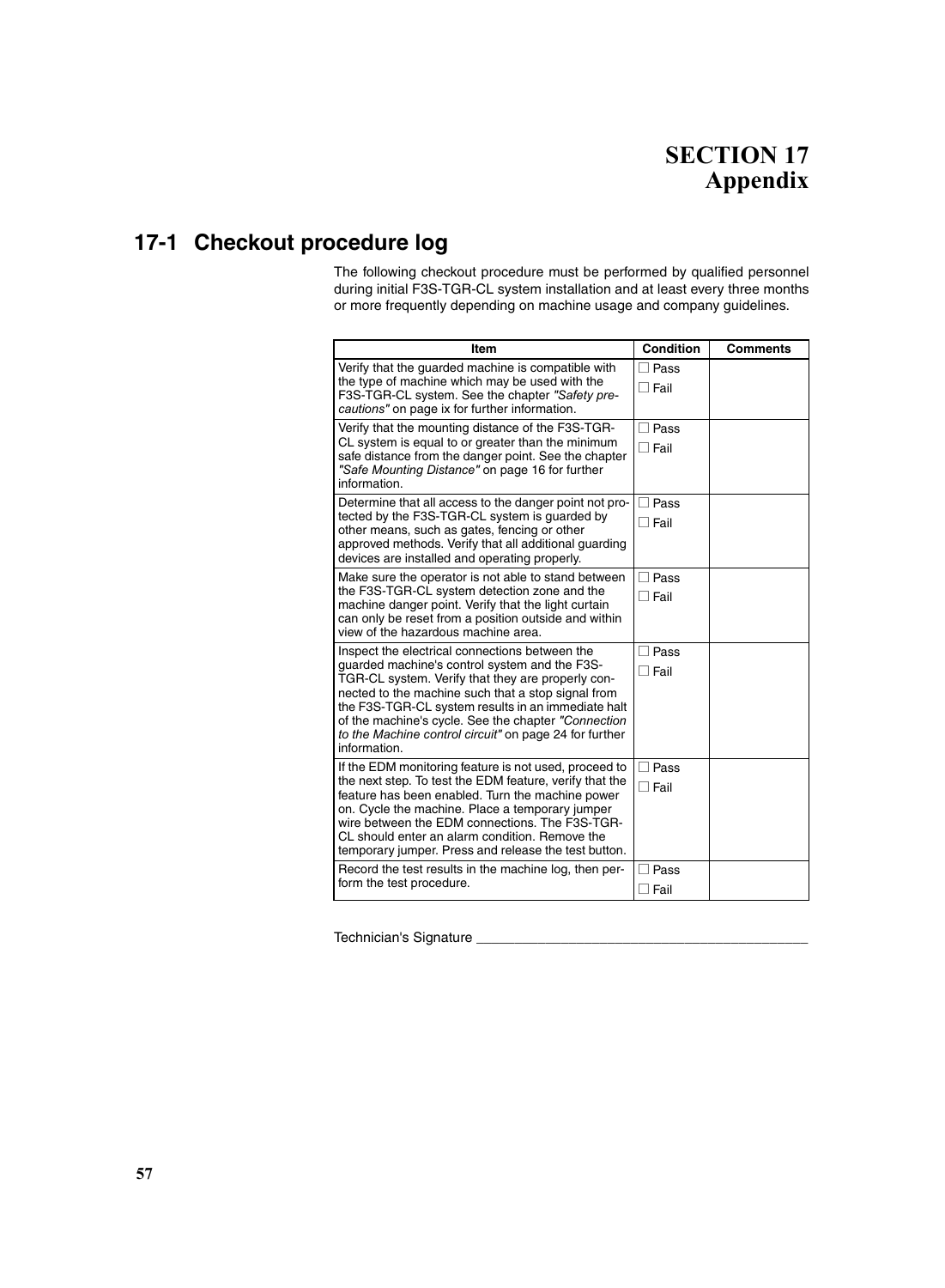## **17-2 Test procedure log**

The following test procedure must be performed by qualified personnel during initial F3S-TGR-CL system installation, according to the employer's regular inspection program and after any maintenance, adjustment or modification to the F3S-TGR-CL system or the guarded machine. Testing ensures that the light curtain, safety system, and machine control system work together to properly stop the machine. Failure to test properly could result in serious injury to personnel. To test the F3S-TGR-CL system, use the correct size test object.

| Item                                                                                                                                                                                                                                                                                                                                                                                                                                                                                                                                                                                     | <b>Condition</b>              | <b>Comments</b> |
|------------------------------------------------------------------------------------------------------------------------------------------------------------------------------------------------------------------------------------------------------------------------------------------------------------------------------------------------------------------------------------------------------------------------------------------------------------------------------------------------------------------------------------------------------------------------------------------|-------------------------------|-----------------|
| Disable the guarded machine. Apply power to the<br>F3S-TGR-CL system.                                                                                                                                                                                                                                                                                                                                                                                                                                                                                                                    | ∃ Pass<br>$\Box$ Fail         |                 |
| Visually inspect the machine to ensure that access to<br>the danger point is only through the F3S-TGR-<br>CL detection zone. If not, additional guarding, includ-<br>ing mechanical barriers may be required. Verify that<br>all additional guarding devices and barriers are<br>installed and operating properly.                                                                                                                                                                                                                                                                       | $\square$ Pass<br>∏ Fail      |                 |
| Verify that the mounting distance of the F3S-TGR-<br>CL system is equal to or greater than the calculated<br>minimum safety distance from the danger point. See<br>the chapter "Safe Mounting Distance" on page 16 for<br>further information. Ensure that the operator is not<br>able to stand between the F3S-TGR-CL detection<br>zone and the danger point.                                                                                                                                                                                                                           | $\Box$ Pass<br>$\sqcap$ Fail  |                 |
| Check for signs of external damage to the F3S-TGR-<br>CL system, the machine and the electrical cables<br>and wiring. If damage is found, lock the machine off<br>and report to the supervisor.                                                                                                                                                                                                                                                                                                                                                                                          | $\Box$ Pass<br>$\Box$ Fail    |                 |
| Interrupt the F3S-TGR-CL system detection zone<br>with the proper size test object. Move the test object<br>inside the perimeter (along the top, sides and bot-<br>tom) of the detection zone and up and down through<br>the centre. At least one individual beam indicator<br>must be lit while the test object is anywhere in the<br>detection zone. If in automatic start mode, verify that<br>the red BREAK led is lit. If in manual mode, verify<br>that the red break and yellow INTERLOCK lights are<br>on. Press and release restart button before proceed-<br>ing to next step. | $\Box$ Pass<br>$\Box$ Fail    |                 |
| Start the machine. While the machine is in motion,<br>interrupt the detection zone with the test object. The<br>machine should stop immediately. Never insert the<br>test object into the dangerous parts of the machine.<br>With the machine at rest, interrupt the detection zone<br>with the test object. Verify that the machine will not<br>start with the test object in the detection zone.                                                                                                                                                                                       | $\square$ Pass<br>$\Box$ Fail |                 |
| Verify that the braking system is working properly. If<br>the machine does not stop fast enough, adjust the<br>braking system or increase the distance from the<br>detection zone to the danger point.                                                                                                                                                                                                                                                                                                                                                                                   | $\Box$ Pass<br>$\Box$ Fail    |                 |
| If the safety devices or the machine fails any of these<br>tests, do not run the machine. Immediately tag or<br>LOCKOUT the machine to prevent its use and notify<br>the supervisor.                                                                                                                                                                                                                                                                                                                                                                                                     | $\Box$ Pass<br>$\Box$ Fail    |                 |

Technician's Signature \_\_\_\_\_\_\_\_\_\_\_\_\_\_\_\_\_\_\_\_\_\_\_\_\_\_\_\_\_\_\_\_\_\_\_\_\_\_\_\_\_\_\_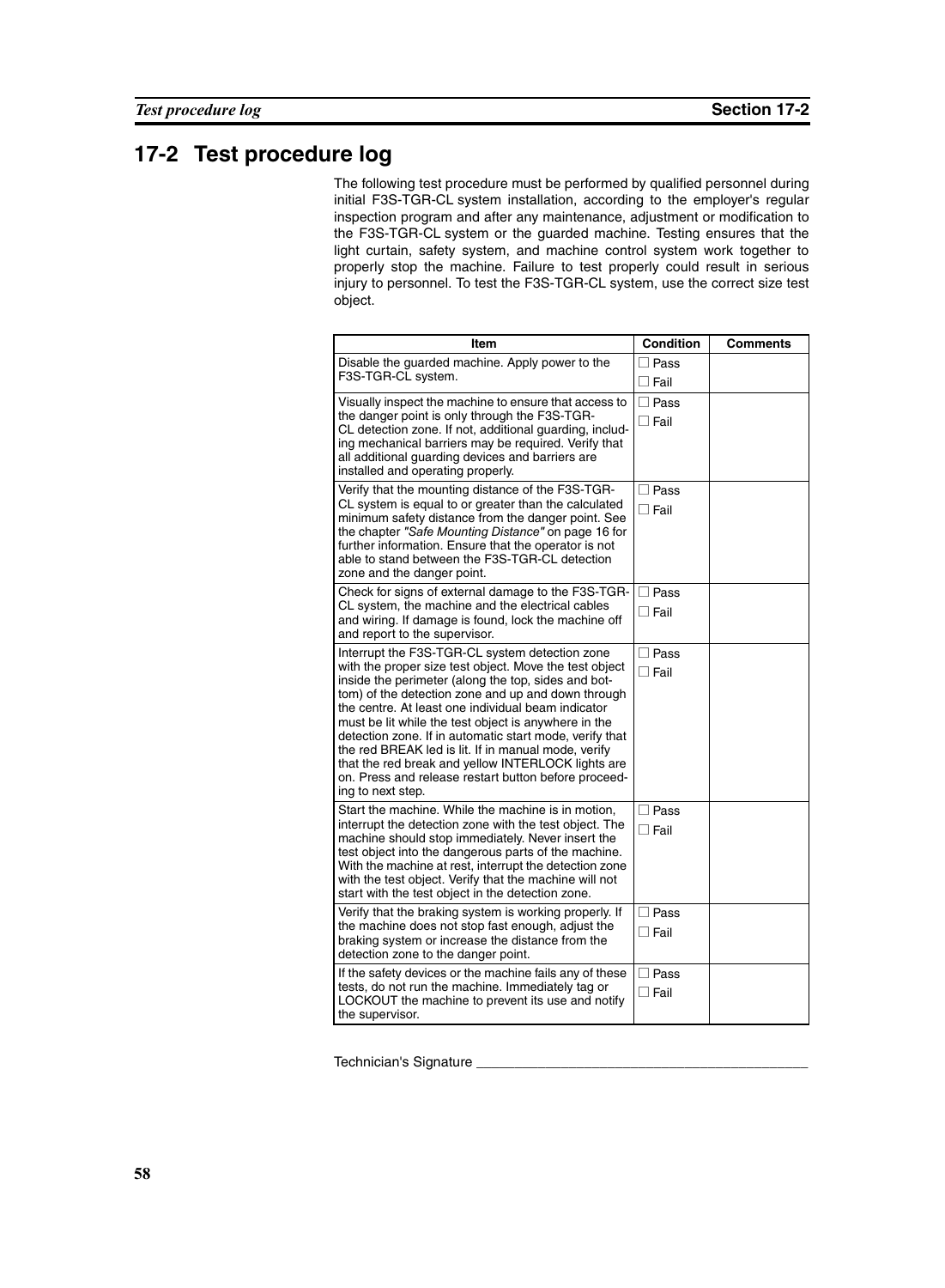# **17-3 Wiring examples**

## **17-3-1 F3S-TGR-CL and GSB-301-D in manual reset**

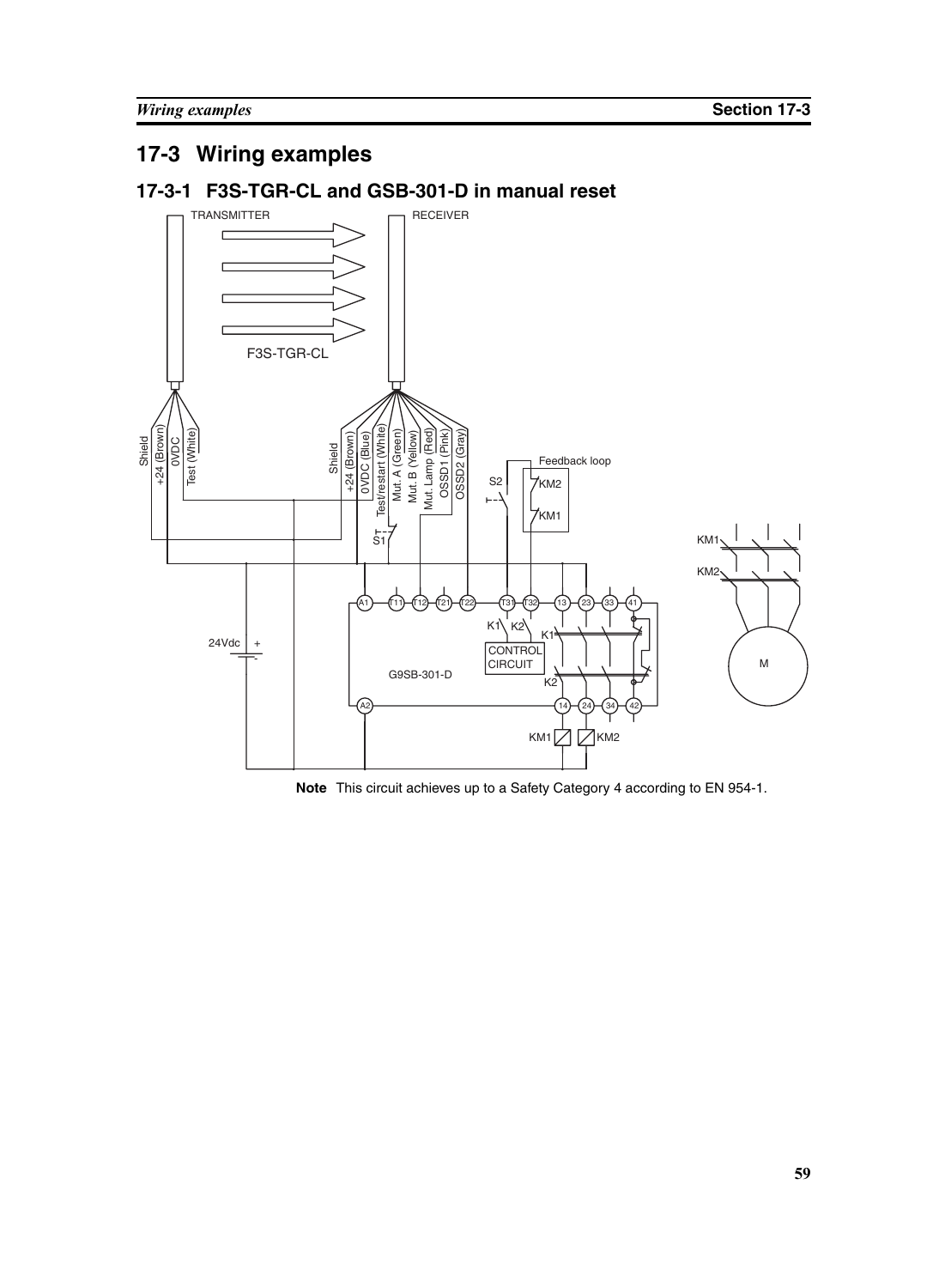#### **connection** TRANSMITTER RECEIVER  $\Box$ KM1 KM2 F3S-TGR-CL +24 (Brown) +24 (Brown) Shield 0VDC Test (White) Test (White) Test/restart (White) OSSD1 (Pink) OSSD2 (Gray) **Note** This circuit achieves up to a Safety Category 4 according to EN 954-1.<br>
Note This circuit achieves up to a Safety Category 4 according to EN 954-1. Mut. A (Green) Mut. Lamp (Red) Shield Mut. B (Yellow) M F39-A11S1 Mut-A Mut-B Feedback loop  $S<sup>2</sup>$ KM2 KM1 A1)—{T11}—{T12}—{T21}—{T22}——{T31}—{T32}—{13}—{23}—{33}—{41  $K1$   $K2$ K1  $24Vdc$  + CONTROL - CIRCUIT G9SB-301-D K<sub>2</sub> A2 14 24 34 42  $KM1$ KM2

**17-3-2 F3S-TGR-CL and G9SB-301-D in manual reset and Muting**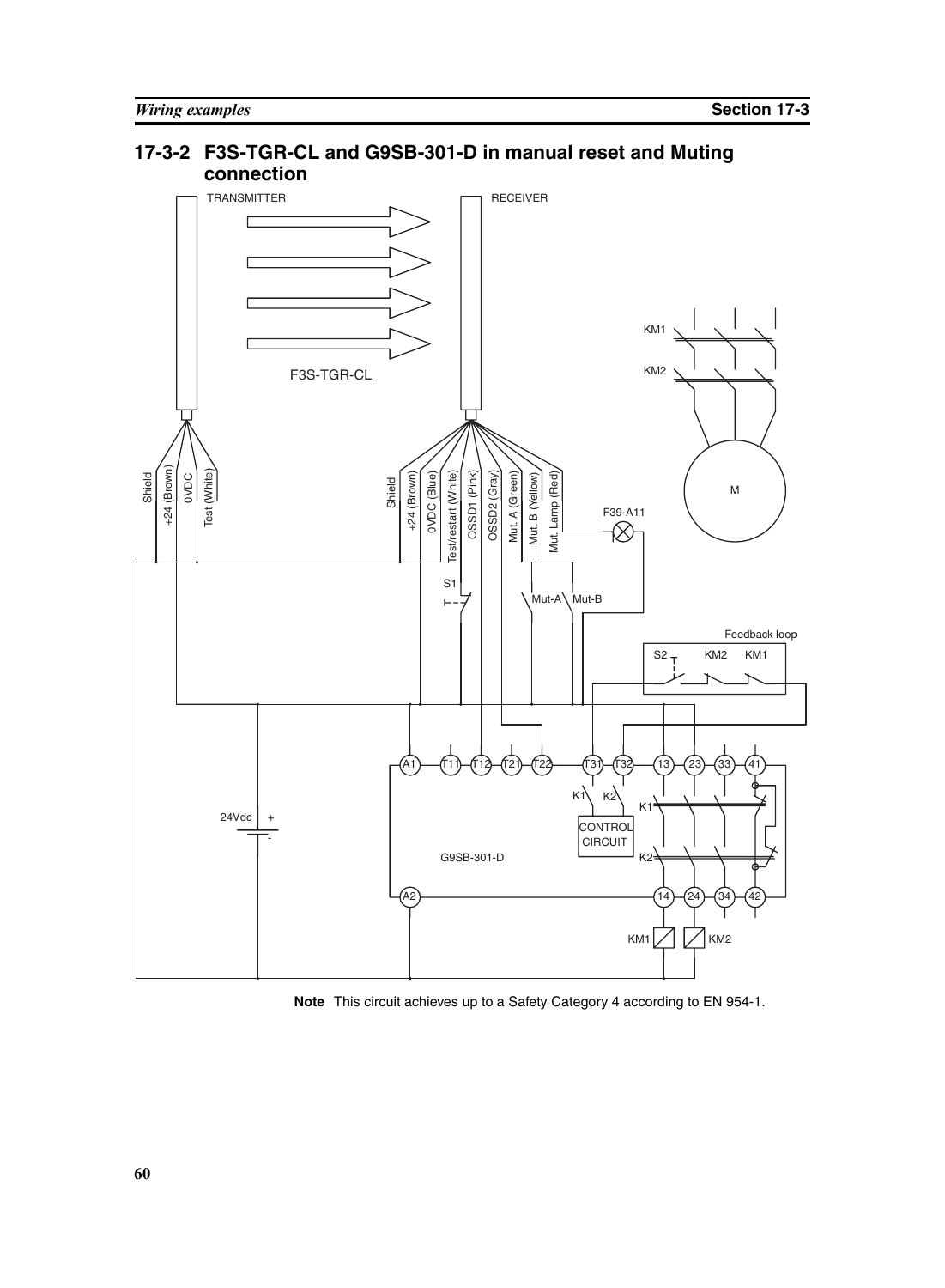## **17-3-3 F3S-TGR-CL in combination with DST1-ID12SL1**



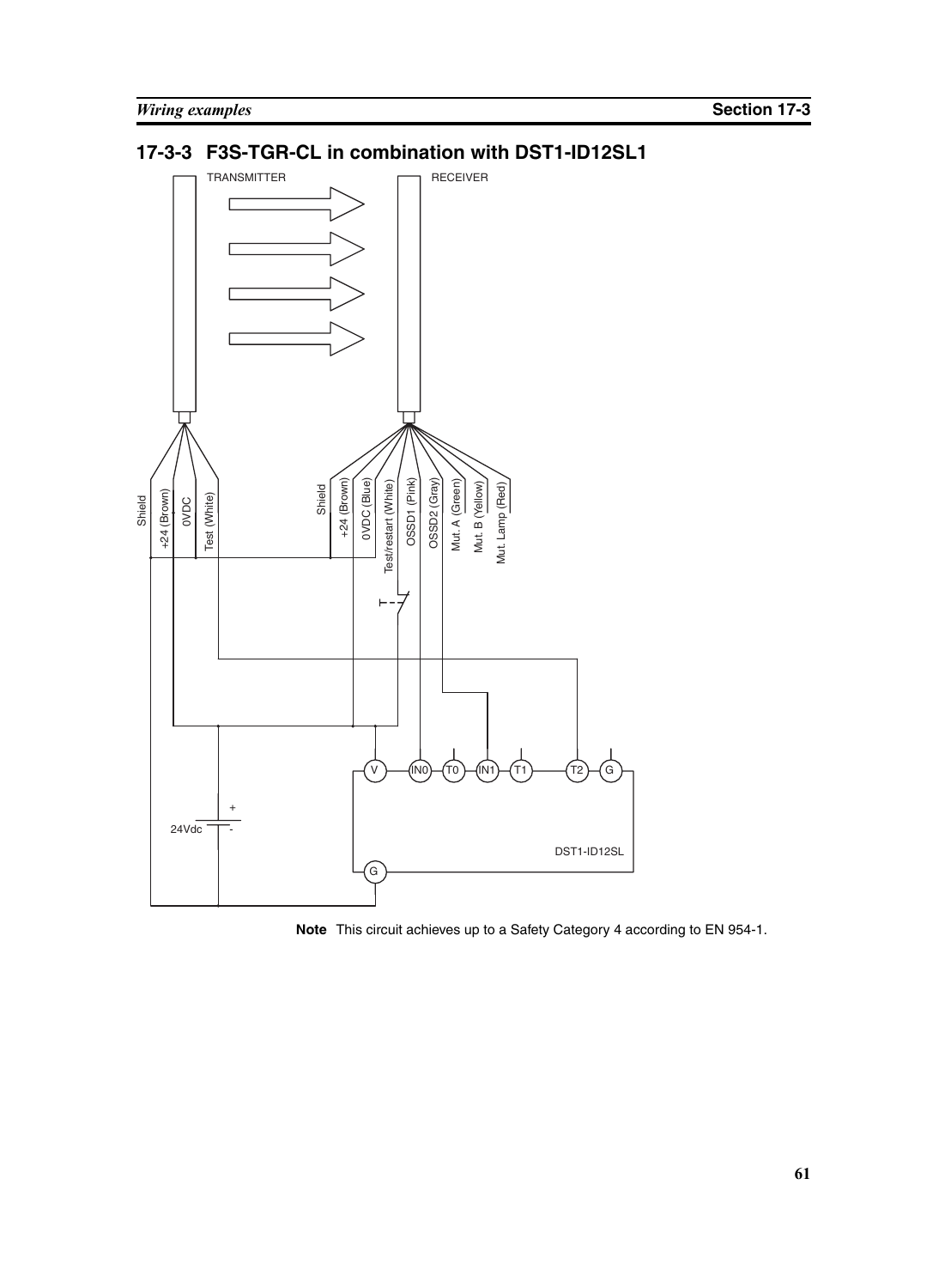## **17-3-4 F3S-TGR-CL with DST1-MD16-SL1**



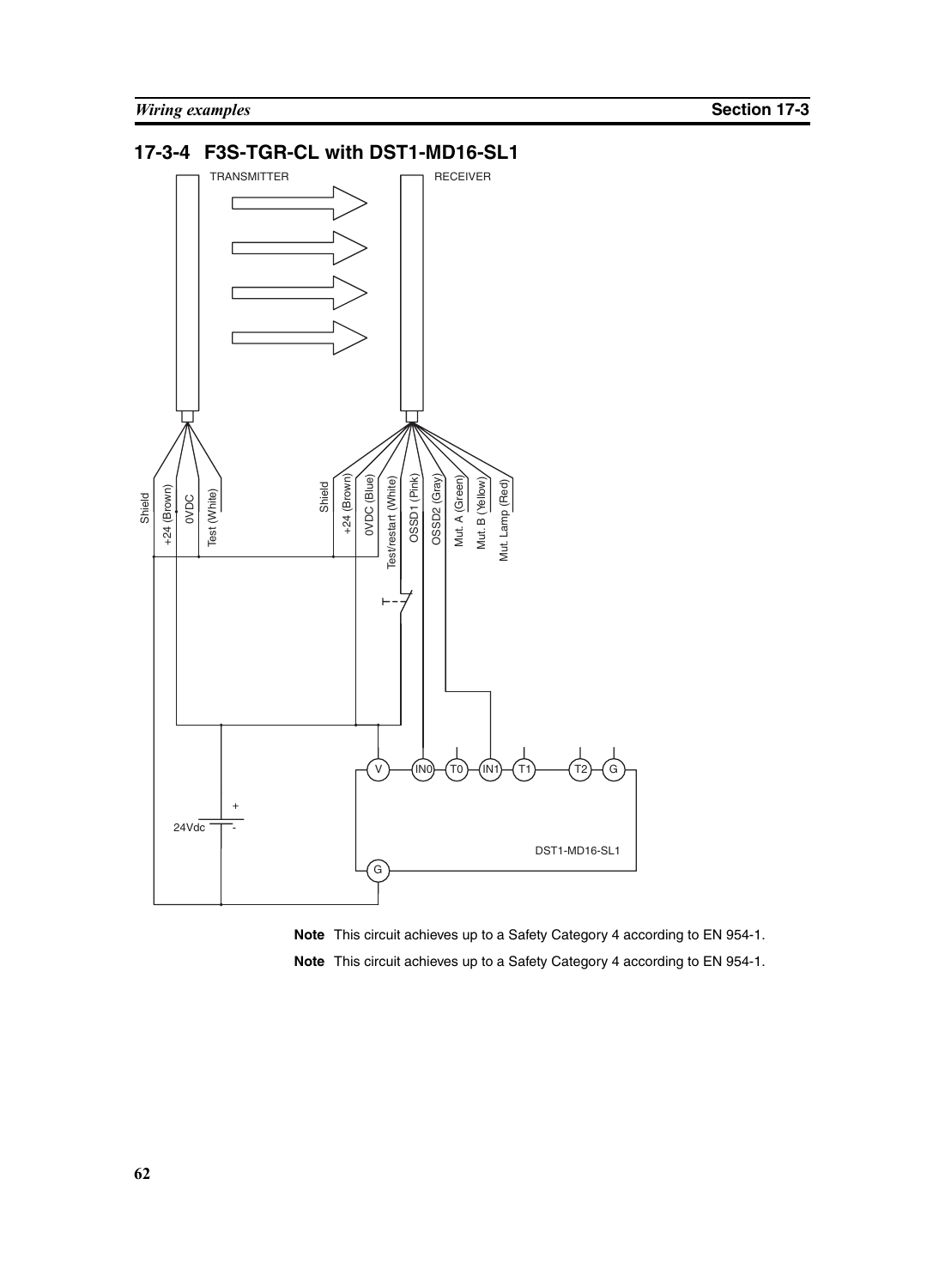



**Note** This circuit achieves up to a Safety Category 4 according to EN 954-1.